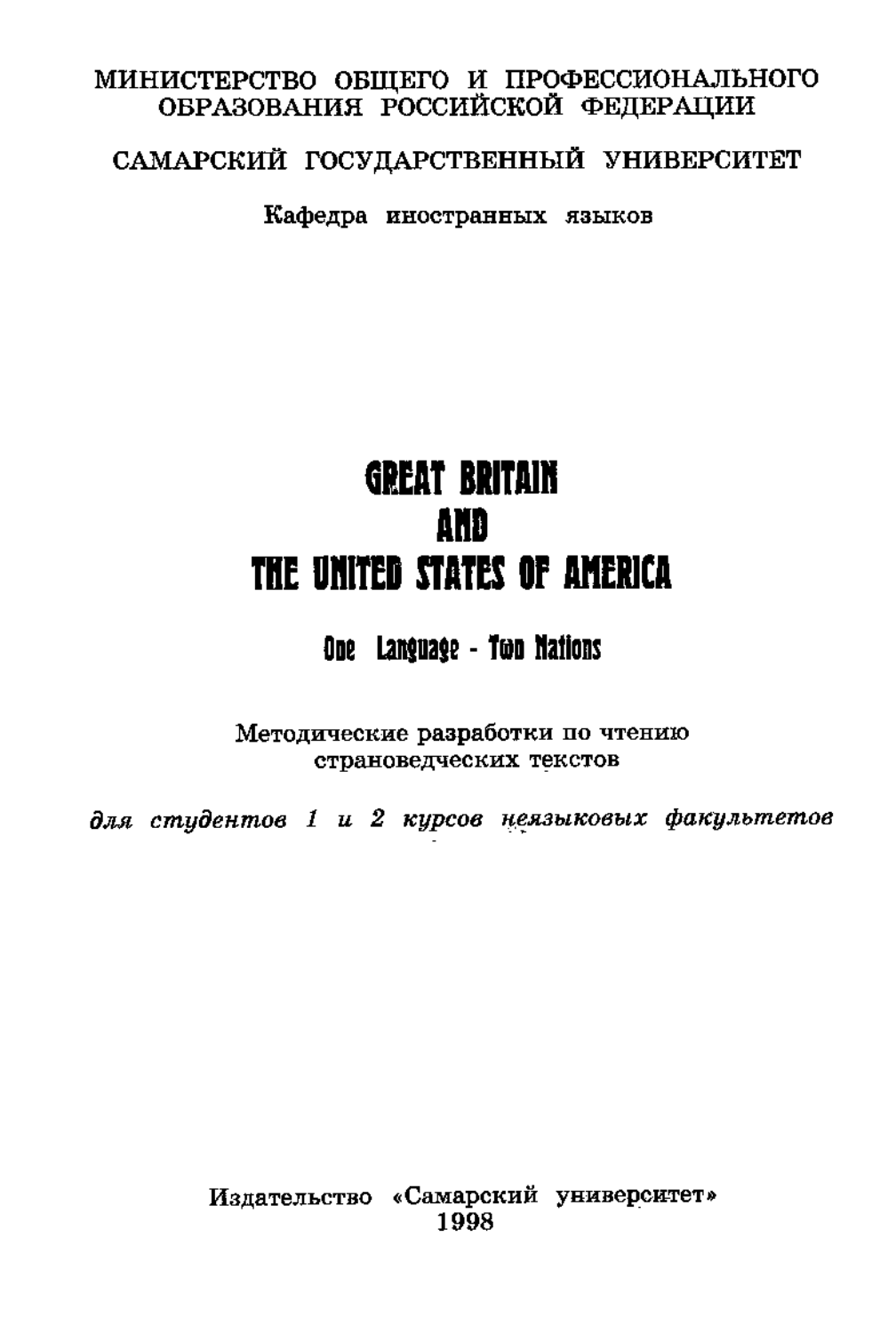Ланные Мётолические разработки по чтению страноведческих текстов имеют пелью:

развитие навыков чтения с быстрым извлечением **Reofivorumo** *R*eof информации:

ознакомление  $\ddot{\phantom{a}}$ студентов с местными реалиями Великобритании и США-

**VЛОВЛЕТВОDЕНИЕ** потребности студентов в получении информации о странах изучаемого языка, которая необходима при выезде их в Великобританию и США для дальнейшего совершенствования знаний языка **EXAMPLE** получаемой специальности:

• развитие умений лискутировать и аргументировать на основе полученной информации.

Тексты заимствованы из оригинальных источников. При их отборе составители руководствовались требованиями программы лля университетов, а также залачей лать информацию на основе новейших аутентичных материалов.

...<br>Метолические разработки прелназначены лля стулентов 1 и 2 курсов неязыковых факультетов университета.

> Составители: старший преподаватель И.М.Аронова, старший преполаватель И.Н.Герасимова

Отв. редактор старший преподаватель И.М.Аронова Репензент канд. филолог. наук Н.Р.Белозерова

> © И.М. Аронова, И.Н. Герасимова, 1998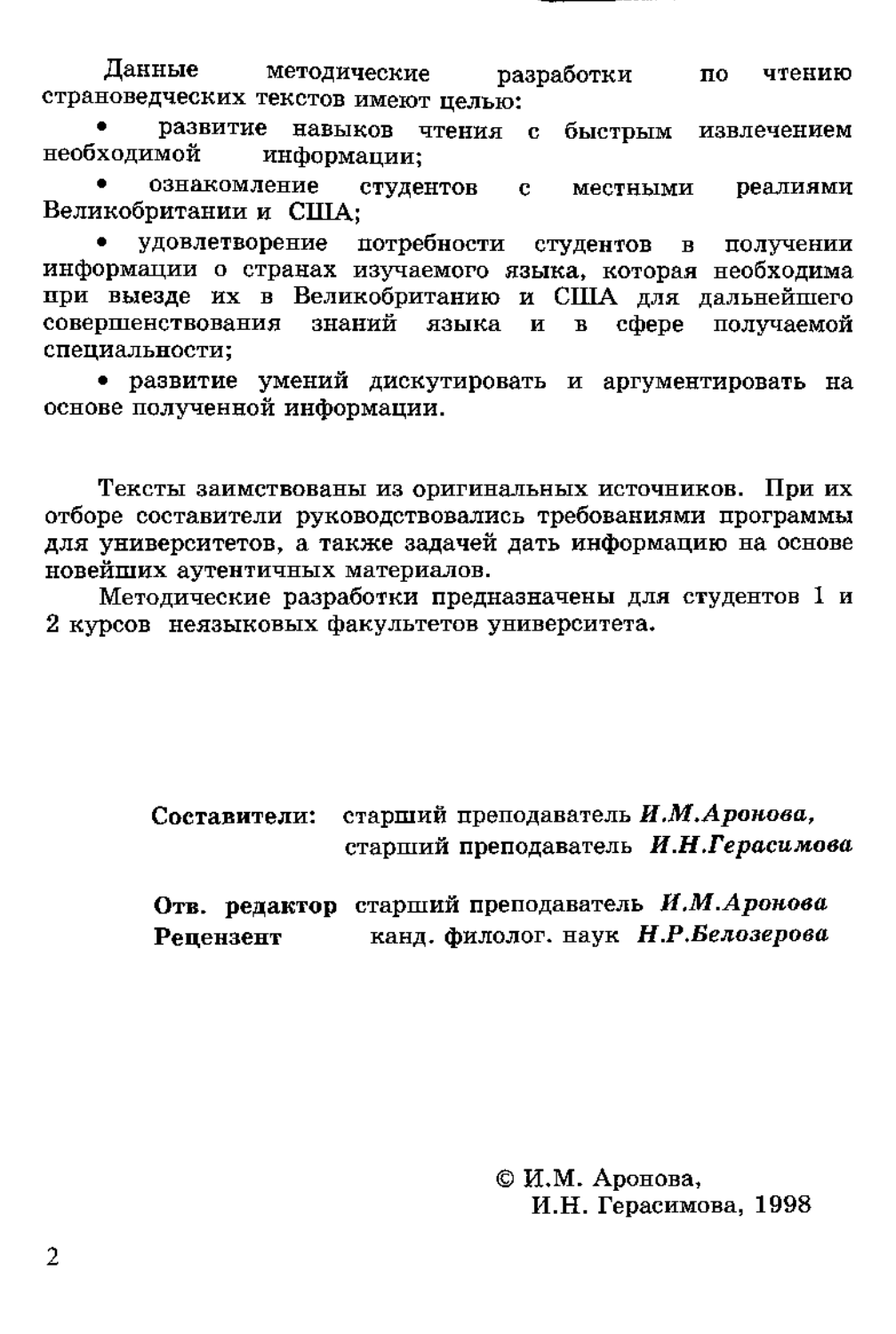## Contents

| Chapter   | -1  | This is Britain                         | page 4  |     |
|-----------|-----|-----------------------------------------|---------|-----|
| Chapter 2 |     | This is London                          | page 8  |     |
| Chapter 3 |     | Old Cultural and Educational Centres of | page 13 |     |
|           |     | <b>Great Britain</b>                    |         |     |
| Chapter   | -4  | This is the U.S.A.                      | page    | 16  |
| Chapter 5 |     | Great Cities of the U.S.A.              | page    | -19 |
| Chapter   | 6   | One Language - Two Nations              | page    | 28  |
| Chapter   | 7   | Education                               | page 34 |     |
| Chapter   | 8   | The Governments of the U.K. and the     | page 38 |     |
|           |     | U.S.A.                                  |         |     |
| Chapter   | 9   | The Music Scene                         | page    | 41  |
| Chapter   | -10 | «Hobbies» and Recreation                | page    | 43  |
| Chapter   | 11  | Ways and Habits                         | page    | 45  |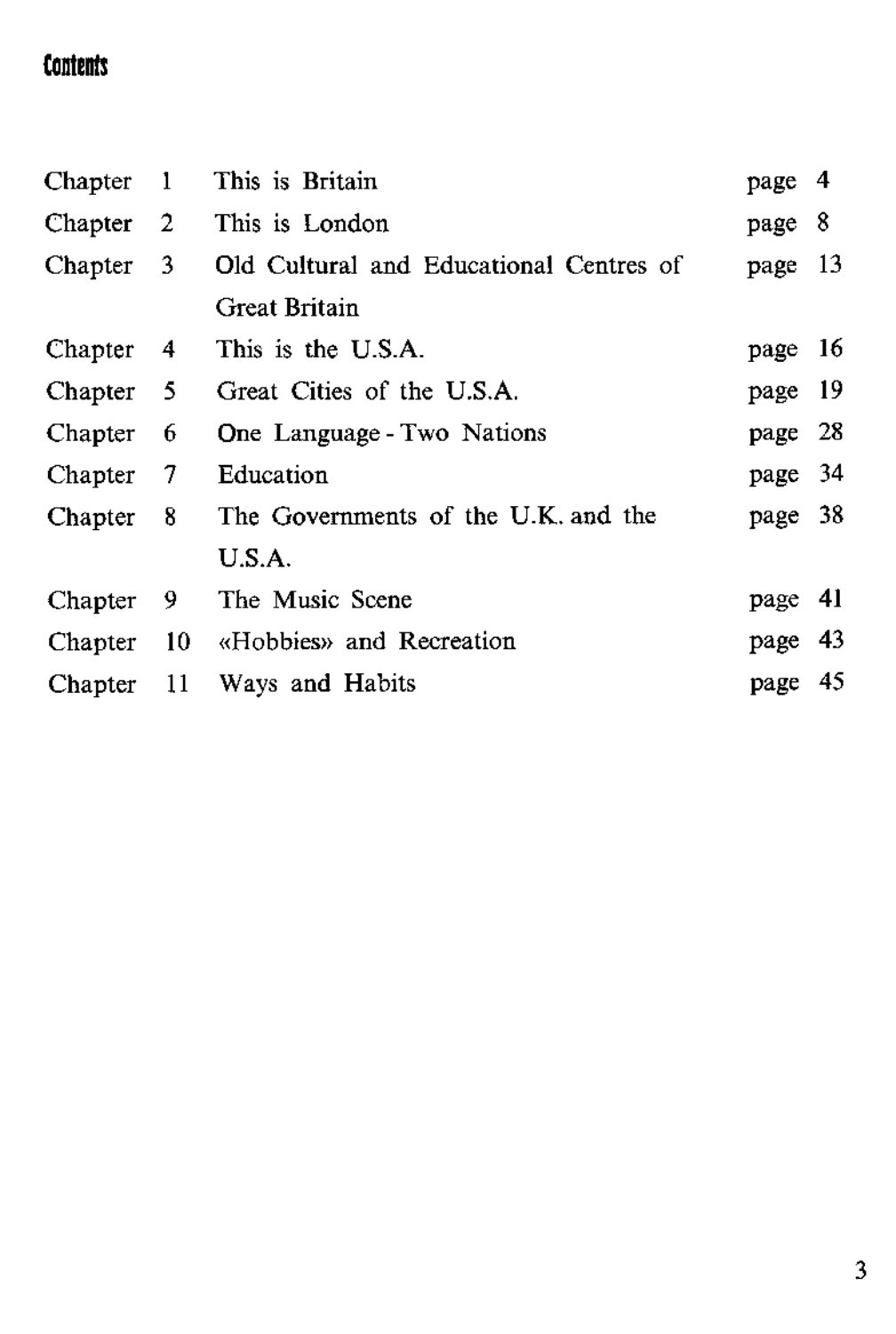## Chapter 1. THIS IS ROTTAIN

"Great Britain" has several different names. Some people say "Britain", or "the United Kingdom", or just "UK". There are four different countries in the United Kingdom: England, Scotland, Wales and Northern Ireland *(see map ).*

Everyone from Britain is British, but only people from England are English. People from Scotland are Scottish, people from Wales are Welsh and neople from Northern Ireland are Irish. Don't call Scottish or Welsh people English. They won't like it!

Altogether more than 56 million people live in Britain, many of them in big industrial cities like London. Liverpool and Manchester, but people are often surprised by how much of Britain is open country, with lonely hills and woods, quiet rivers, lakes and farmlands.

Everyone in Britain speaks English. But in some parts of Scotland and Wales people speak an older language as well. The Welsh are especially proud of their language, and you can see road signs in Welsh all over Wales.

Everyone speaks English, but they do not all speak it in the same way. A Scottish person has to listen carefully if he wants to understand a Londoner. And when a Welsh person speaks, everyone knows at once where he comes from!

Many people think that the weather is cold and wet in Britain all the year round. But it isn't! True, it sometimes rains and even snows for days and days, but every year there are weeks of beautiful sunny weather when the British take off their sweaters and go out to sunbathe.

Britain is only a small country, but every part is different. Scotland is a land of mountains, lakes and romantic castles. The winters are cold, with plenty of snow, but the summers are often warm and sunny. Most farmers keep sheep, and there are many small factories which make fine sweaters from their wool.

Glasgow and Edinburgh are both large and busy, with all that is good (and bad) in modern cities.

Northern Ireland has its problems, but it has beauty, too. In the warm, wet climate, the grass grows a brilliant green, and much of the land is farming country. Belfast is a large industrial city with many fine buildings and a big port from which ships come and go to Scotland and England. But Belfast has had many difficult years, and it is not the busy place it once was.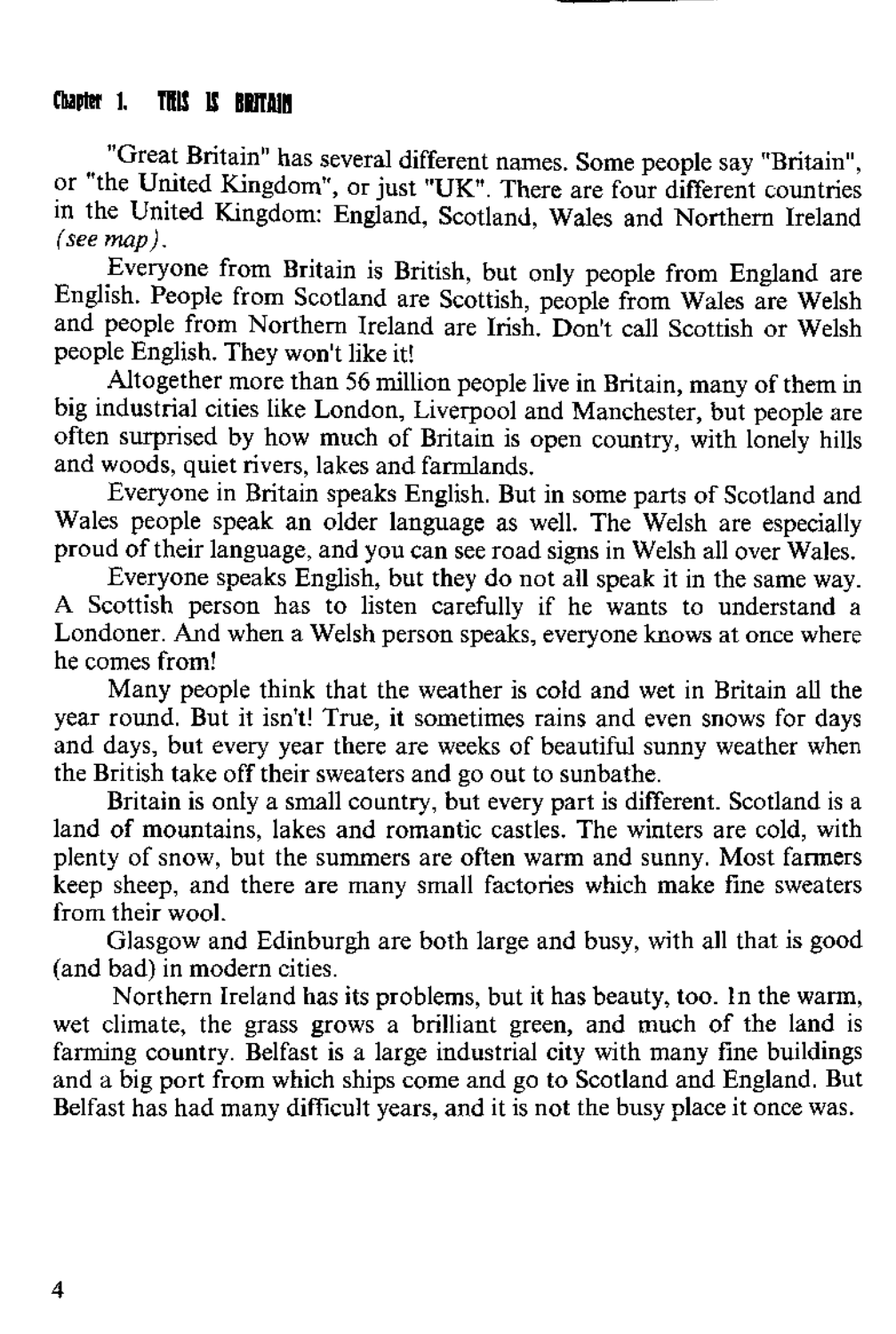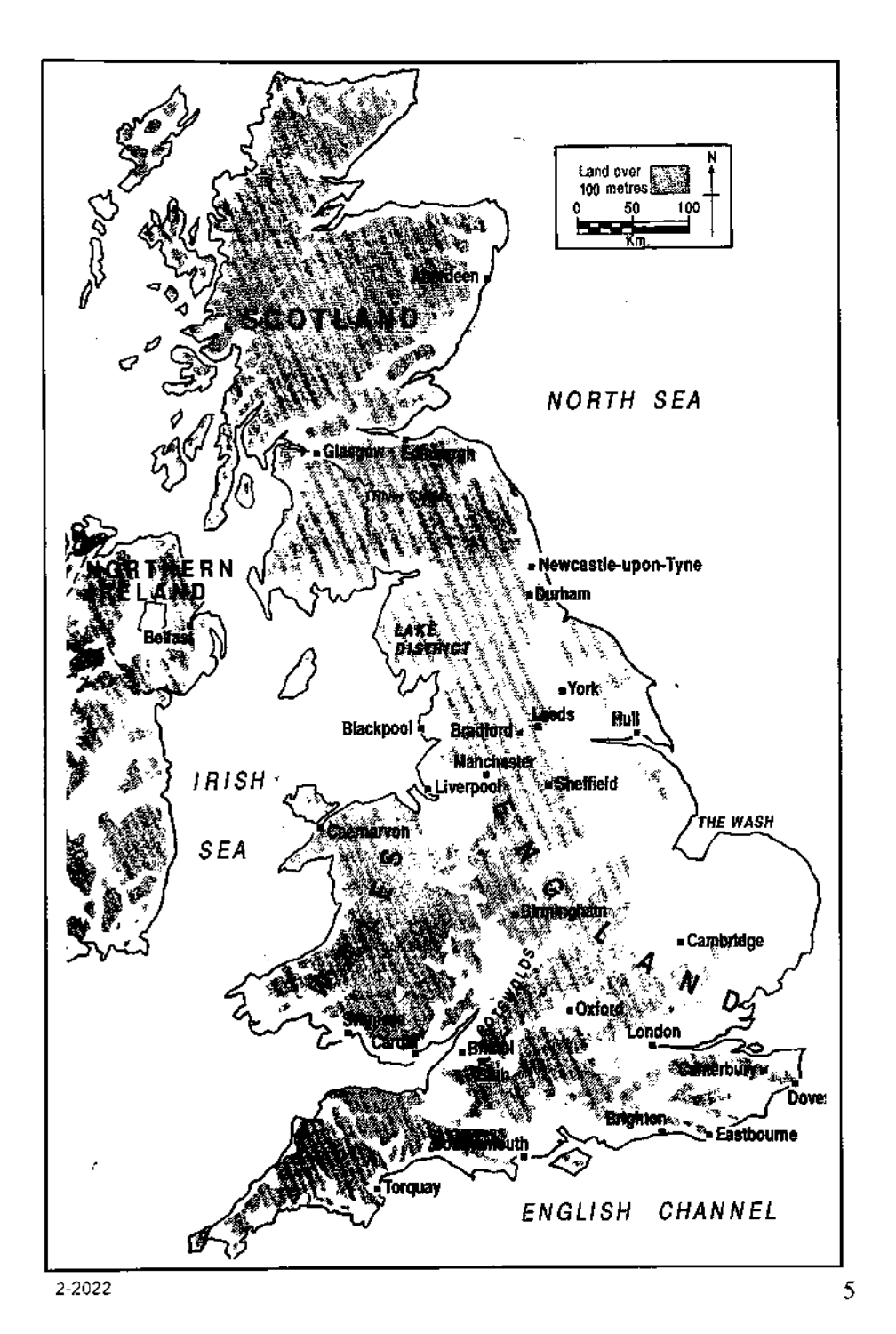

A hundred years ago the north of England was the industrial heart of the country. From the factories came cloth, wool, machines, engines, and china. Outside the towns, much of this part of England is beautiful countryside, with green hills, lakes and sandy beaches. Fishing is still a big industry in the North East, and every night (except Sunday) the fishing boats go out to sea. The centre of England (the "Midlands") is also<br>an important industrial area an important industrial area,<br>especially near the huge cities of Coventry and Birmingham, the centre of the car industry. But everywhere, even in the heart of a modern city. there are buildings from an older

Britain - cathedrals, castles, and houses built hundreds of years ago.

Wales is a special place, a country of high mountains and pretty valleys. But Wales has plenty of industry, too, with many factories and coal mines. The people of Wales are very musical. Every year they have a festival of Welsh music and poetry.

The west of England is rich farming country. It produces milk, cream, butter, cheese and apples, which go to make cider, a popular drink. In the villages, country people often grow their own fruit, vegetables and flowers. Some areas of Britain are very crowded. Around Manchester, in north west England, and Glasgow, in Scotland, are large city areas of houses and factories.

The south east of England. too, has many towns and cities. including London, the giant capital. But quite near London there are still some quiet villages and peaceful farms.

Britain is an island, of course, and you are never far from the sea. Some of the coast. especially in the west, is wild and rocky, with small, sandy beaches,<br>and romantic old harbours and romantic



Other parts are industrial. The east coast of Scotland, for example, is busy with oil rigs and fishing boats. The most popular beaches are near the many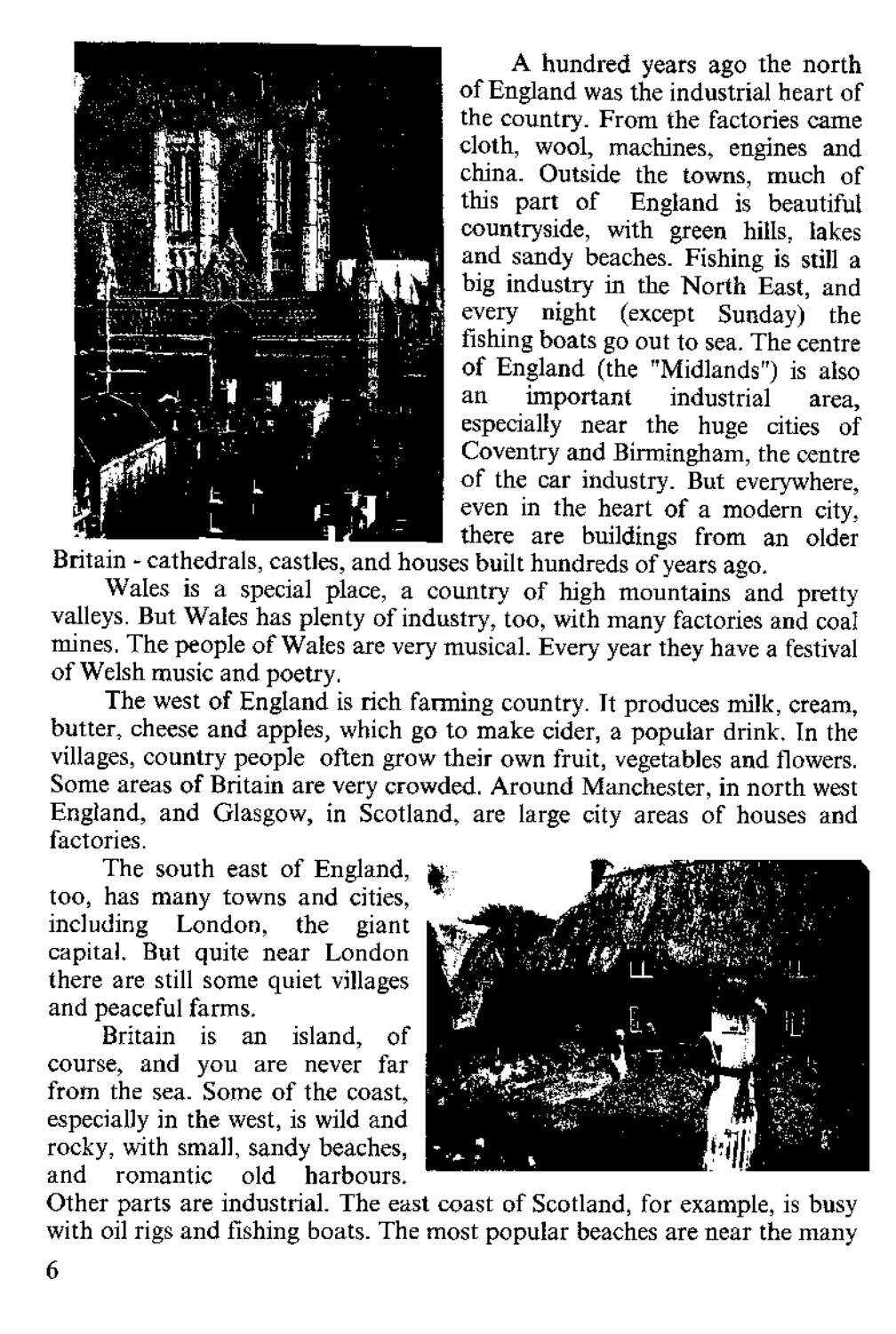holiday towns on the south coast, where the weather is usually warmer. It is here that Londoners come to relax.

## *Vocahularv:*

| to come from |   |            |               | быть родом из |
|--------------|---|------------|---------------|---------------|
| to sunbathe  |   | - загорать |               |               |
| a castle     |   | $-38MOK$   |               |               |
| wool         | ۰ | шерсть     |               |               |
| an engine    |   | двигатель  |               |               |
| china        |   | фарфор     |               |               |
| huge         |   | огромный   |               |               |
| a cathedral  |   | - собор    |               |               |
| giant        |   | гигантский |               |               |
| rocky        |   | скалистый  |               |               |
| oil rigs     |   |            | буровые вышки |               |

## $$

1. How many different countries are there in the United  $Kingdom?$ 

2. What is the population of Great Britain?

 $\overline{3}$ . Is English spoken in the same way by everyone in Great Britain ?

- 4. What is the weather like in Britain ?
- 5. Is every part of the country very different?
- 6. What important industrial areas can you name?
- 7. How can you characterize the west of England ?
- 8. What can you say about Britain coastline?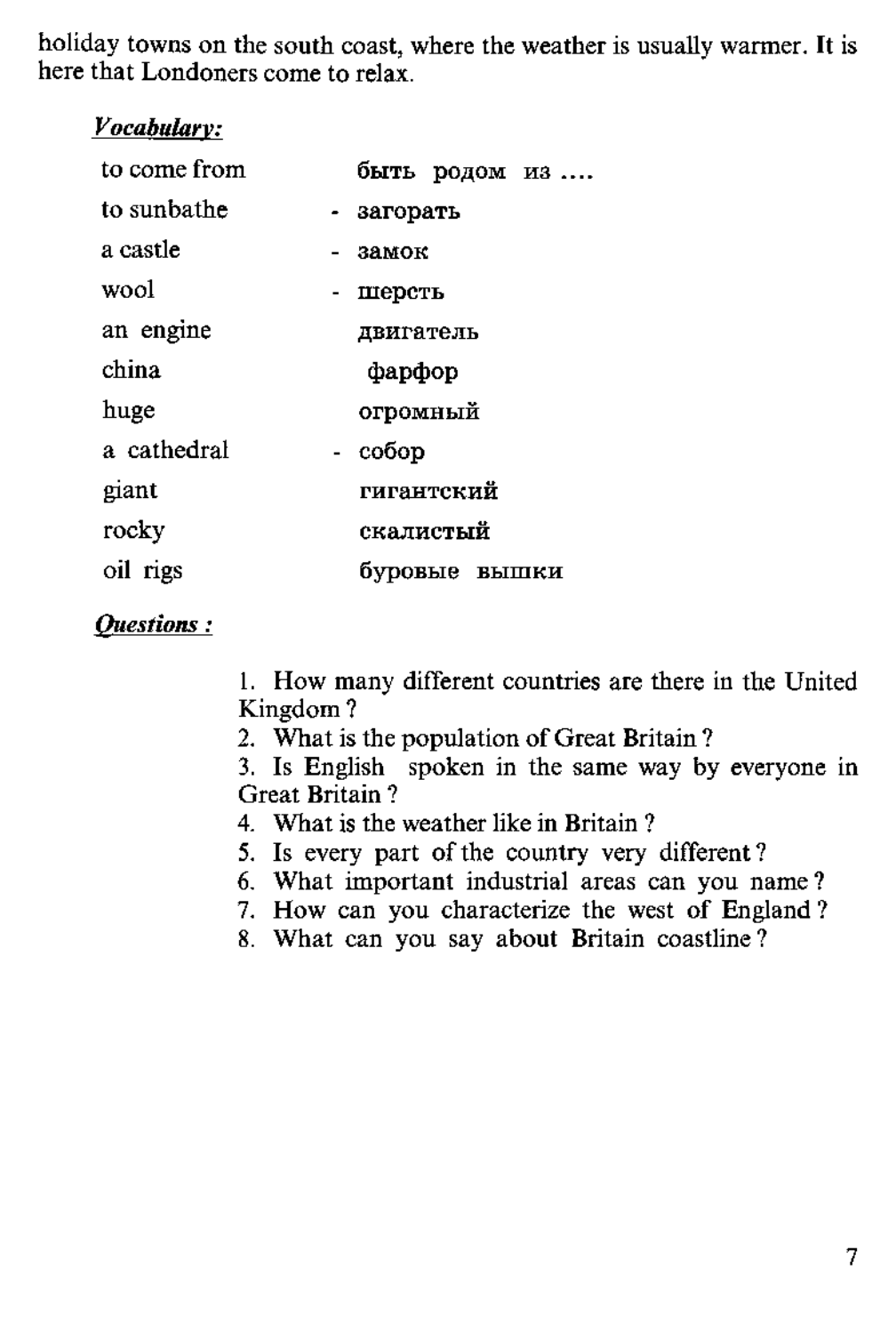## <span id="page-7-0"></span>Chanter 2 . THIS IS LOHDON

London has been a capital city for nearly a thousand years, and many

of its ancient buildings still stand. The most famous of these are the Tower of London (where the Crown Jewels are kept), Westminster Abbey and St. Paul's Cathedral, but most visitors also want to see the Houses of Parliament (seen below across the River Thames), Buckingham Palace (the Queen's London home) and the many magnificent museums. Once. London was a small



Roman town on the north bank of the Thames, but slowly it grew into one of the world's major cities with more than seven million people. Fewer people live in the centre now, but the suburbs are still growing.



Places now in the heart of London, like Westminster, once stood in the middle of green fields. Many small villages, like Hempstead, Chelsea and Mayfair, became part of London, but they still keep some of their old atmosphere. Different areas of London seem like different cities. The West End is a rich man's world of shops, offices and theaters. The old port area is now called "Docklands". The great ships have gone, and the area is changing very fast. There are huge new once buildings, and thousands of new flats and houses.

Other parts of London are changing, too. Some of the poorer areas have become fashionable, and people with more money are moving into them. A hundred years ago, the river was crowded with ships, leaving for Java and Japan, New Zealand and New York, but now people travel by air, and London's main

airport, Heathrow, is one of the busiest in the world. Like all big cities, London has streets and concrete buildings, but, it also has many big parks, full of trees, flowers and grass, Sit on the grass in the middle of Hide Park or Kensington Gardens, and you will think that you are in the country, miles away.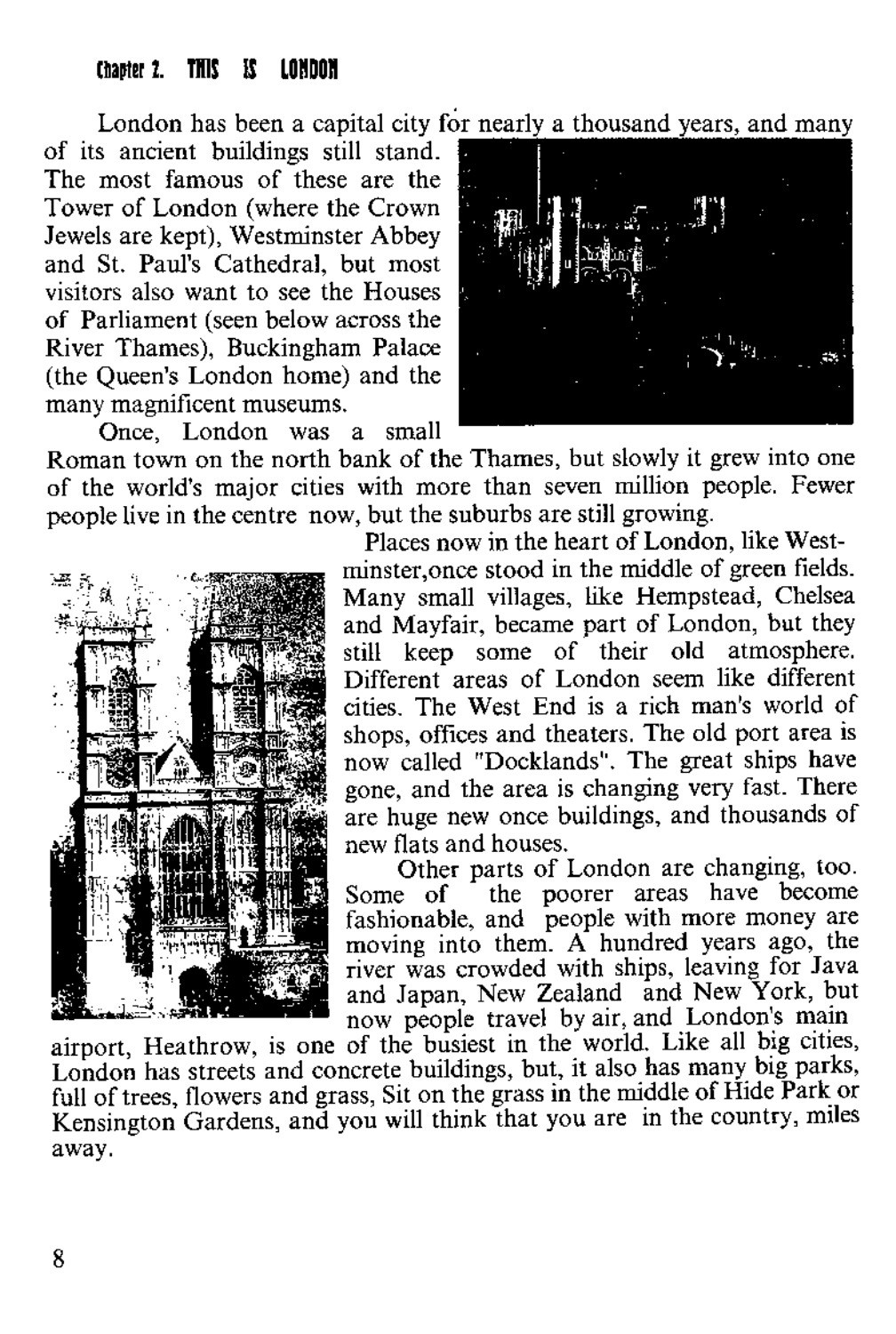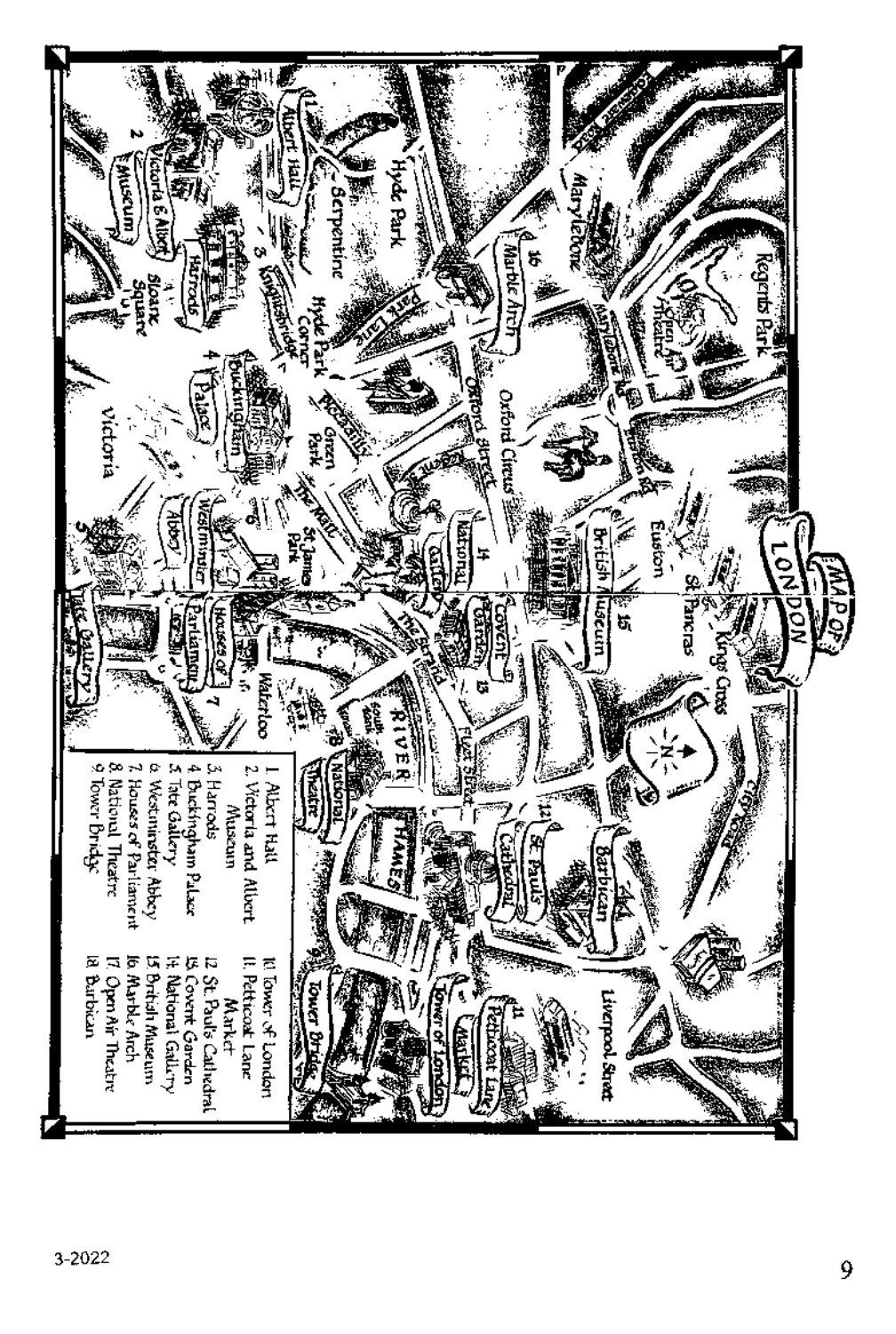Many people live outside the centre of London in the suburbs, and they travel to work in the shops and offices by train, bus or underground. The trains are full - and expensive - and the roads are crowded with cars, but every day a million people make the journey. Some people come from far out of London, even from the coast, and spend up to four hours travelling every day.

Most people work from 9 a.m. to 5 p.m. From 8 until 10 every morning, and 4.30 to 6.30 every evening, the trains are crowded with people. and after the morning "rush hour" the shoppers come.

By day the whole of London is busy. At night, the offices are quiet and empty, but the West End stays alive, because this is where Londoners come to enjoy, see the selves. There are two opera houses here, several concert halls and many theatres, as well as cinemas, and in nearby Soho the pubs, restaurants and nightclubs are busy half the night.



Many people think that London is all grey, but in fact red is London's favorite colour. The buses are red, the letter boxes are red and the mail vans are all bright bright red. London is at its<br>best when people are when people celebrating. Then the flags, the soldiers' uniforms, the cheering crowds and the<br>carriages and horses all and horses

sparkle in the sunshine - if it's not raining, of course!

London has many large department stores, which sell everything: shoes and shirts, paper and perfume, footballs and frying pans. The most expensive department store is Harrods in Knightsbridge. Twice a year, in January and July, Harrods has a "sale". Some things are almost half price, and there are thousands of bargains. But on the first days of the sale the shop is very crowded.

Some people stand and wait all night so that they can be first in the shop when it opens.

The smartest and most expensive shops are in Knightsbridge, but more people come to Oxford Street, London's most popular shopping center. Most of the hundreds of shops sell clothes or shoes.

The street is more than a mile long. There are several big department stores in Oxford Street. The best known are Selfridges, John Lewis and Marks and Spencer. Oxford Street has the most shops, but in some ways King's Road in Chelsea is more fun. This is where fashionable young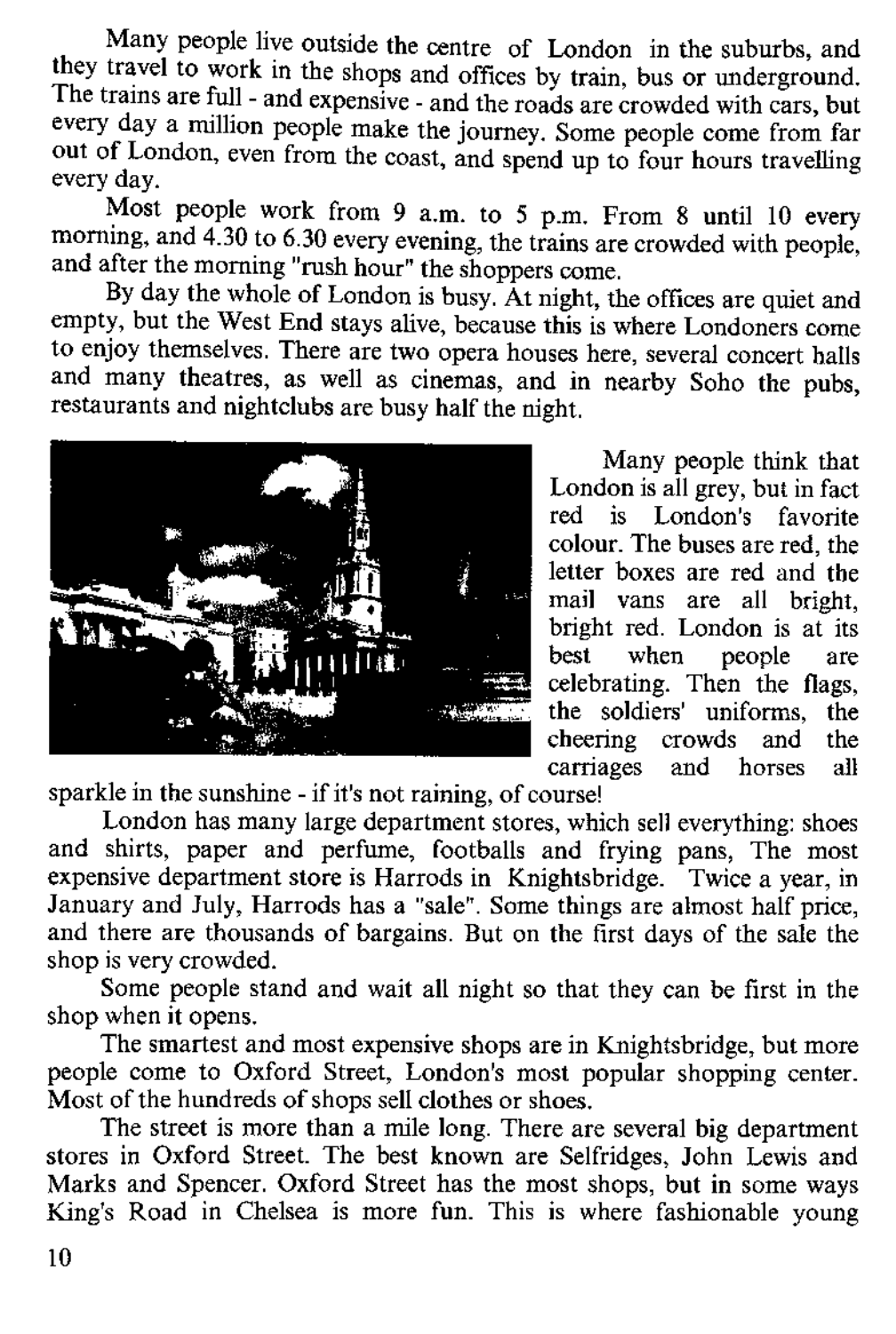Londoners buy their clothes in the many small "boutiques". You can buy what you like in the big shops, but the small markets have a lot to offer too. what you like in the big shops, but the small markets have a lot to offer too.<br>There are several big street markets in London, and many small ones. Some markets open only one day a week.

For open only one day a meen.<br>Go to Portobello Road on Saturday, or to Petticoat Lane, on Sunday. Covent Garden market is open every day. Come here for antiques, old clothes, h and -m ade jewelry and many other rather special things.

British restaurants have not always been famous for their good food. Too often, they offered only fried food and chips with everything. But now. healthy food is in fashion and so is international cooking. The British have taken good ideas from all over the world. You can eat Chinese, Indian, French. Italian and Greek food in any big city, and in London there's a fantastic variety of restaurants.

Most British families only go to restaurants on special occasions, like birthdays, or wedding anniversaries. The restaurants' best customers are business people, who meet in them to talk business in a relaxed atmosphere away from the telephone. They can eat what they like because the company pays the bill! But when a man and a woman want to get to know each other better, they often go out to a restaurant together. After all, it's easier to talk in a quiet atmosphere, with soft music, wine and good food.

For visitors to London, eating out can be fun. Try Rules, in the West End. The traditional menu and decor are just like they were in Oueen Victoria's day, a hundred years ago. Or take a walk round Soho or Covent Garden where there are dozens of small restaurants.

But if you want that special London feeling, go to the Ritz in Peccadilly for tea any afternoon at about half past four. Too expensive? Then try England's favorite food fish and chips. Take it away and eat it where you like - in the park, on the bus or while you walk down the street. That's what Londoners do!

| Vocabulary:<br>ancient   | - древний                                                            |
|--------------------------|----------------------------------------------------------------------|
| the Tower of London      | - Тауэр (11 век)                                                     |
| Jewels                   | драгоценности ( Crown - драгоценности<br>Короны) Королевские регалии |
| <b>Westminster Abby</b>  | - Вестминстерское аббатство (11 век)                                 |
| St. Paul's Cathedral     | Собор св. Павла (1675 - 1710 гг.)                                    |
| the Houses of Parliament | - здание Парламента (1840 - 1852 гг.)                                |
| <b>Buckingham Palace</b> | - Букингемский дворец (1703 г.)                                      |
| suburbs                  | - пригороды                                                          |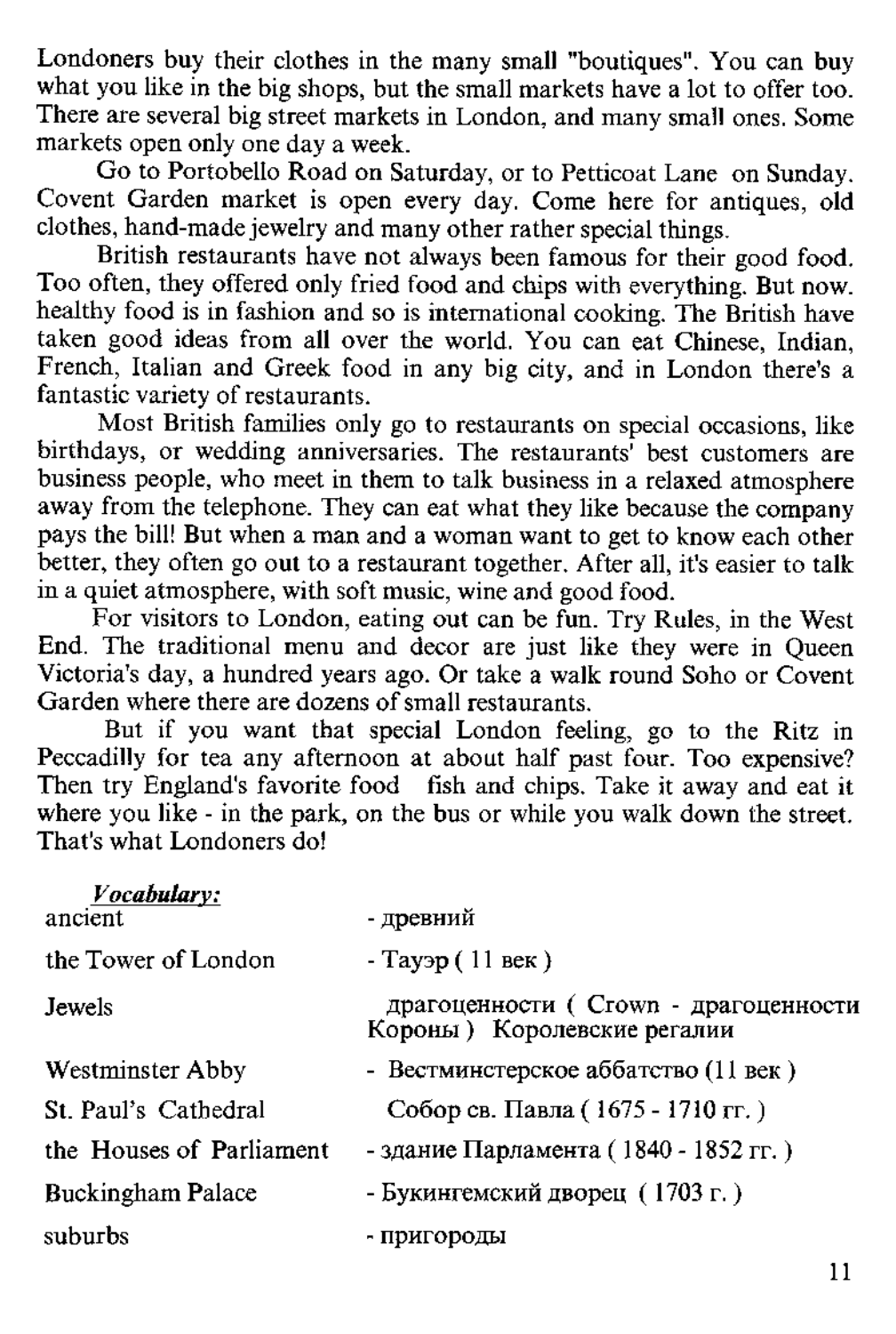| Heathrow                                        | - Хитроу, крупнейший международный<br>аэропорт<br>Великобритании в 24 км к<br>западу от Лондона( 1946 г. )                    |
|-------------------------------------------------|-------------------------------------------------------------------------------------------------------------------------------|
| Hampstead,<br>Chelsea,<br>Mayfair               | - фешенебельные районы Лондона                                                                                                |
| underground                                     | - метрополитен, подземка                                                                                                      |
| rush hour                                       | - часы пик                                                                                                                    |
| Soho                                            | - Сохо - центральный район Лондона, где<br>сосредоточены рестораны, ночные клубы,<br>казино и другие увесилительные заведения |
| Harrods                                         | «Харродз», один<br>И3<br>самых<br>фешенебельных и дорогих универмагов<br>Лондона и мира                                       |
| Knightsbridge                                   | - Найтсбридж, фешенебельный район Уэст-<br>Энда, известен дорогими магазинами, в<br>т.ч. ювелирными и антикварными            |
| Oxford Street                                   | - одна из главных торговых улиц в центре<br>Лондона                                                                           |
| Selfridges,<br>John Lewis,<br>Marks and Spencer | - крупнейшие универмаги Лондона                                                                                               |
| boutique                                        | модный магазин дорогой<br>одежды и<br>предметов туалета                                                                       |
| Portobello Road                                 | - уличный рынок в Лондоне, известный<br>антикварными лавками                                                                  |
| Petticoat Lane                                  | улица в Ист-Энде, известная<br>воск-                                                                                          |
| Covent Garden market                            | ресными базарами<br>главный лондонский оптовый рынок<br>фруктов, овощей и цветов                                              |
| to be in fashion                                | - быть в моле                                                                                                                 |
| to talk business                                | - вести деловые переговоры                                                                                                    |
| Queen Victoria                                  | - королева Великобритании<br>$(1819 - 1910$ rr.)                                                                              |
| <b>Ritz</b>                                     | фешенебельные гостиница и ресторан на<br>улице Пиккадилли                                                                     |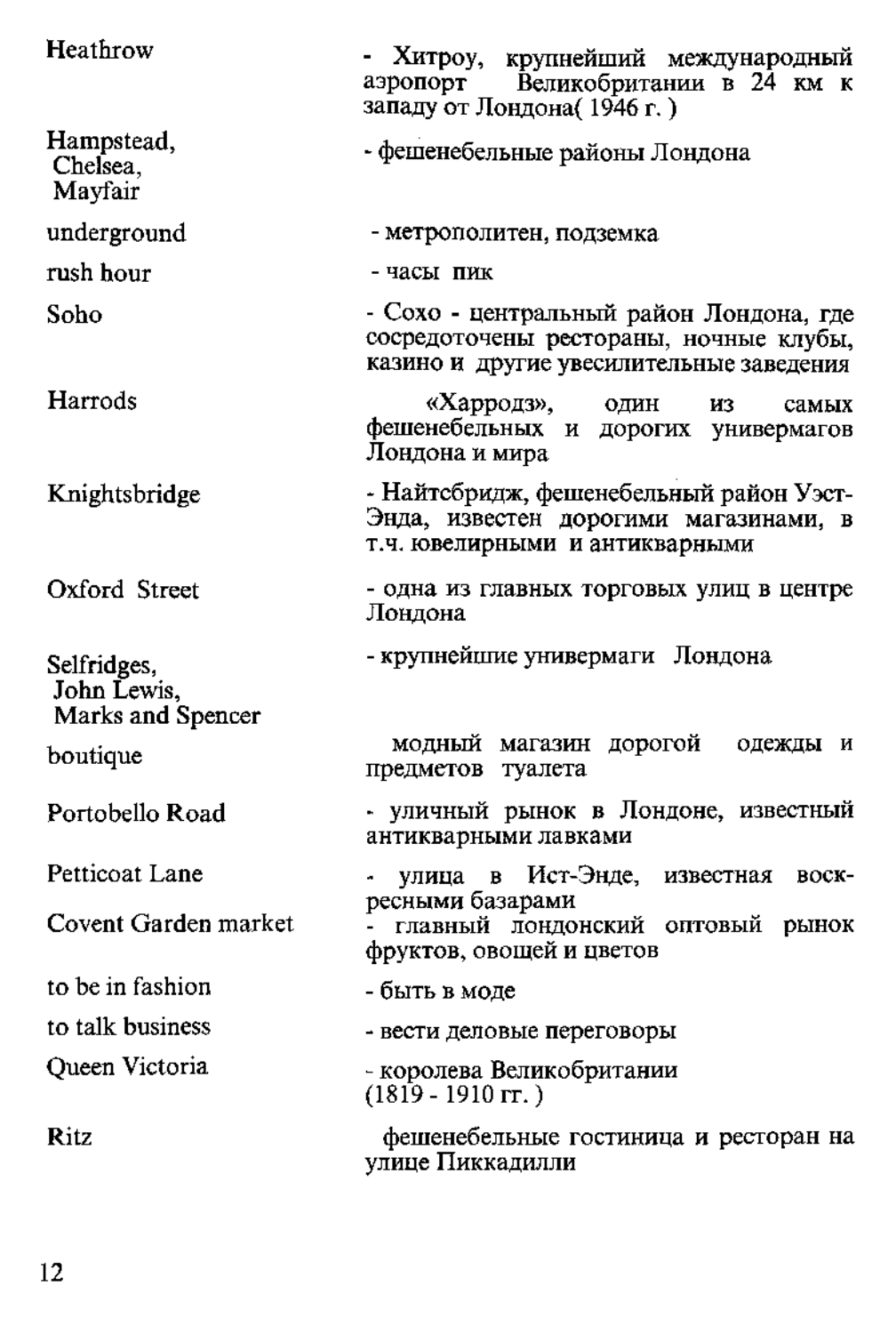## **.**

- 1. What do you think of London's age?<br>2. Where is it situated?
- 
- 2. Where is it situated ?<br>3. What is the population of London?
- 4. What are the main sights of London?
- 5. Would you like to live in the suburbs of London?
- 6. Comment on London's favorite colour.
- 7. Would you like to go shopping in London?
- 8. What place would you choose?
- 9. Compare food in simple places and in fashionable ones.

## Chantor 1. OLD GBLTDRAL GMD FOUCATIONS! CENTREC OF GREAT RUITAIN

Edinburgh is Scotland's capital, and one of the most beautiful cities in Britain. The heart of Edinburgh is the thousand-year-old castle, where the kings of Scotland lived for centuries. From Edinburgh castle you can see for miles, north over the beautiful old streets and squares. Far away are the mountains of Central Scotland, often covered with snow. Edinburgh has a busy cultural life. Every year, in August, the International Festival takes place. Musicians, actors and singers come from all over the world and thousands of visitors fill the city. In the evening, the opera house, the theaters and the concert halls are full. In cafes and pubs, small groups sing, act and read poetry.



The castle is at its best in Festival time. Every night there is a magnificent military "Tattoo". Highland soldiers wearing "kilts" play the bagpipes and march to the music.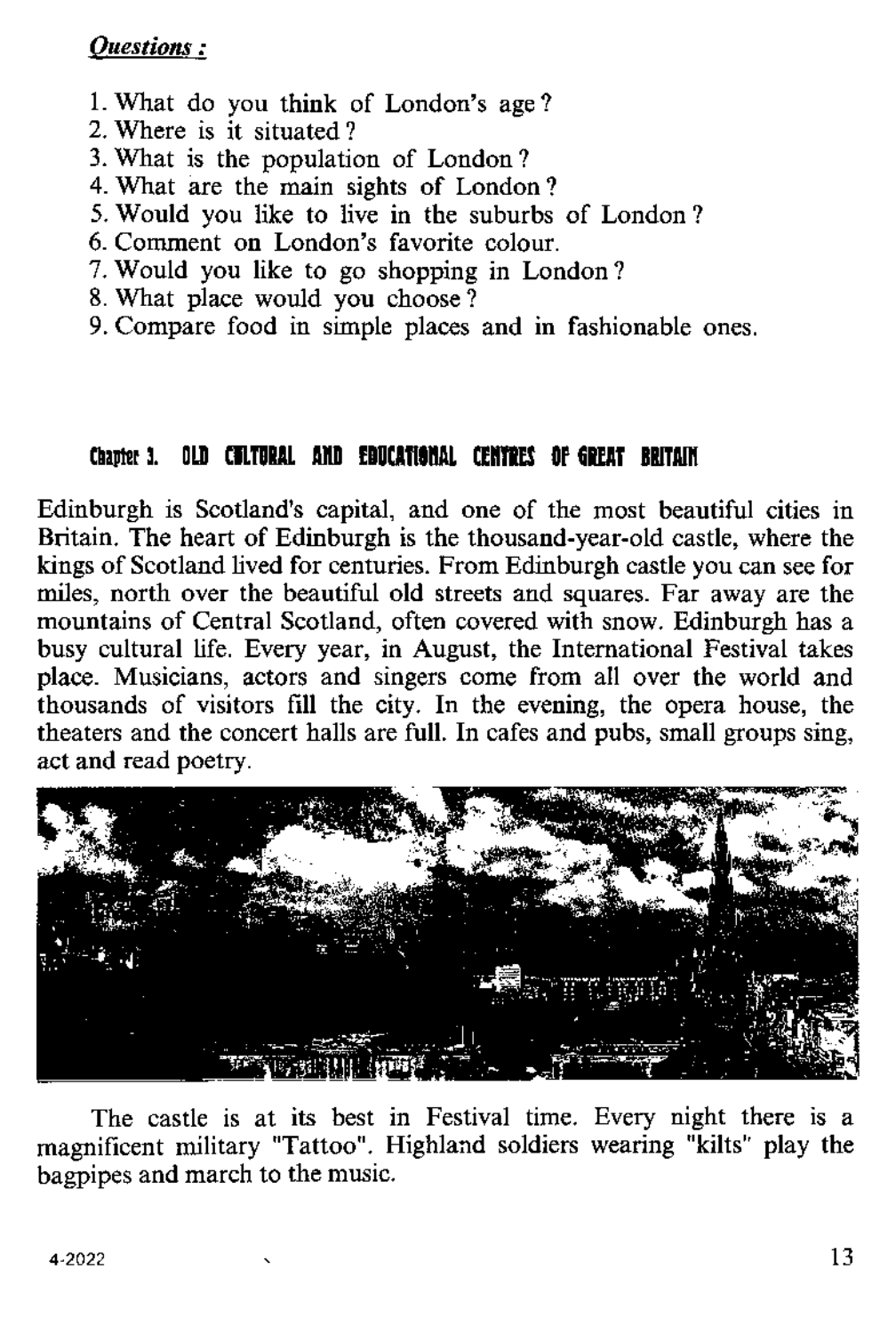What is so special about Oxford and Cambridge, the two oldest universities in England? Why do so many students want to study there?

Both of these university towns are very beautiful. They have some of the finest architecture in Britain. Some of their colleges, chapels and libraries are three, four and even five hundred years old, and are full of valuable books and precious paintings. Both towns have many lovely gardens, where the students can read and relax in the summer months.

Oxford is the older university of the two. The first of its colleges was founded in 1249. The university now has thirty-five colleges and about thirteen thousand students, many of them from other countries. Oxford is, of course, famous for its first-class education as well as its beautiful buildings. Some of the most intelligent men and women in the country live and work here. Oxford gives them what they need: a quiet atmosphere, friendly colleagues, and the four-hundred-year-old Boolean library, which has about five million books. It is not easy to get a place at Oxford University to study for a degree. But outside the university there are many smaller private colleges which offer less difficult courses and where it is easy to enroll. Most students in these private schools take business, secretarial or English language courses.



Some of the aristocratic families of Britain still have a lot of money. and some still live in magnificent<br>"stately homes" built by their homes" built by their families hundreds of years ago.<br>Castles with strong walls and towers may be almost a thousand years old. but most stately homes date from the seventeenth and eighteenth centuries. and many are filled with wonderful<br>collections of paintings and collections of furniture. But even for the richest, life in these old houses is expensive. There are roofs to repair, hundreds of rooms to clean, and miles of parkland to look after. To make money, owners of stately homes<br>often make their parks into their parks playgrounds. They set up zoos,<br>museums anything that people will

safari parks, model railways, small pay to see.

Not everyone is lucky enough to keep their old home. Many of the people who once owned the castles and palaces of Britain cannot afford to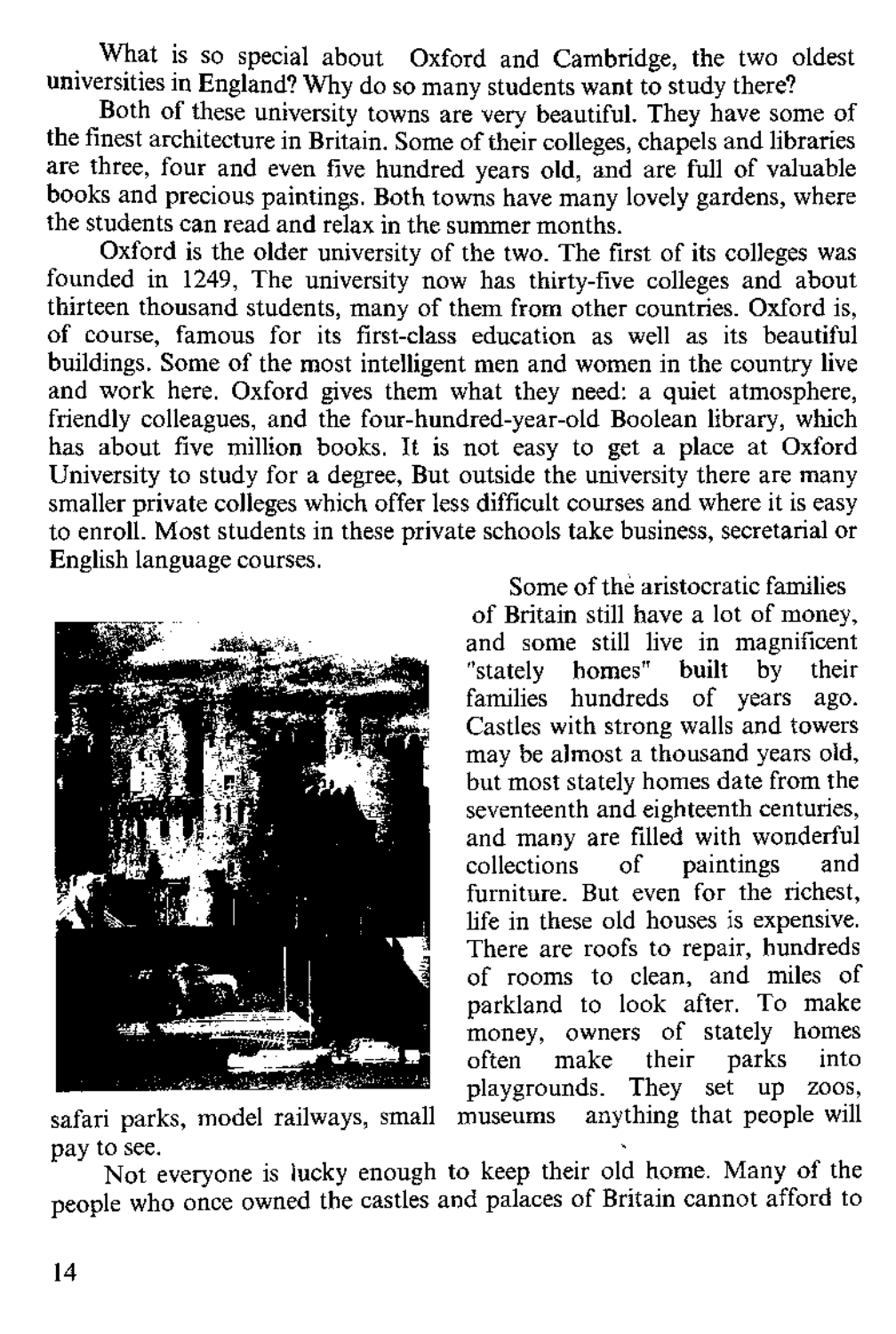look after them now. But the buildings still stand, full of wonderful antiques and out teaconum

| Edinburgh | Шотландии, крупный<br>столица                                                                                                                                                                                     |
|-----------|-------------------------------------------------------------------------------------------------------------------------------------------------------------------------------------------------------------------|
|           | бразовательный центр<br>культурный<br>и<br>(-Castle<br>знаменитая<br>крепость<br>на<br>11в.<br>базальтовой<br>скалы.<br>вершине<br>~Festival<br>ежеголный<br>международный<br>музыкальный и театральный фестиваль |
|           | в августе - сентябре)                                                                                                                                                                                             |

- килт, юбка шотландского горпа (в  $1 - 11$ склалку из шерстяной шотландки, часть  $HATHOHAHHOPO KOCHHOMA)$
- bagpipes вольники (народный музыкальный инструмент шотландиев)
- Oxford - главный горол графства Оксфордцию.  $k$ nvuroù **Herro**  $ARTOMOQHHRHOH$ промышленности. знаменит **CROWN** университетом, основанным в **ROHTIP** 12 в. (Ох. Un. имеет в своем составе 29  $MVKCKMX$ , 5 женских и 5 смешанных самоуправляющихся колледжей, около  $13$  THC. CTVROTTOR).
- главный город графства Кембриджшир, Cambridge **MODOCTON** своим университетом. основанным в начале 13 в. (С. Un. имеет в своем составе 18 мужских. 5 женских и 6 смешанных самоуправляющихся колледжей, около 11 тыс. студентов)

to afford to do sth. позволить себе делать что-то

## **Ouestions:**

- 1. Would you like to visit these old cities?
- 2. What's vour opinion of students' life in Oxford and Cambridge Liniversities?
- 3. Would you like to be educated there?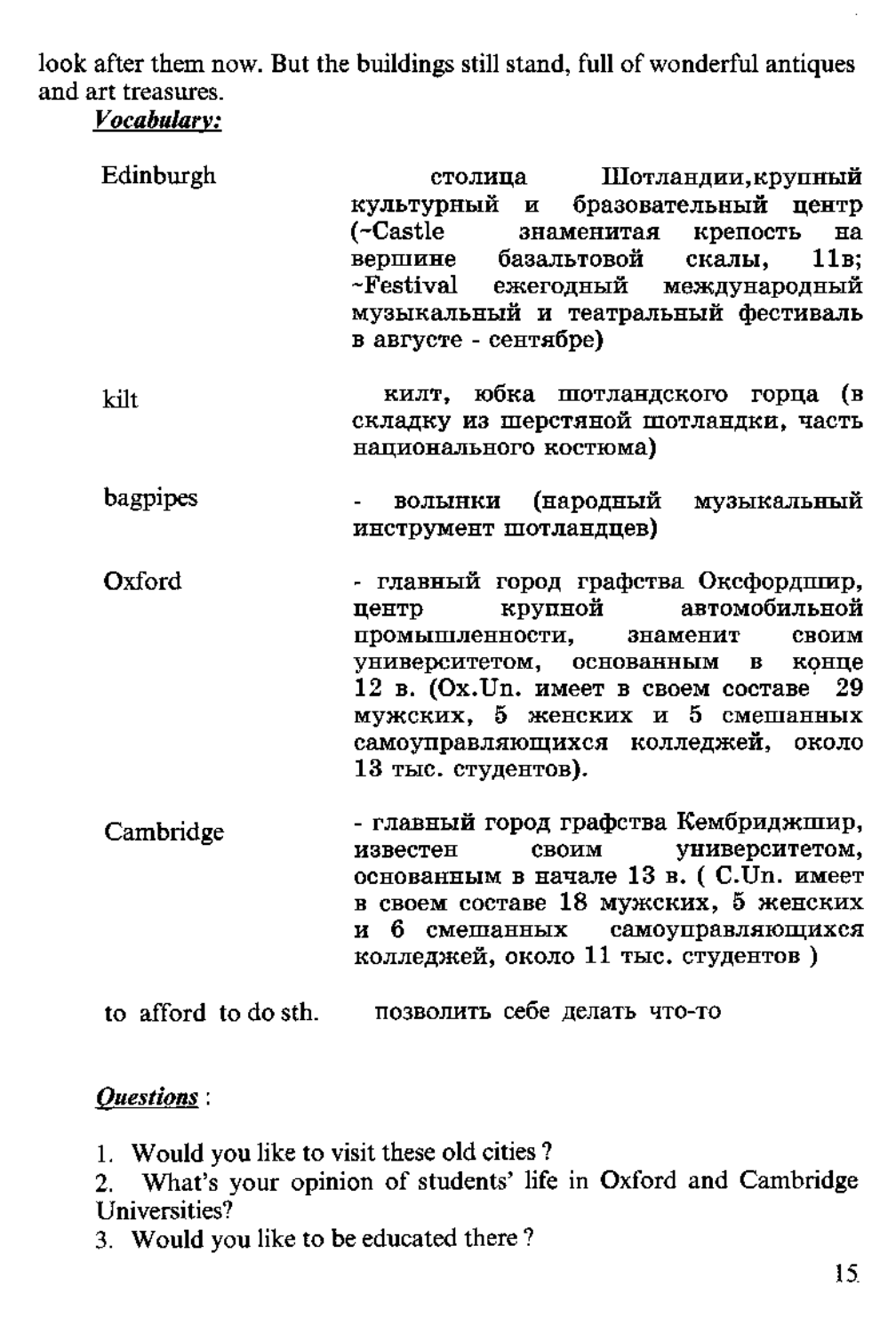## Chapter & THIS IS THE BOX

The United States of America - the richest, and one of the biggest countries in the world - has several names. People say "the United States", "the States", "America", or just "the USA" or "the US".

There are fifty states in the USA (including Alaska and Hawaii), and over 200 million people live in them.



There is no "American climate" or "American countryside". Every part of the country is different, from Alaska in the North, covered with snow and ice, to tropical Florida in the South.

Who are the Americans? Where did they come from? Why did so many people go across the sea to the New World?

The American Indians were the first people to live in that vast land. They had a fascinating, ancient culture, and a rich tradition of language and customs. When Christopher Columbus arrived, in 1492, there were probably about 1,500,000 Indians in North America.

But then, the immigrants came. By the early nineteenth century, the population was more than 17 million. Most came ROM Europe, but there were also many from the Middle East and the Far East, as well as millions of Africans, caught in the terrible slave trade.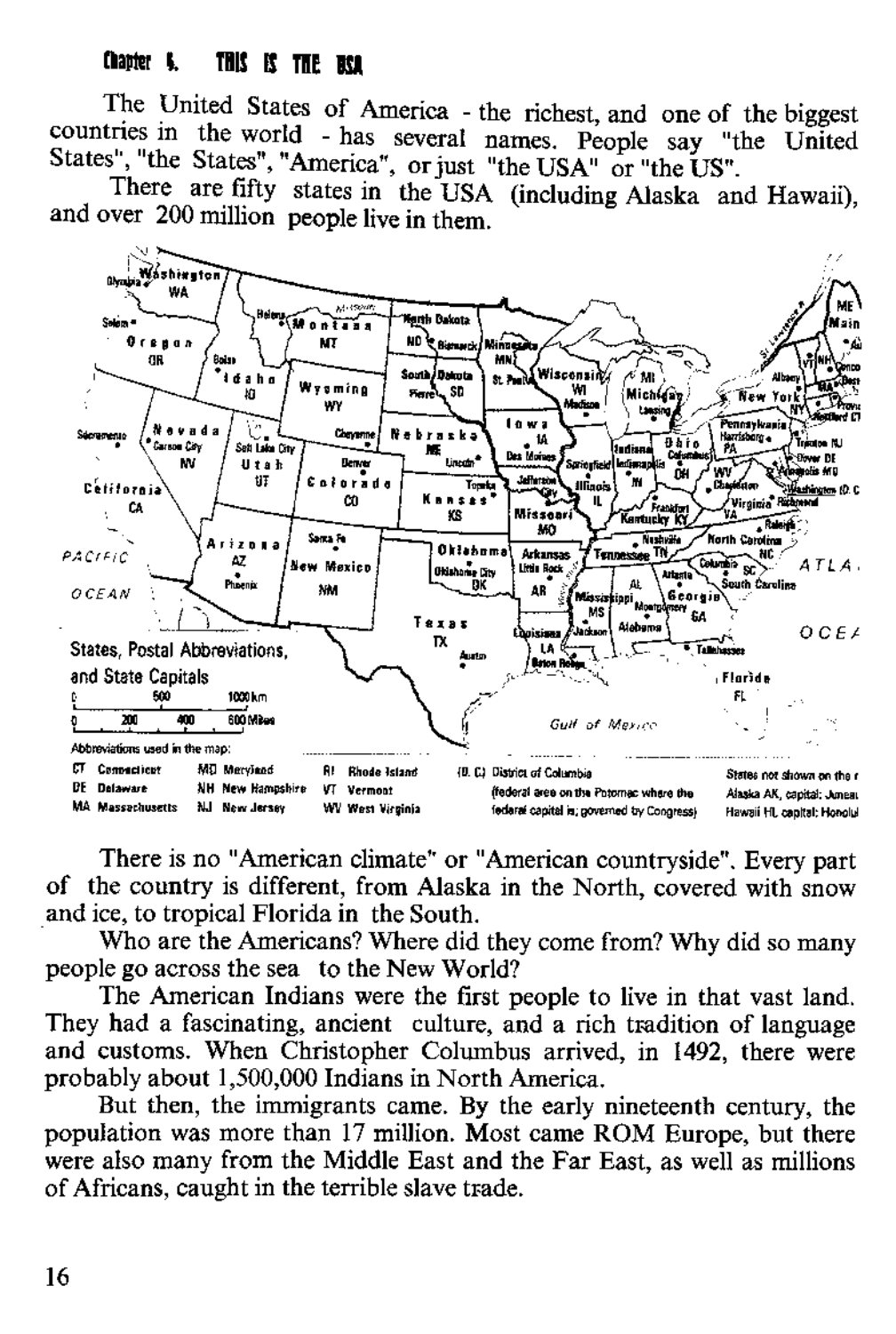Immigration went on growing. In 1907 alone, one and a quarter million people arrived. By 1914, the population was 92 million. Now there are more than 25 million British Americans (nearly half the population of Britain). about 23 million African Americans, 25 million German Americans and more Irish Americans than the whole population of Ireland.

You can find almost anything in America. There are mountains and deserts, old churches and moon rockets, homes with three cars and homes with no electric lights at all. There are people who speak Chinese, Italian, Spanish, Arabic, Polish, Swedish, Japanese - in fact, almost every language under the sun.

Do you like wild empty lands ? You'll love the great deserts of Nevada and Arizona, the high Rocky Mountains, and the miles of snow and ice in arctic A laska.

Are you more interested in city life ? You'll prefer the North East Coast, where  $75%$  of Americans live on  $1.5%$  of the land. You can drive from Boston through New York to Washington, D.C. and you will be in a town all the time. The three great cities of the East Coast. Boston in the north. New York in the middle Washington, D.C. in the south, are the most important centres of American culture, education and government. Boston is a city full of history and old world charm. Near it is Harvard, America's oldest university. New York, full of life and colour, also has wonderful museums, art galleries and concert halls. Washington, D.C., of course, is the capital city, where the President of the USA lives in the famous White House.

Perhaps you prefer a more peaceful, agricultural landscape? Then go to the Midwest, to Ohio. Indiana and Wisconsin. There the huge, flat farmlands, covered in wheat, go on and on as far as the eve can see. Out in the country, small towns offer a meeting place for the farmers a church, a few shops, and a hotel for visitors. But there are huge cities in the Midwest as well. Chicago and Detroit, near the Great Lakes, are the old industrial heartland's of America. Millions of people live and work here, making steel, cars, TV sets and everything Americans love to buy.



Everyone knows about the great cattle ranches of Texas. but not all American cattle farmers are big landowners. Some live on quite small farms, which a family can manage with no extra help.

If you like warm, sunny<br>weather and an exciting and an atmosphere where new ideas are always welcome, **'California on the West Coast** is the place for you. In this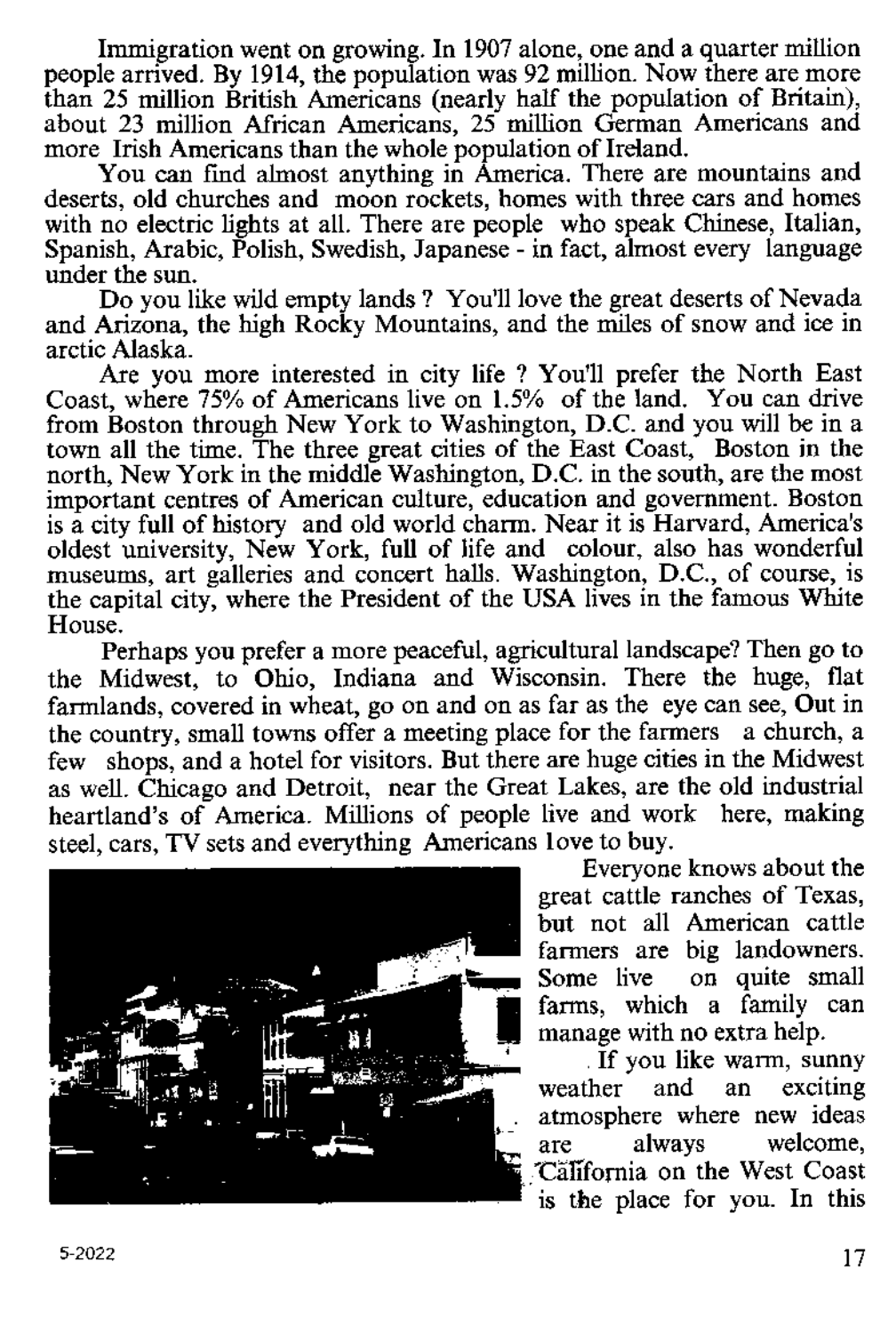perfect climate, oranges, peaches and grapes grow easily, and on the wonderful beaches giant waves roll in from the Pacific Ocean.

Near Los Angeles, California's largest city, is Hollywood, where film stars of past and present have their homes. A visit to the film studios here is something you will always remember.

Los Angeles is not only the "motion-picture capital of the world", it is a vast electronics centre and a major centre for oil refining and aircraft manufacture. San Diego, a naval port and a centre of aerospace industry, is the site of several large US Navy installations. It is the home of the Atlas missile, an aircraft producer and a leader in the electronics industry.

San Francisco is the major mainland supply port for the numerous US military bases in the Pacific.

California's claim to the title of the "science state" is based on a scientific establishment of awesome size. Its aerospace industry, much of it clustered in the Los Angeles area, boasts more than a third of the nation's aviation and space workers. In the San Francisco area alone, electronics is a leader in business. But the heart of California's science empire are its colleges. While industry and military contribute cash to California's science empire, its colleges are contributing trained manpower.

Is California not hot enough for you? Go to the deep South, to Alabama, Louisiana and Mississippi, where the old paddle boats still go down the great, wide river. Life is different here, quieter, slower, more oldfashioned. In the cotton fields of the South it is difficult to believe that the cities of the North East and the mountains of the North West are all part of the same huge country.

| Vocabulary:                                        |                                                               |
|----------------------------------------------------|---------------------------------------------------------------|
| countryside                                        | - сельская местность                                          |
| fascinating                                        | - зд. интереснейшая                                           |
| custom                                             | - обычай                                                      |
| Christopher Columbus                               | - Христофор Колумб                                            |
| slave trade                                        | - работорговля                                                |
| to go on growing                                   | - продолжать расти                                            |
| Rocky Mountains                                    | Скалистые горы                                                |
| old world charm                                    | - очарование старого света                                    |
| Midwest                                            | Средний запад                                                 |
| <b>Great Lakes</b><br>to manage without extra help | Великие Озера<br>без<br>посторонней<br>-управляться<br>помоши |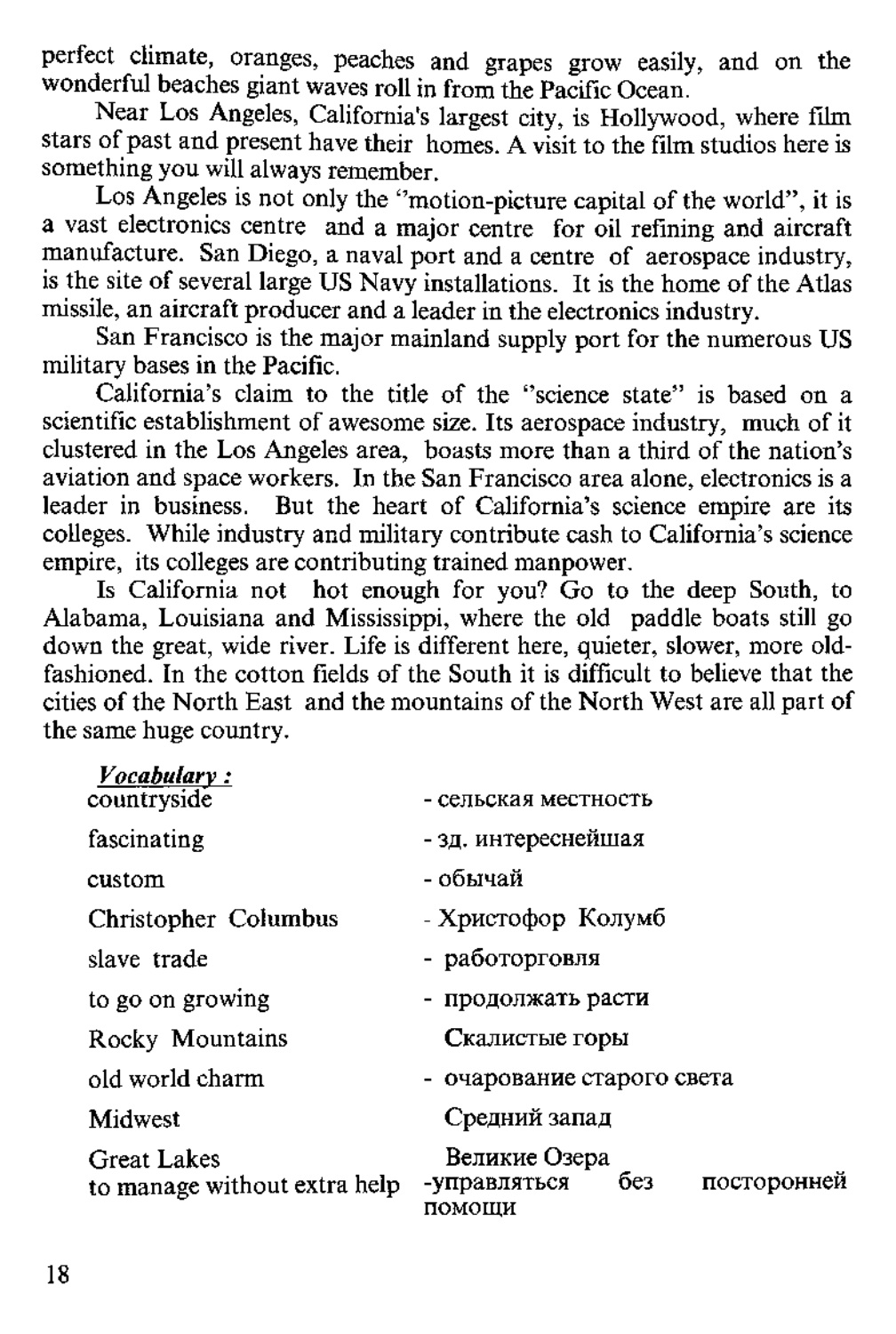| world                        | motion-picture capital of the - мировая столица киноиндустрии |  |  |
|------------------------------|---------------------------------------------------------------|--|--|
| oil refining                 | - нефтепереработка                                            |  |  |
| Navy installations           | - военно-морские базы                                         |  |  |
| awesome                      | - зд. мощный                                                  |  |  |
| to contribute cash           | - делать «денежные вливания»                                  |  |  |
| contribute<br>to<br>manpower | (trained) - готовить (обученные) человеческие<br>ресурсы      |  |  |

#### **Ouestions**:

- 1. How many states are there in the USA?
- 2. Is it possible to compare the climate of the two countries?
- 3. Comment on the Americans as a nation
- 4. Comment on the US nature.
- 5. What parts of America can you name?
- 6. Which large American cities can you name?
- 7. What is the motion-picture capital of the world?
- 8 What is California famous for ?

#### GREAT CITIES OF THE D.C.O. Chantor 5

Everyone knows something about New York - the Statue of Liberty, the skyscrapers, the beautiful shops on Fifth Avenue and the many theatres on Broadway. This is America's cultural capital, and her biggest city, with a population of nearly eight million. In the summer it is hot and in the winter it can be very cold, but there are hundreds of things to do and see all the vear round.

There are five "boroughs" in New York: Brooklyn, the Bronx, Manhattan, Queens and Richmond. Only one of them, the Bronx, is not on an island.

Manhattan, the smallest, island in New York, is the real center of the Mannatian, the summatic School Mannatian and Mannatian.<br>Most of the interesting shops, buildings and museums are here, and<br>Manhattan is the scene of New York's busy night life.

In 1605 the first Europeans came to Manhattan from Holland. They bought the island from the Native Americans for a few glass necklaces, worth about \$26 today.

Only 1,500,000 people live in Manhattan, but five million people work here every day. Many live in the suburbs and come to work on the subway.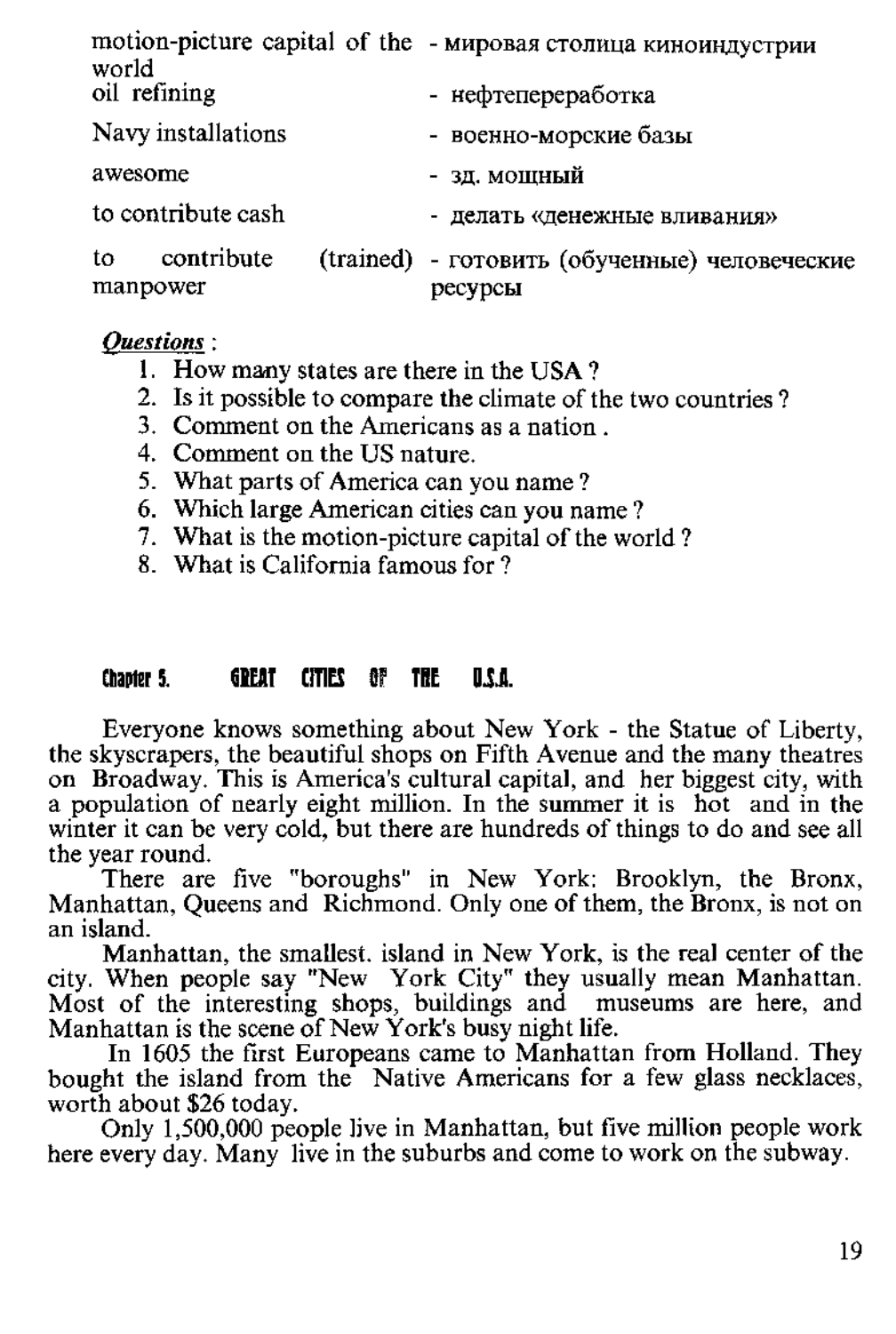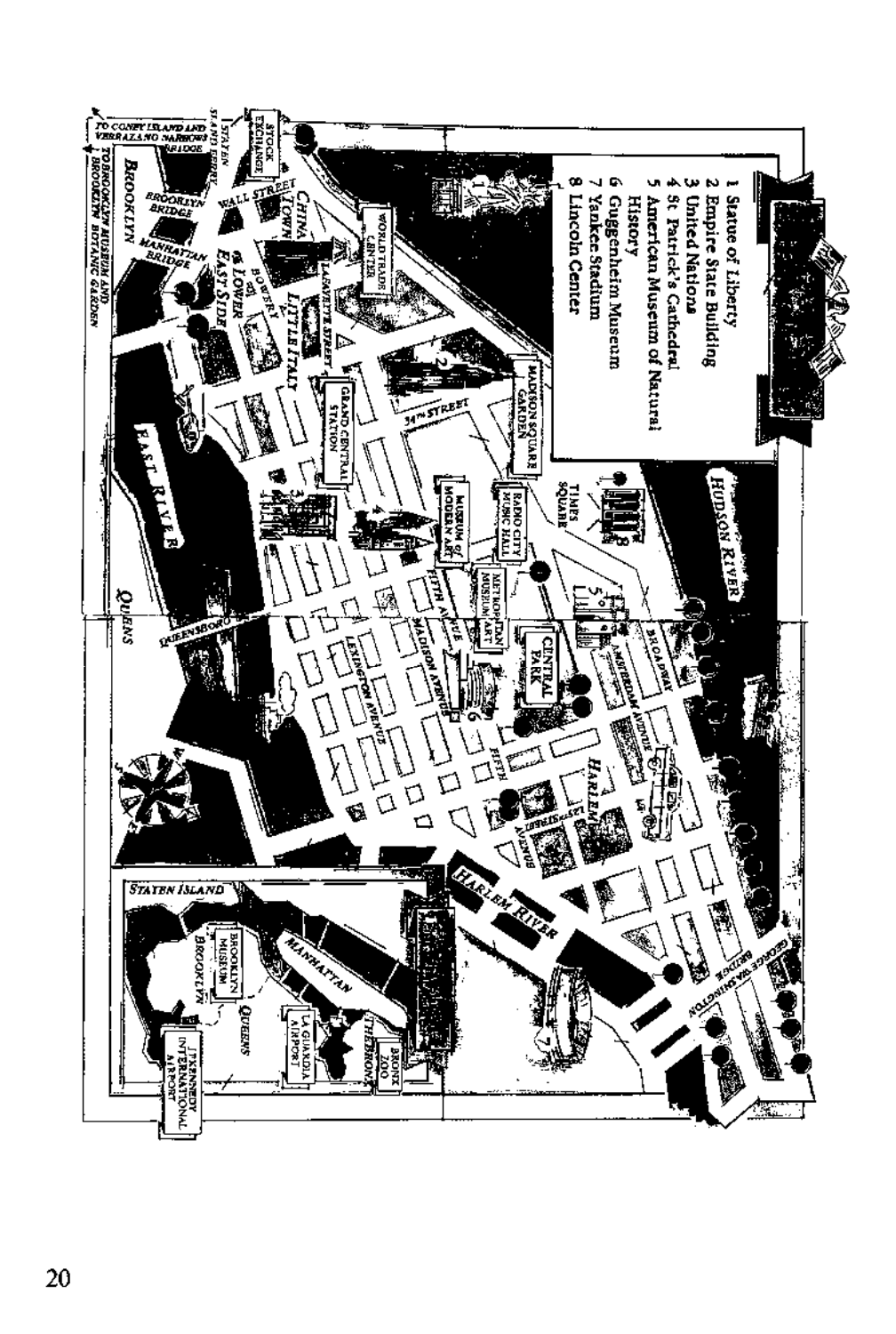

 $W_0$ ll Street in Manhattan is the financial heart of the USA and the<br>most important banking important banking center in the world. It is a street of "skyscrapers", those<br>incredible high buildings incredible, high buildings w hich A m ericans invented, and built faster and higher than anyone else. Perhaps the<br>two most spectacular two most spectacular<br>skyscrapers in New York are the two towers of the New York World Trade Center When the sun sets, their 110 floors shine like pure gold.

Like every big city New York has its own traffic system. Traffic jams can be

terrible, and it's usually quickest to go by subway. The New York subway is easy to use and quite cheap.

The subway goes to almost every corner of Manhattan. But be careful. It's better not to go by subway late at night. You see more, of course, if you go by bus. New York buses are also easy to use. The "Shoppers Shuttle" (Monday to Friday) and the "Culture Loops" (Saturdays and Sundays) stop at some of the best known stores and tourist places. You can get on and off as many times as you like in one day with only one ticket.

There are more than 30,000 taxis in New York. They are easy to see, because they are bright vellow and carry large TAXI signs. Taxis do not go outside the city but they will go to the airports. People give the taxi driver a "tip" of 15% extra.

Central Park is a beautiful green oasis in the middle of New York's concrete desert, and it's surprisingly big, with lakes and woods as well as organized recreation areas.

New Yorkers love Central Park, and they use it all the time. In the winter, they go ice-skating, and in the summer roller-skating. They play ball, ride horses and have picnics. They go bicycling and boating. There's even a children's zoo, with wild birds and animals.

Families come here to enjoy the sun and fresh air. The children can play safely here, away from fast cars and busy streets. Musicians make music, office workers bring their lunches here in fine weather and give bits of bread to the water birds, and large New Yorkers, who have eaten too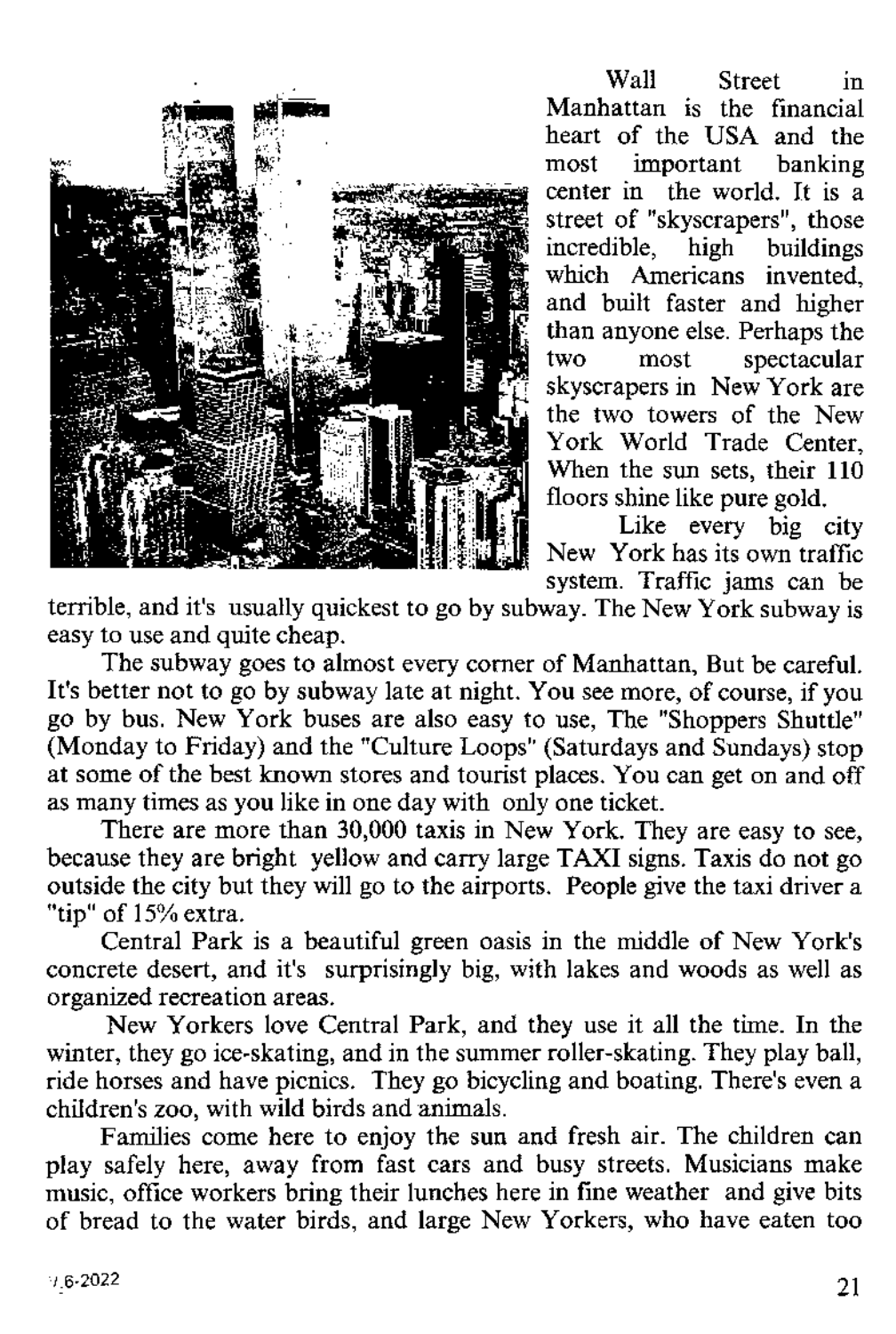many hot dogs and hamburgers from Monday to Friday, spend Saturday and Sunday walking and running to try to get slim again.

Go to the northern corners of Central Park, walk round the lake and through the woods, and you will understand a little of how Manhattan was in the days of the first New Yorkers nearly four hundred years ago.

Along the east side of Central Park runs Fifth Avenue, once called "Millionaire's Row". In the nineteenth century, the richest men in America built their magnificent homes here, and it is still the most fashionable street in the city, with famous department stores, like Lord  $\&$  Taylor and Sacks Fifth Avenue and wonderful jewelry shops, like Cartier's and Tiffany's.

Soaring 1,250 feet above Fifth Avenue in mid-town Manhattan, the state Building is the world's

Empire State quintessential skyscraper, affording on a clear  $d$ ay, a view of fifty miles from the  $102nd$  floor observation deck

During the peak of its construction, the building proceeded at a record pace of fourand a-half stories per week. It took only two years to build, but due to the depression - more than a dozen years passed before all its office<br>space was occupied. The "Empty State" space was occupied. Building", as New Yorkers had come to call it, already had a storied history. It is frequently struck by lightning, and in 1945 an Army B-25 aircraft crashed into the 79th floor, killing 14 and causing \$1 - million damage.

Statue of Liberty, she stands alone on an island less than two miles from the southern tip of Manhattan. Lady Liberty, facing out to sea with New Jersey at her back, holds a golden torch aloft welcoming ships to the friendly shores of America. Indeed, for decades, shiploads of immigrants from all over the world passed before her gaze moments



before landing at Ellis Island and entering their adopted country. The Statue of Liberty was a gift from the people of France in 1886 to commemorate an alliance that dates back to the American Revolution.

New York is an international city, and its restaurants are international, too. You can spend a fortune or a few dollars. You can eat food from Lebanon, Japan, Mexico and Sicily and many other places. New York is the place to try something new. It may be an experience you will never forget.

Broadway, of course, is the street where you will find New York's best-known theatres, But away from the bright lights and elegant clothes of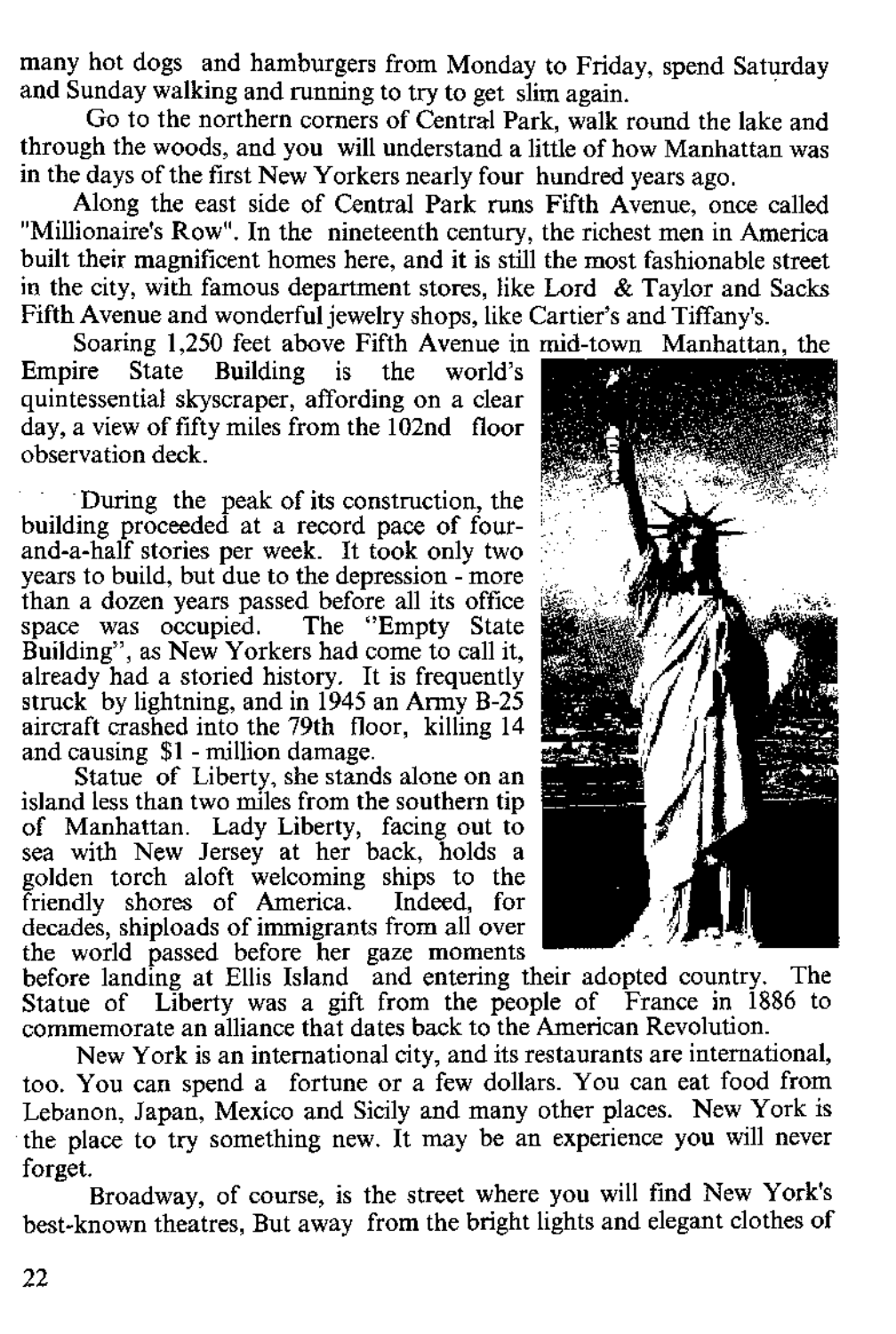Broadway are many smaller theatres. Their plays are called "off-Broadway" and are often more unusual than the Broadway shows.

As well as many theatres New York has a famous opera house, the Metropolitan where international stars sing from September until April. Carnagie Hall is the city's most popular concert hall.

But night life in New York offers more than classical music and theatre. There are hundreds of nightclubs where people go to eat and dance. One of the best of these is the Conacabana on East 60th Street. Jazz, America's great gift to the world of music, is still very popular in New York. and there are many small jazz clubs. Some of the musicians are well-known. and many are not, but their music brings with it a very special atmosphere.

What may be the world's most important meeting place. The United Nations, is situated on 18 acres of East River waterfront between 42nd, and 48th Streets and 1st Avenue. This vast working monument to world peace and internationals diplomacy is one of the three most-visited attractions in New York, after the Statue of Liberty and Central Park. Each year nearly a million tourists shuffle through United Nations plaza and gardens. Guided tours are offered in thirty languages, and visitors can rub shoulders with diplomats in the UN Delegates' Dining Room



San Francisco in California is a special place, very different from most American cities. It lies on a small finger of land with the Pacific Ocean on one side and a huge harbour on the other. The famous Golden Gate Bridge crosses over the mouth of the harbour. If you live in San Francisco. vou get  $m \cdot m$  can  $r$  remains  $n \cdot r$ ,  $r \cdot r$  g. city of hills. Perhaps that's why the fam ous cablecars are so popular. And of course, the views from the hills spectacular.

San Francisco's population is only about 700,000, but it is the biggest business center in the west of the USA. It is also America's most international city, with newspapers in thirty different languages.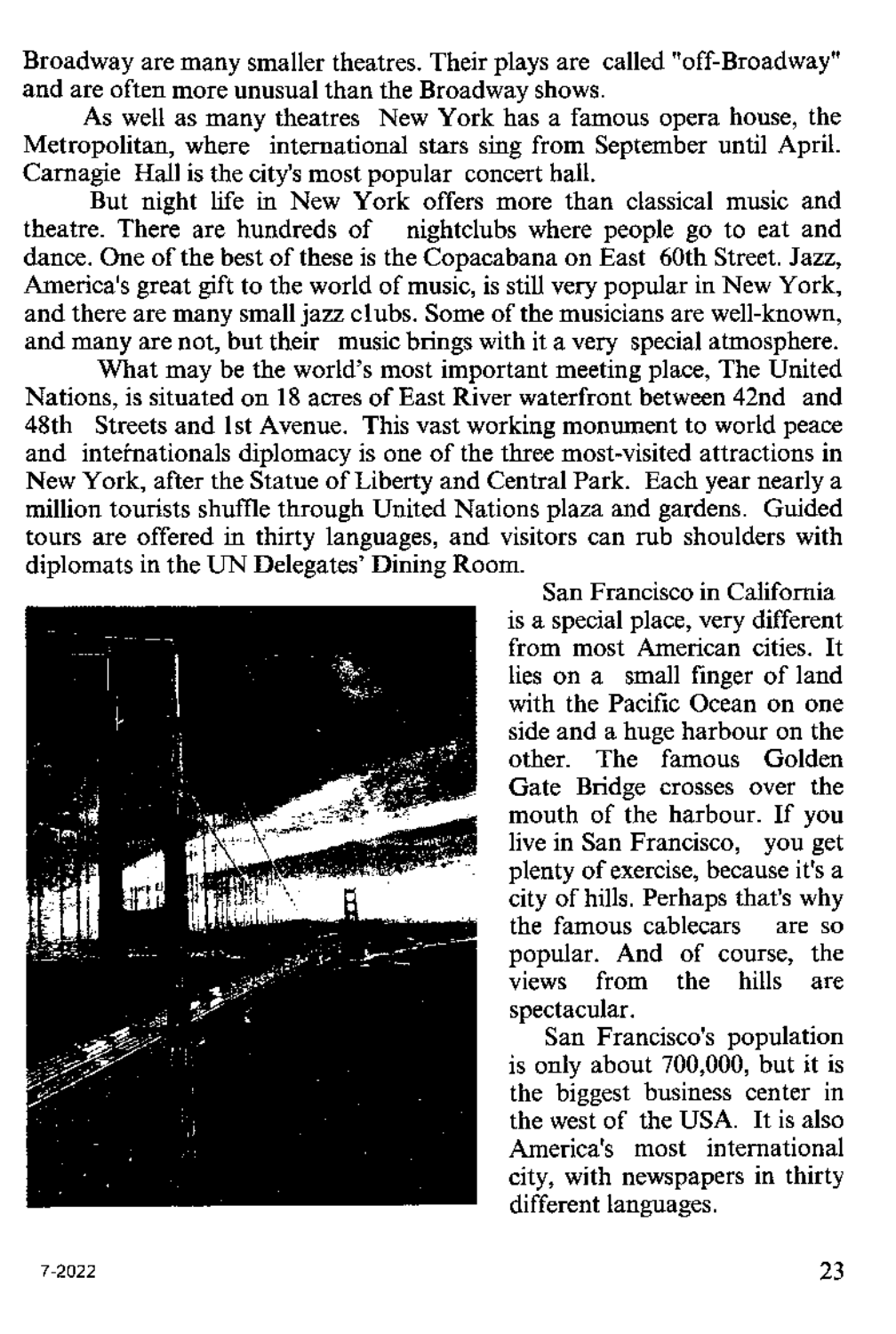The city is known as "the Paris of the West". "Baghdad by the Bay" and "Gateway to the Orient"

There are at least three small cities in San Francisco: "Little Italy" with its pizzerias and restaurants. "Chinatown" with wonderful shops and exciting food and "Japantown", with its \$15 million Japan Center. And everywhere you go, you will see boats out on the sea, smell fresh fish and salt and feel the sea wind on your face.

Most people enjoy the climate in San Francisco. It's never too hot and never really cold. The sea, winds are healthy and they make you hungry And it's good to be hungry in San Francisco, because the food is fabulous. with more than 2.600 restaurants serving food from all over the world.

New York is a place to have fun. San Francisco is great for a holiday. but Washington, D.C. is wonderful for tourists, because there are so many famous and historical places to see.



The best known building is the White House, home of American Presidents since 1800. The President works here, in the "Oval Office", but the White House is also a family home. The wife of John Adams, the first President to live here, used to dry her wet clothes in the East Roam,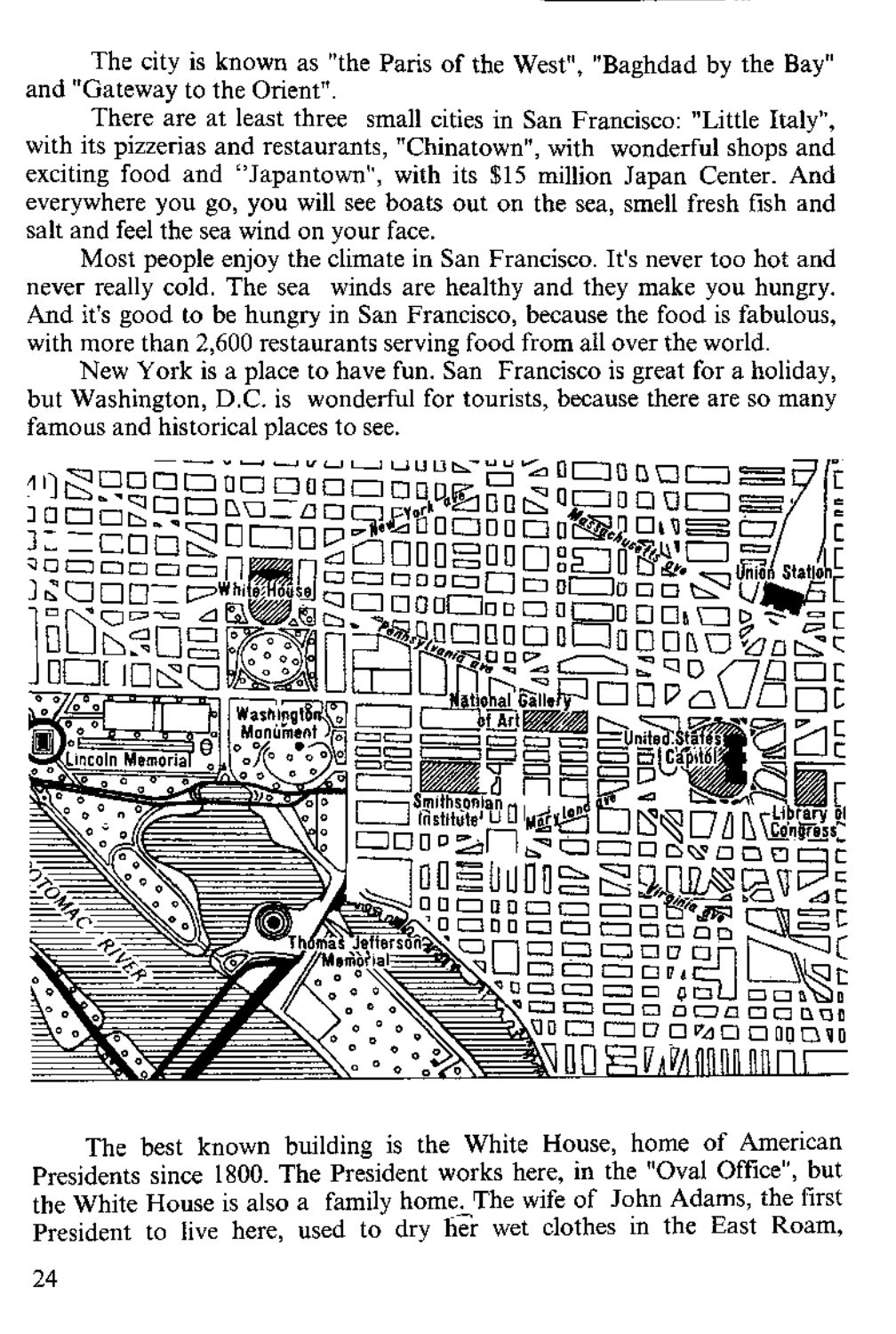President Truman had a piano next to his desk and President Kennedy's children used to play under his office windows



Next on the tourist's list is the Capitol . The 535<br>members of Congress of Congress meet here to discuss the nation's business. It is easy to get lost in this huge  $b$ <sup>1</sup> building, full of paintings and statues.

From the Capitol there is a magnificent view down the grassy Mall, and across a pool of water to the Lincoln Memorial

The Lincoln Memorial is set high on an artificial plateau at the end of the Mall. It is a big temple in Greek style with 36 marble columns to represent the states in the union at Lincoln's death.

The Washington  $\blacksquare$ <br>Monument From miles From miles around can be seen this tall structure on the hill behind the White House. The Monument is 500 feet (about  $152$  m.) high and from this level the whole panorama of the District<br>of Columbia and even Columbia and even parts of Maryland and<br>Virginia can be seen Its Virginia can be seen.



shape is that of an obelisk, a white marble shaft with an aluminum tip. (Hence its nickname - the "Pencil")

The Smithsonian Institute. It is almost everything: scientific institutes, art galleries, zoos all the result of a capricious gift from an Englishman who never saw America in his life - a man named James Smithson who died in 1829 and left all his fortune (half a million dollars - a very large sum in those days) to the United States to found "an institution for the increase and diffusion of knowledge among men".

Most people know about the government buildings of Washington, DC, but there are also some important museums. You can see all kinds of things: spaceships, the dresses of Presidents' wives, the original Declaration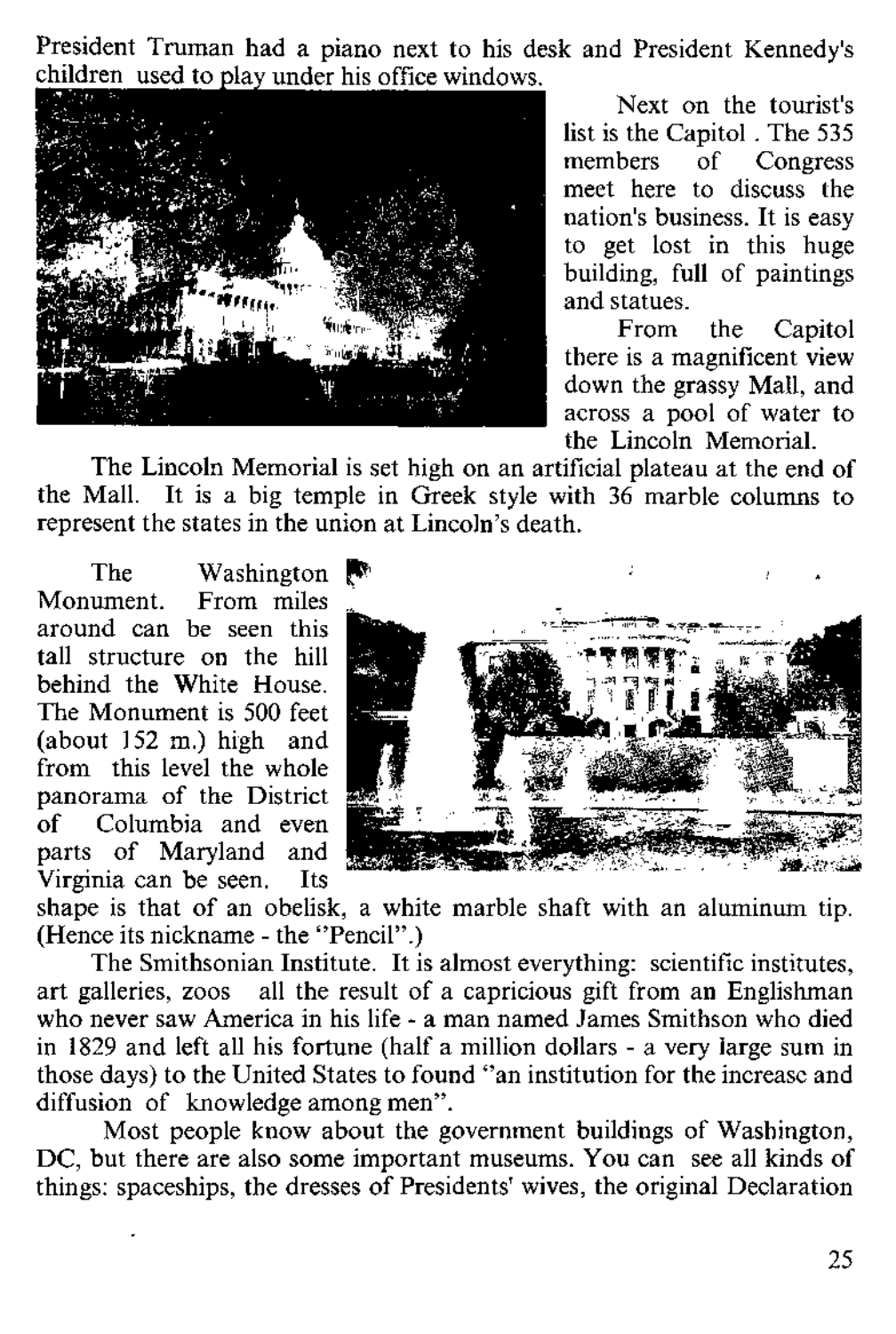of Independence, the largest blue diamond in the world and the biggest elephant on record (stuffed, of course!).

America is sometimes called the "New World", and it is easy to forget that it has many old (and a few very old) historic buildings and m onum ents.

Americans are interested in their history and look after old buildings carefully. Visitors to the States are sometimes surprised to find how many seventeenth- and eighteenth-century houses and churches still stand.

One of the most famous old towns is Williamsburg in Virginia which dates from 1632. Sixty years ago, millionaire John D. Rockefeller repaired the buildings and turned the town into a living museum showing. American life in the eighteenth century. The beautiful houses are full of fine old furniture, and the people of Williamsburg even wear eighteenth-centurystyle clothes.

Americans have a strong interest in European history, too. Some people buy antique European furniture and paintings for their homes. But one man had even bigger ideas. He bought the old London Bridge, and took it stone by stone from the River Thames in London to the desert near Lake Havasu City in Arizona. There it still stands, beside an "English" Village", a bridge between the old world and the new.

*Vocabulary:*

| 5-th Avenue        | 5-я Авеню<br>одна<br>из<br>самых<br>фешенебельных улиц Нью-Иорка на<br>Манхэттэне.                                                                                       |
|--------------------|--------------------------------------------------------------------------------------------------------------------------------------------------------------------------|
| Broadway           | на<br>практически главная улица<br>Манхэттэне идущая по всей его длине с<br>Юга на Север, на ней расположены все<br>ведущие театры Нью-Иорка (около 12<br>миль в длину). |
| borough            | городской район - здесь: один из пяти<br>районов Нью-Йорка                                                                                                               |
| Manhattan          | название острова и центрального<br>района Нью-Йорка                                                                                                                      |
| Brooklyn           | Бруклин (район Нью-Йорка)                                                                                                                                                |
| he Bronx           | Бронкс (район Нью-Йорка)                                                                                                                                                 |
| Queens             | Куинс (район Нью-Йорка)                                                                                                                                                  |
| Richmond           | Ричмонд (район Нью-Йорка)                                                                                                                                                |
| World Trade Centre | - «Центр мировой торговли»<br>высо-<br>чайшие в Нью-Иорке небоскребы, в<br>которых размещаются конторы более<br>400<br>фирм и правительственных<br>организаций 50 стран  |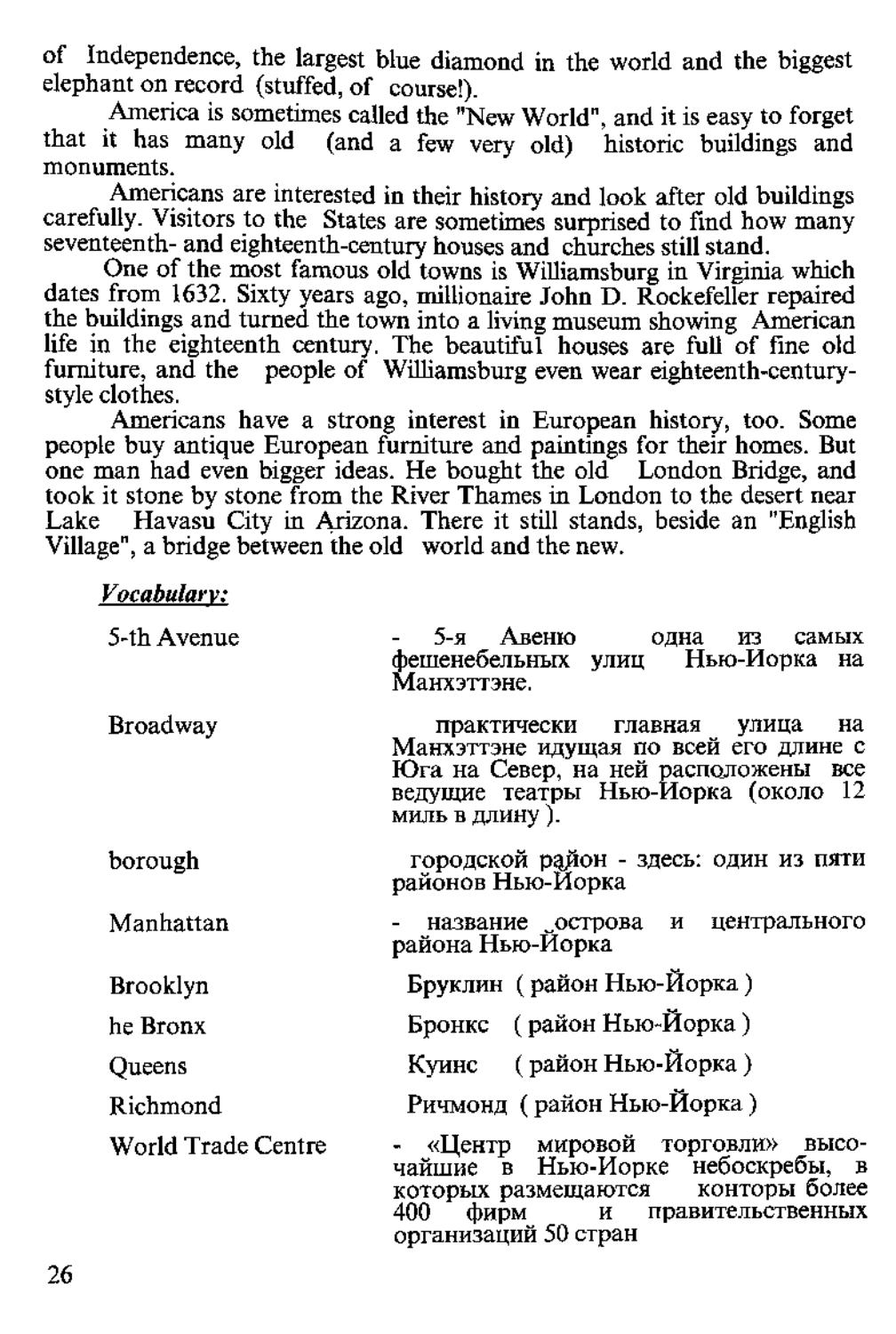| «traffic jam»                   | - «пробка» в уличном движении                                                                                                             |
|---------------------------------|-------------------------------------------------------------------------------------------------------------------------------------------|
| subway                          | - сабуэй - название метро в Нью-Йорке                                                                                                     |
| <b>Empire State Building</b>    | - один из самых высоких небоскребов<br>Нью- Иорка со смотровой плошадкой<br>для туристов                                                  |
| Statue of Liberty               | - Статуя Свободы в Нью-Йорке                                                                                                              |
| Carnagie Hall                   | - «Карнеги-Холл» - концертный зал, один<br>из самых больших и престижных в мире                                                           |
| The United Nations              | - Организация Объединенных Наций                                                                                                          |
| harbour                         | $-38.79B$                                                                                                                                 |
| Golden Gate Bridge              | - мост «Золотые ворота» - один из самых<br>длинных и высоких (75м) в мире. С него<br>открывается самый красивый вид на Сан-<br>Франциско. |
| District<br>of<br>(D.C.)        | Columbia - (федеральный) округ Колумбия                                                                                                   |
| White House                     | - резиденция президента США                                                                                                               |
| Oval Office                     | - «овальный кабинет» (рабочий кабинет<br>президента США)                                                                                  |
| The Capitol                     | Капитолий (здание Конгресса США)                                                                                                          |
| Lincoln Memorial                | - памятник Линкольну                                                                                                                      |
| Washington Monument             | - обелиск в честь Вашингтона                                                                                                              |
| Smithsonian<br>The<br>Institute | - Смитсоновский институт (<br>комплекс<br>научных учреждений и музеев)                                                                    |

## Ouestions:

- 1. What places of interest in NY do you know?
- 2. What is the name of the main borough of NY?
- 3. Which sight of NY would you like to visit first?
- 4. What is San Francisco famous for?
- 5. Where is the capital of the US situated?
- 6. Comment on the main sights of Washington.
- 7. Can you name any American presidents?

8. Where would you prefer to live if you could choose between American cities?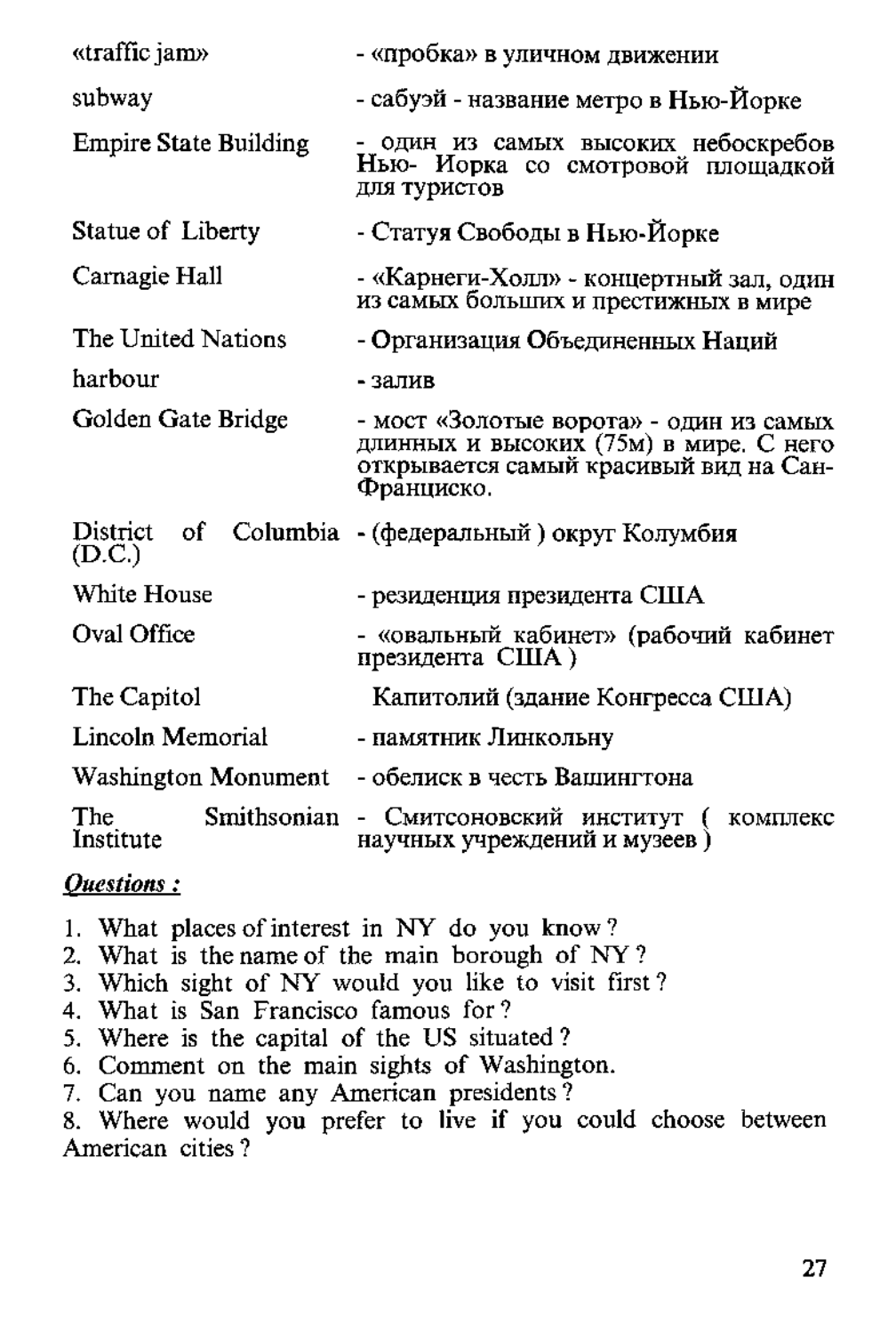## Chauter 6. ONE LANGUAGE - TOO HATIONS

The United States' flag is called the "Stars and Stripes". It has thirteen red and white stripes and fifty white stars on a blue square. One star is for each state of the United States now, and the stripes are for the first thirteen states of the union.

In the eighteenth century, America was a land of many flags. There were, for example, the ship of New Hampshire, the tree of Massachusetts and the anchor of Rhode Island. The Stars and Stripes first became the national flag after the Declaration of Independence, in 1776.

Americans enjoy their flag. They use the stars and stripes as a popular design on shirts, shoes, hats anywhere in fact. It is typical of American informality and their love o f bright, cheerful colours.

But Americans are patriotic, too. Many of them think that America is the best, the first and the greatest nation in the world, and that their flag is the flag of freedom.) The Stars and Stripes stands by the President's desk. The flag hangs in every classroom in America, and in many schools every day children salute it before the school day begins. And on July 4th, Independence Day, Stars and Stripes are everywhere: on the streets, on houses and in the big parades.

Britain's flag is called the "Union Jack". It is really three flags on top of each other: the red cross on white of St George for England, the white " $X$ " on blue of St Andrew for Scotland and the red "X" on white of St Patrick for Ireland.

Like Americans British people have fun with their flag. They put it on biscuit tins, party hats and plastic bags. But unlike Americans, most British people do not like to talk about or show patriotic feelings. They feel too embarrassed. You will see the Union Jack on top of government offices in London, but you will not often find it in shops, in offices or in people's homes.

Every now and then, British people forget to be embarrassed. This usually happens on a royal occasion, like a wedding or an anniversary. Then they all bring out their Union Jacks, have picnics and fireworks, sleep out a ll night in the open to watch the soldiers and the royal family go past and even talk to strangers !

On really special occasions, some people arrange "street parties" They close the street so that cars cannot get through, and put up tables and chairs. People from the houses all around put out flags and bring food for everyone to share. There are games and races for the children, and in the evening everyone dances in the middle of the street where they live. It doesn't happen very often perhaps only once in ten or twenty years but it's an occasion that everyone remembers.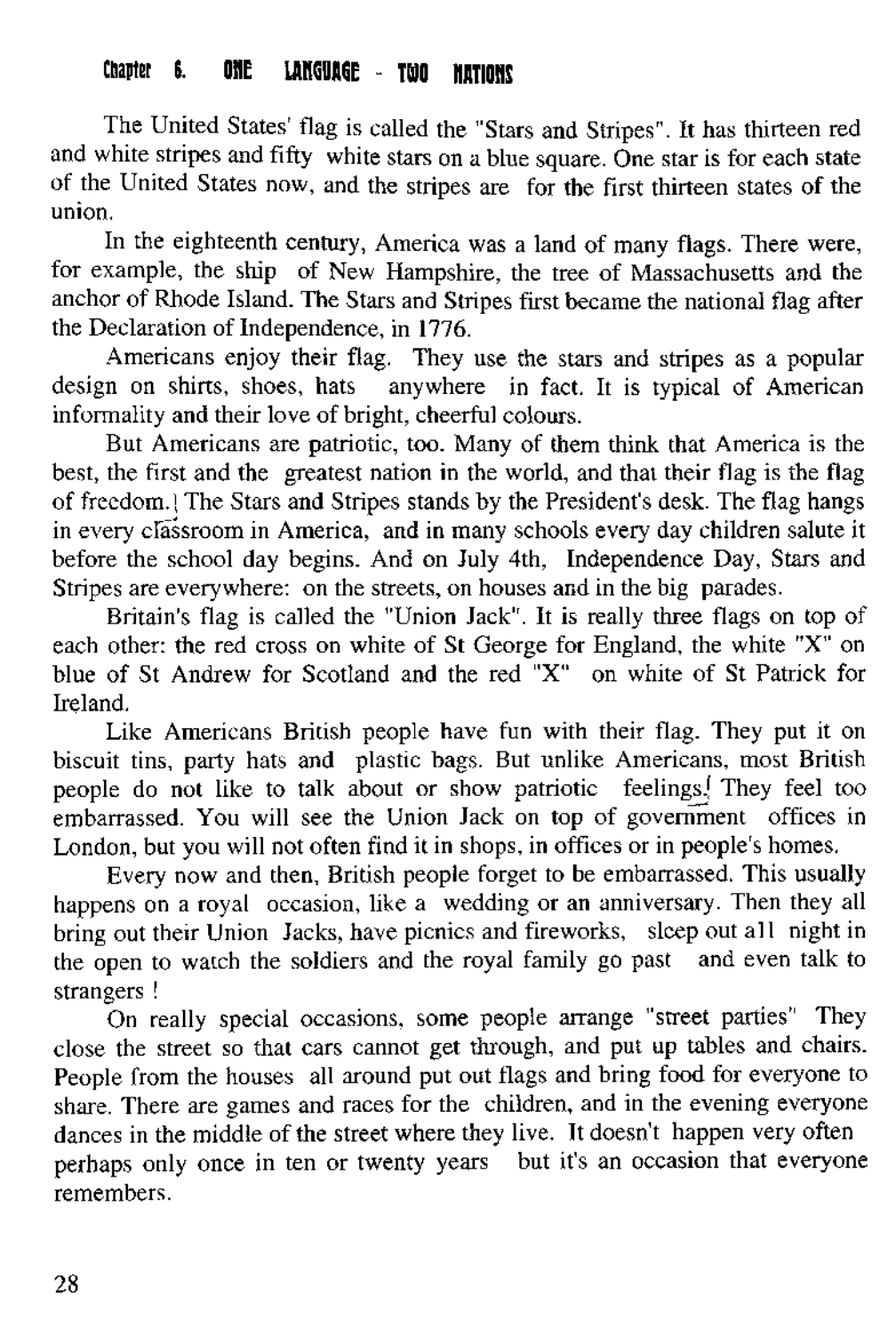Many young Americans do not live with their families, but in apartment blocks or residential areas, where everyone is more or less of the same age.

Young people often m ove away from home w hen they leave school (if they can afford it) into shared apartments or small, one-room "studio" apartments. They do their own cooking and cleaning, and go to the family home perhaps for the weekend.

Young married couples may move to new suburbs where most people have young families. In the country, some even build their houses themselves.

If a family's income goes up, they often move to another suburb, where the houses are bigger, with two or even three garages, a swimming pool, a games room for the children and everything a family could want.

Old people often do not live with their grownup children. Many live in<br>old neonle's homes old people's



Some live in special towns, built for old people, where there are no young children and the atmosphere is quiet.

Americans are always on the move, and some families change their homes every few years. Every year, 20% of Americans move house, Mr and Mrs Schultz could start life in an apartment in New York, go on to a white painted wooden home in New England with small windows to keep out the cold in winter, and end their life in a sunny house in California where oranges grow in the garden and big windows give a wonderful view of the swimming pool and the sea. British homes are usually smaller than American homes, but, like Americans, old people, young families and unmarried people do not usually live together.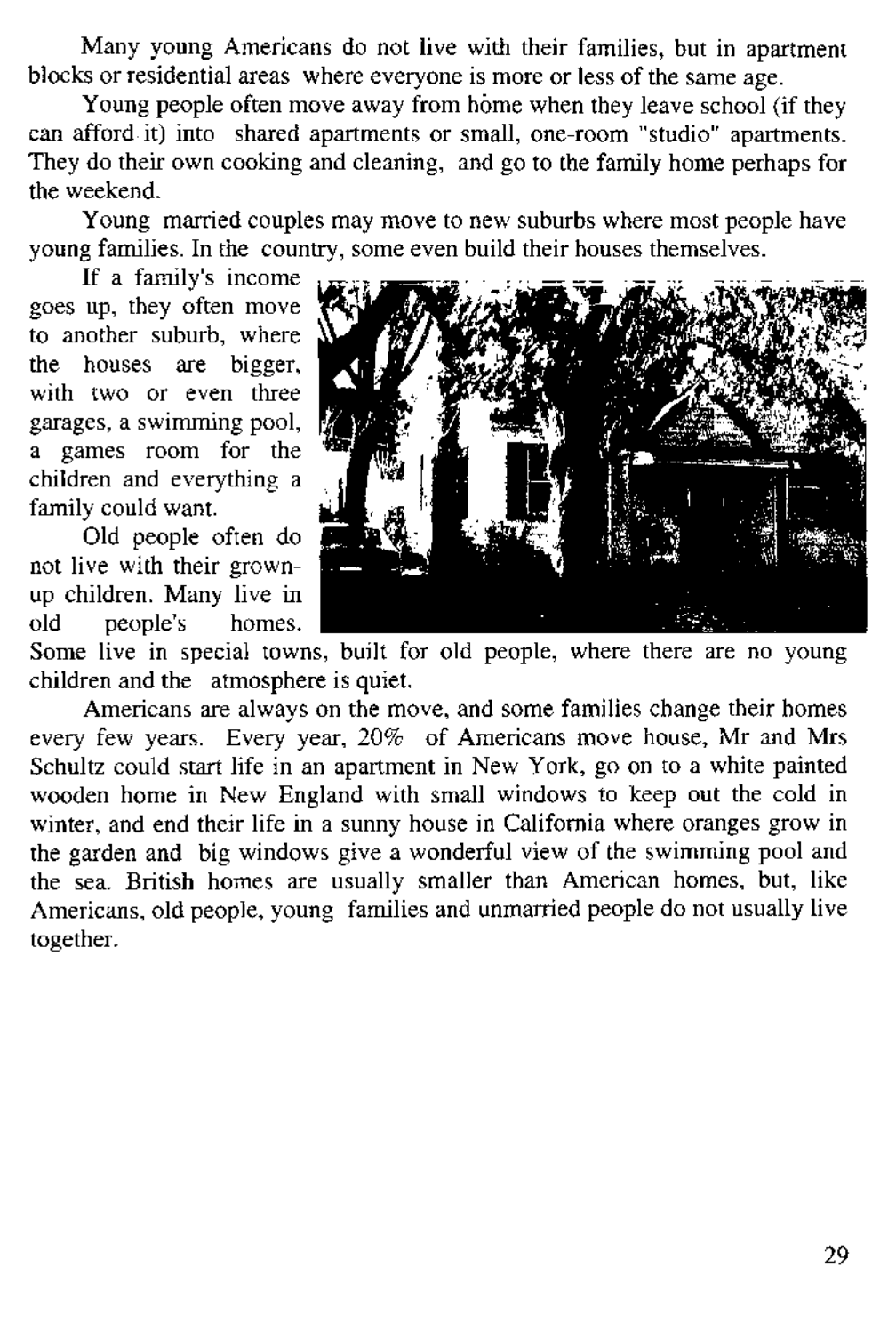

Many British people love old houses, and these are often more expensive than modern ones. They also love gardening, and you will see gardens everywhere you go: in towns, villages and out in the country. Some are very small, with just one tree and a few flowers. Others are enormous, with plenty o f flowers and enough vegetables and fruit trees to feed a family.

There are 22 million homes in Britain big homes and small homes, old cottages and new high- rise buildings,<br>houses and flats. (Americans say houses and flats. (Americans "apartment", but British people say "flat" .)

Two thirds of the families in Britain own their own homes. Millions of these "owner-occupied" houses are the same, with two or three bedrooms and a

bathroom upstairs, a sitting room, dining room and kitchen downstairs and a small garden at the back and front of the house. To pay for their house, home owners borrow money from a "building society" and pay back a little every month.

One quarter of British people live in rented state-owned homes, called "council houses". Many of these are flats, but some are houses, each with a small piece of garden. Other people rent their homes from private owners.

There are a great many different kinds of homes in Britain, but there are not enough. It is often very difficult for young people to find a home when they want to start a family.

British and American families are small. In fact the populations of both Britain and the USA have nearly stopped growing.

In the old days, a "typical" family had a father, a mother and two or three children, with grandparents living near. Most children still live in this kind of family, but in both countries there is a growing number of "single parent families", with only one parent.

Some parents are single because they are divorced, but many other young parents do not get married at all.

The typical British family has a car, a colour TV set, a washing machine and a cat or dog as well. They start the day at about 7 o'clock, have breakfast at 8 and are off to work by 8.30. More and more women now go out to work as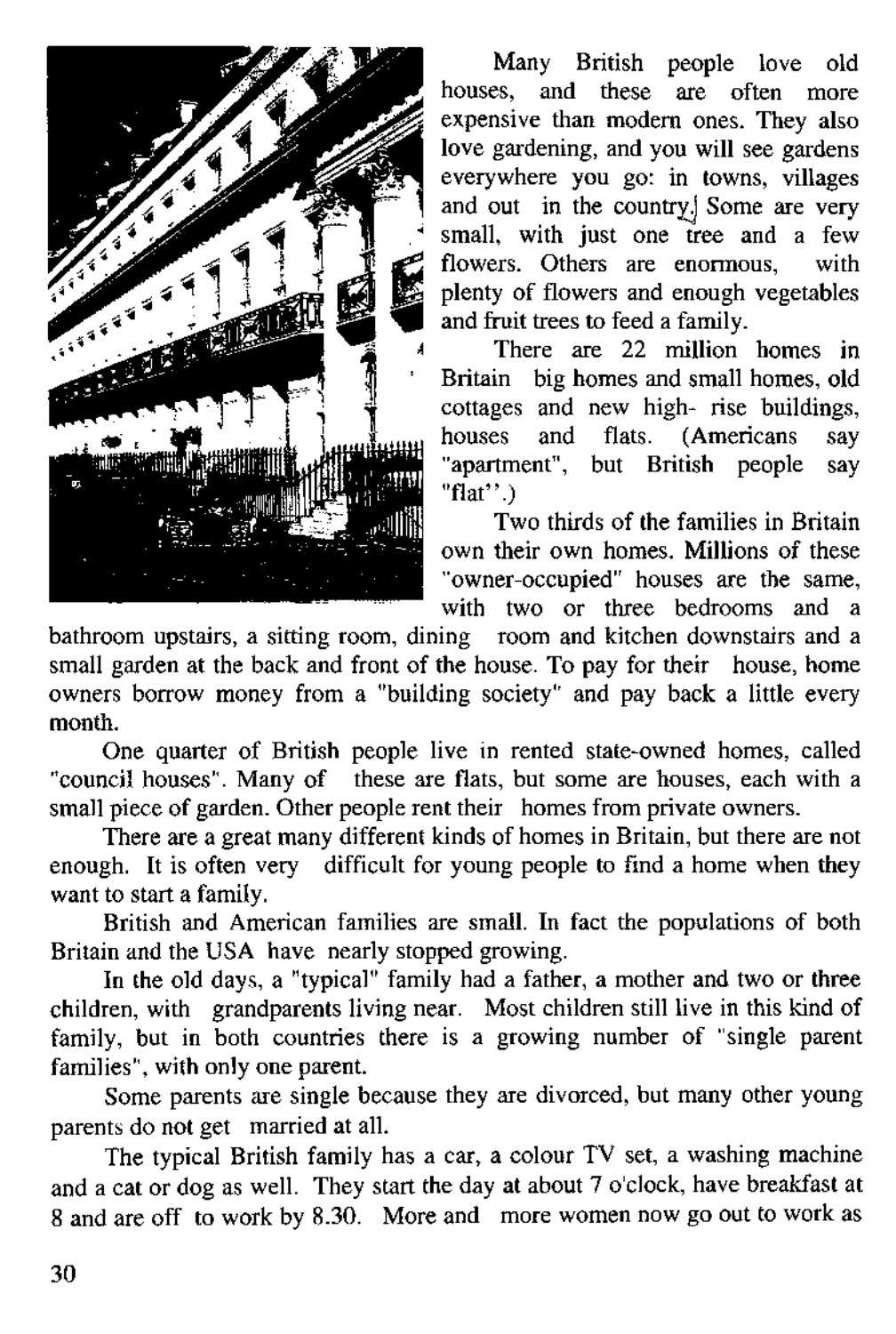well as men. The children have lunch at school at about 12.30 and come home at  $4$  in the afternoon. Their parents are usually home by 6 o'clock, and the family eats together at 6.30 or 7. In the evenings, father may go to the nub for a drink or stay at home and watch TV with the others. Young children go to bed early, at about 8 o'clock, two or three hours before their parents.

The typical American family has more money than a British family. Some have two or three cars, large modern kitchens and more electrical goods. They eat more meat and spend more on clothes. But their daily programme is nearly the same. Like British children, American children eat lunch at school, come home mid-afternoon and go to bed earlier than their parents.

In the USA, different states celebrate different holidays, but everyone remembers July 4th, "Independence Day". On this day, in 1776, America signed the "Declaration of Independence" and started the fight for freedom from British m le. People go out into the streets on July 4th, dress up and take part in parades. In the evening there are always parties and fireworks.

The second big American festival is Thanksgiving Day. On the fourth Thursday in November, American families meet for a special dinner, usually with turkey and pumpkin pie. They give thanks to God for the past year, and remember the first harvest of the first European Americans in 1621.

Children always have fun at Halloween on October 31. They dress up as ghosts and witches. They cut up a pum pkin to look like a frightening face and put a light inside. They go from house to house and say "Trick or Treat?" If they get a "Treat" (something nice, like sweets or an apple), they go away happy. But if they don't, they play a "Trick" They might put soap on the windows, or throw rubbish into the garden.

There are two days in the year when both the Americans and British remember special people.

February 14th is St Valentine's Day. People in love send "Valentines" to each other, special cards with hearts, flowers and loving words. On "Mother's Day", people buy cards, flowers and chocolates for their mothers.

There are fewer public holidays in Britain than in most countries. There is Christmas Day, of course, and "Boxing Day" (the day after Christmas), New Year's Day, the Monday after Easter, and three more Mondays, two in May and one in August.

Public holidays in Britain are called "bank holidays", because the banks as well as most shops and offices are closed.

There is no national day in Britain, but there's one festival that everyone celebrates - Christmas. ;The fun starts the night before, on Christmas Eve, when children hang stockings at the ends of their beds for Father Christmas to fill with toys. Christmas Day is a family day. Grandparents, aunts, uncles and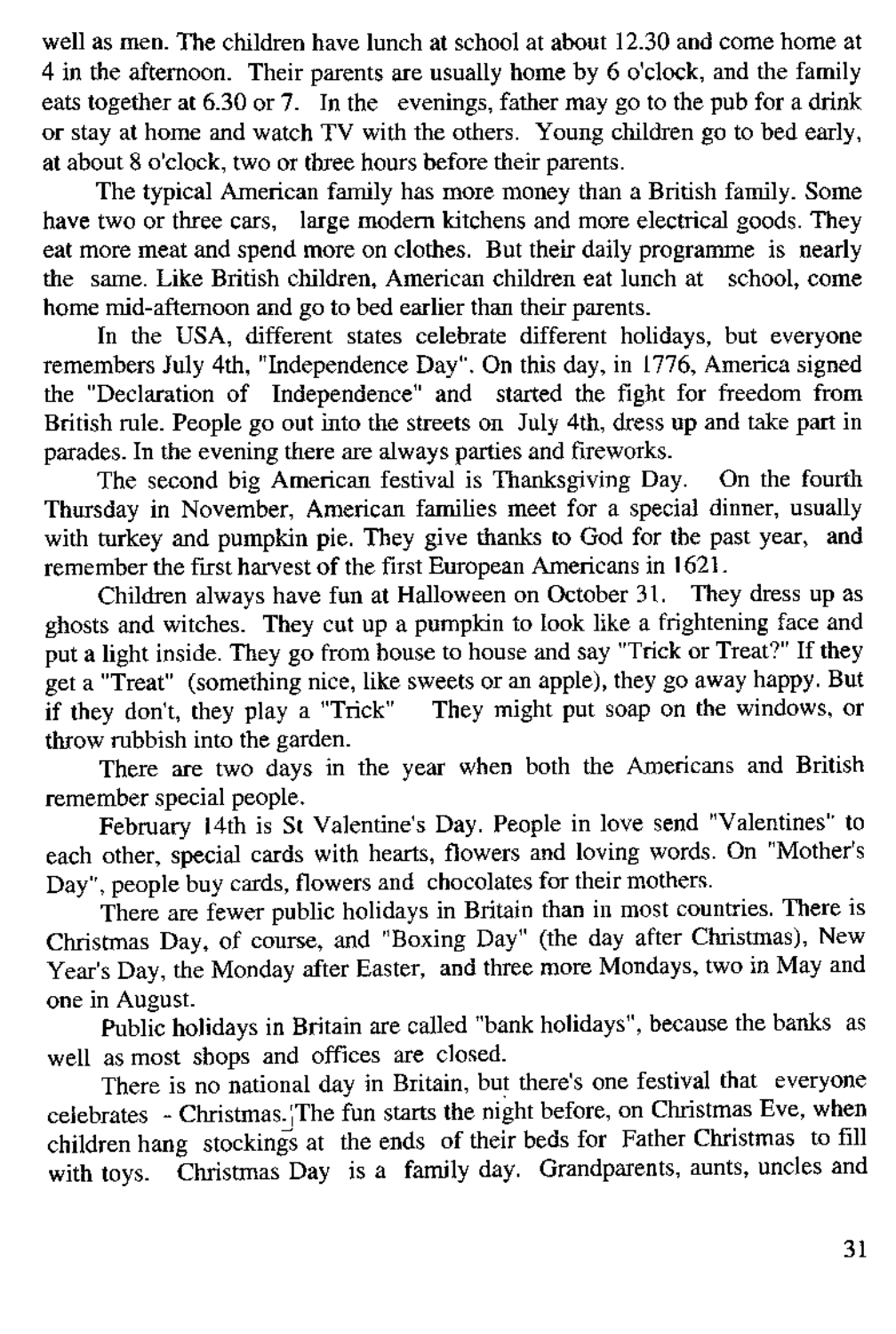cousins all meet for the big Christmas dinner of turkey and plum pudding, and everyone gives and receives presents.

In Scotland, New Year's Eve is the biggest festival of the year. The dancing goes on all night, and too many people drink too much whisky!

One special British festival takes place on November 5th. On that day, in 1605. Guy Fawkes tried to blow up the Houses of Parliament. He did not succeed, but the children of Britain never forget him. Every year, on "Guy Fawkes night", they make "guys" to burn on bonfires, and let off fireworks.

There are smaller local festivals all through the year. In the spring,<br>village children dance village children round the Maypole. In the<br>sutunn people take people vegetables and fruit to church for the Harvest Festival, and once a year the Lord Mayor of London puts on a show and rides through the streets in his golden coach.



#### *V ocabulary:*

- 
- 
- 
- 

- «Stars and Stripes» «Звезды и полосы» (Американский флаг)
- «Union Jack» флаг Великобритании
- Apartment blocks кварталы многоквартирных домов
- residential area ( фешенебельные ) жилые кварталы

building society **c**троительное общество (финансово-<br>крелитное учреждение, представляющее кредитное учреждение, представляющее<br>индивидуальные долгосрочные ссуды для долгосрочные ссуды строительства или покупки домов и квартир за<br>счет спелств. привлекаемых в виде счет спелств, привлекаемых краткосрочных вкладов британцев)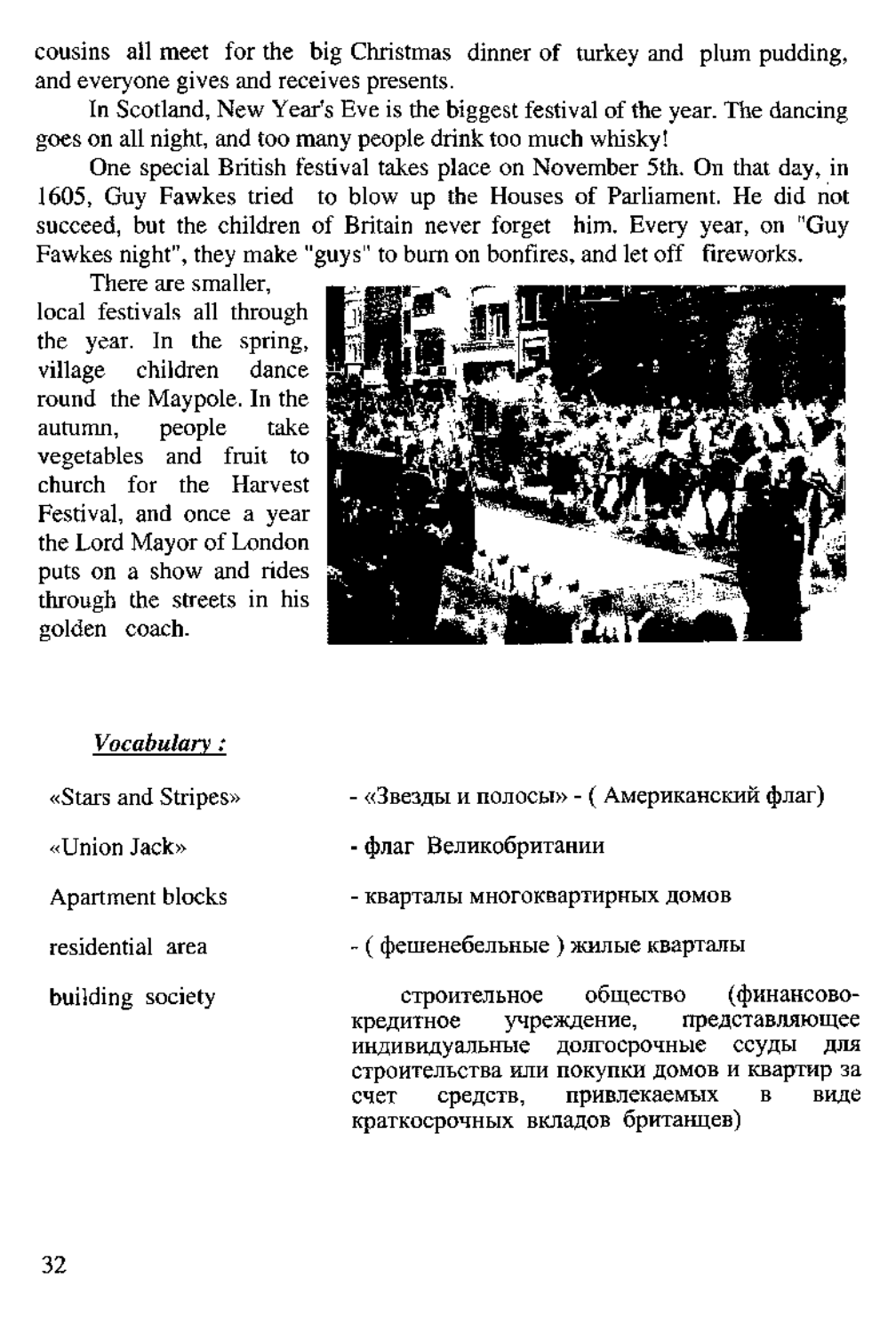| council houses         | (являются<br>лома<br>муниципальные<br>собственностью местных органов власти<br>B<br>Британии) |
|------------------------|-----------------------------------------------------------------------------------------------|
| to rent                | - арендовать, брать внаем (to $\sim$ smith from)                                              |
| Thanksgiving Day       | - Лень благодарения                                                                           |
| turkey and pumpkin pie | - индейка и тыквенный пирог                                                                   |
| Halloween              | - канун дня всех святых, 31 октября                                                           |
| ghosts and witches     | - привидения и ведьмы                                                                         |
| «Trick or Treat»       | - игра «Кошелек или жизнь» (либо угощаешь,<br>либо - проделка)                                |
| <b>Boxing Day</b>      | день подарков для слуг (2-ой день рождества)                                                  |
| Christmas              | - Рождество                                                                                   |
| Easter                 | - Пасха                                                                                       |
| bank holiday           | неприсутственный день в Великобритании,<br>большой праздник                                   |
| Eve                    | - канун                                                                                       |
| Guy Fawkes night       | годовщина «порохового заговора, когда 5-го<br>ноября сжитается чучело Гая Фокса               |
| Maypole                | - майское дерево (столб украшенный цветами<br>и лентами)                                      |
| Harvest Festival       | - праздник урожая                                                                             |
| Lord Mayor of London   | - лорд-мэр Лондона                                                                            |

## Questions:

1. Comment on the US and Great Britain flags, are they quite different?<br>2. Compare American & British way of life, is there much in common?<br>3. Do American and Britain holidays differ much? If so, why?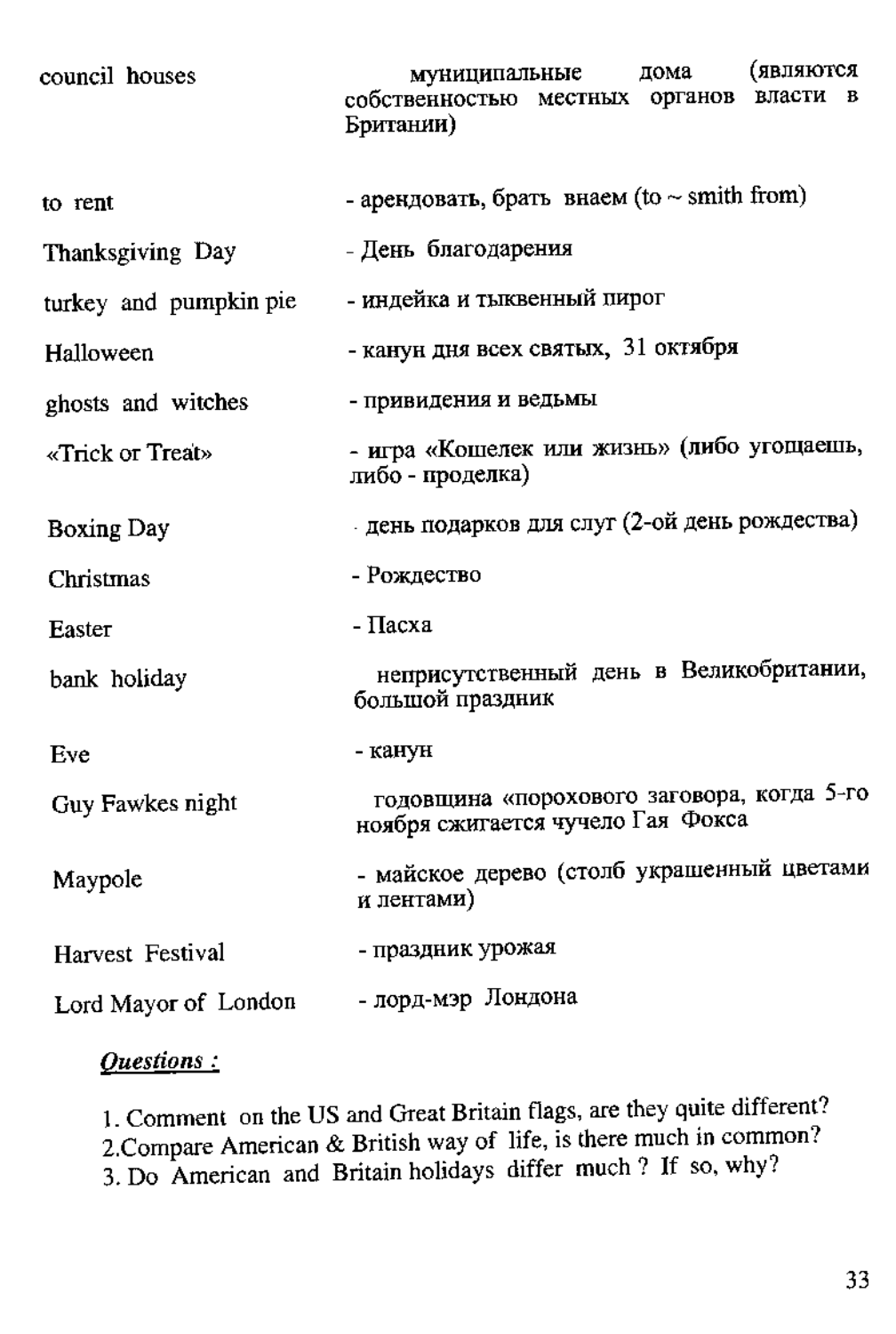## Chanter 1 . PRUCATION

Am erica has had a great respect for education from its earliest times. Education is now the most important factor in determining a person's social role and economic prospects.

The social education of young children tries to make them accept the need for human beings in a society to work together for their common good in all sorts of ways. The emphasis is on cooperation rather then competition throughout most of this process. This may seem curious, in view of the general idea that American society is highly competitive, but the need for making people sociable in this sense has come to be regarded as one of the main functions of education.

In America, all children from six to sixteen go to school. They spend six years in "elementary" school and four or six years in "secondary" or "high" school. School education is free.

At the end of every school year, the child takes a test. If he does well, he goes into the next class ("grade "). If he doesn't do well, he has to repeat the grade.

Some schools have modern teaching equipment, like computers and closed circuit television, but there are also small country schools, with just one classroom.

At the end of their time at school, most students get a high school diploma. If they want to go on to college, they take college admission tests. Nearly half of all Americans go on to college (a place of higher education) when they leave school. Some colleges are small, with only a few hundred students, but some of the big state universities are huge, with up to 60,000 students. There are more than 2,600 universities in the USA, and nearly all colleges have both men and women students.

You can study many interesting subjects at college, in short or long courses, but if you want to get a degree, you have to study for at least four years. Classes usually start in September and go on to early tune with a break in the middle.

In Britain, all children from five to sixteen go to school. They spend six years in "primary" school, and then go on to "secondary" school.

In Britain (as in the USA) there are "state" schools, which are free, and private schools for which parents pay. Many British private schools are "boarding" schools. The children stay at school all the time, and only come home in the holidays. They usually wear uniforms.

Teaching in both countries is usually quite informal. Students often work together in groups, and go to the teacher only when they need help.

In Britain, you can get a degree in a university, in a "polytechnic", or in some of the many colleges of further education. There are 42 universities in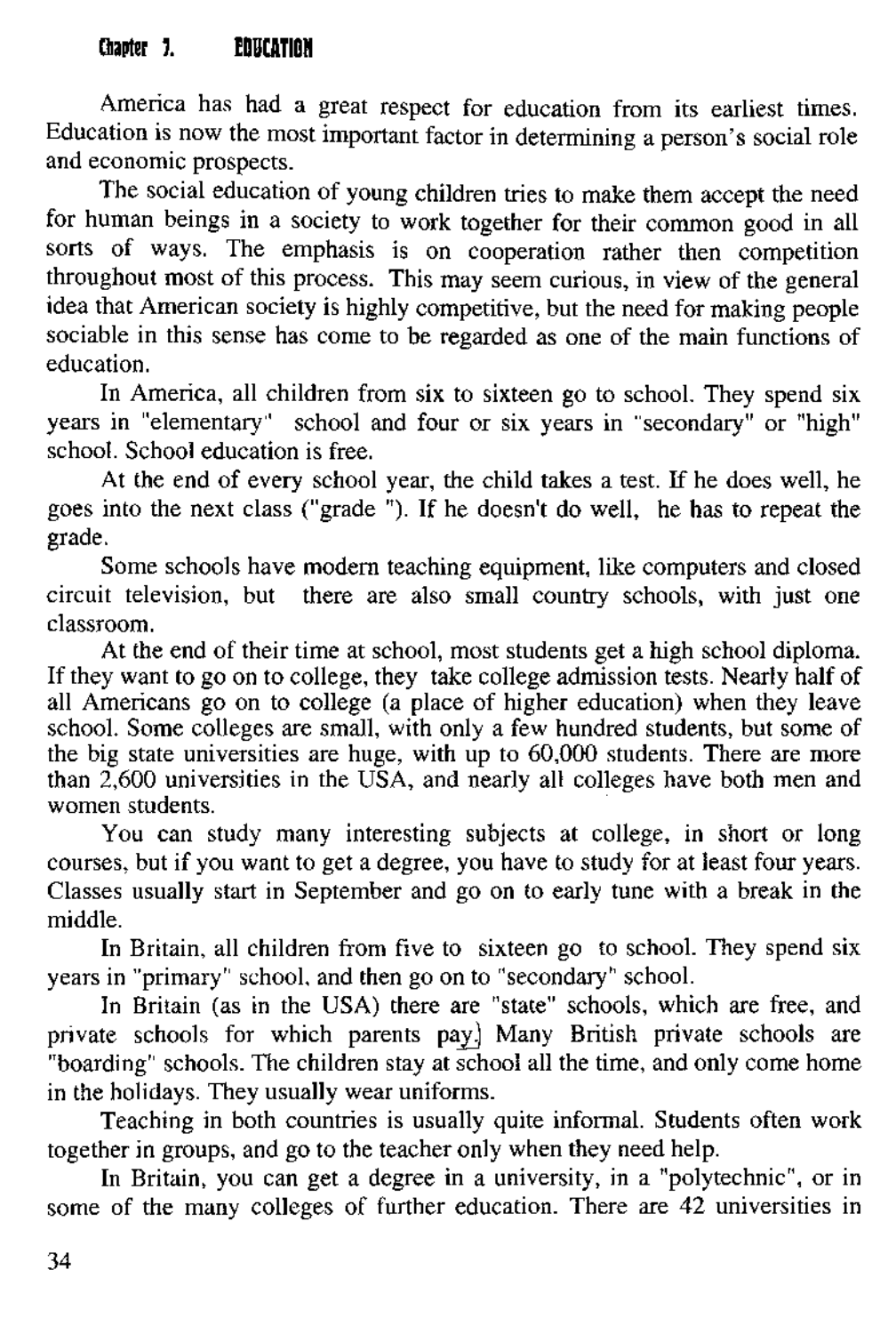Britain. There are also many colleges in Britain that teach English as a foreign language. Some have short courses (a few weeks or months), and some have one- or two-year courses.

University classes start in October and go on until mid-June with two breaks, one at Christmas and one at Easter. Most degrees take three years, but some take four.



## The college system at Oxford and .Cambridge

The college system at Oxford and Cambridge is unlike that of any other university, whether in Britain or America. In order to enter the university, a student must first apply to a college and become a member of the<br>university through the university through college. The colleges are not connected with any particular study and are governed by twenty to thirty "Fellows". Fellows of a college are<br>"tutors" (teachers often fteachers often called dons). They teach their own subject to those students in the college who are studying it, and they are responsible for their progress.

The university is like a

federation of colleges. The university arranges the courses, the lectures, and the examinations, and awards the degrees. Most dons give one or two lectures a week which students from any college may attend. No lectures are compulsory and tutors usually advise their students which lectures they should go to.

Each college has its own completely separate living quarters, its own dining hall and its own chapel. Cambridge and Oxford both have two women's colleges. Today most of the colleges are co-educational.

The University of London could also be called a kind of federation of colleges, but the system is entirely different. The largest of the London colleges are like universities in themselves, having many different faculties and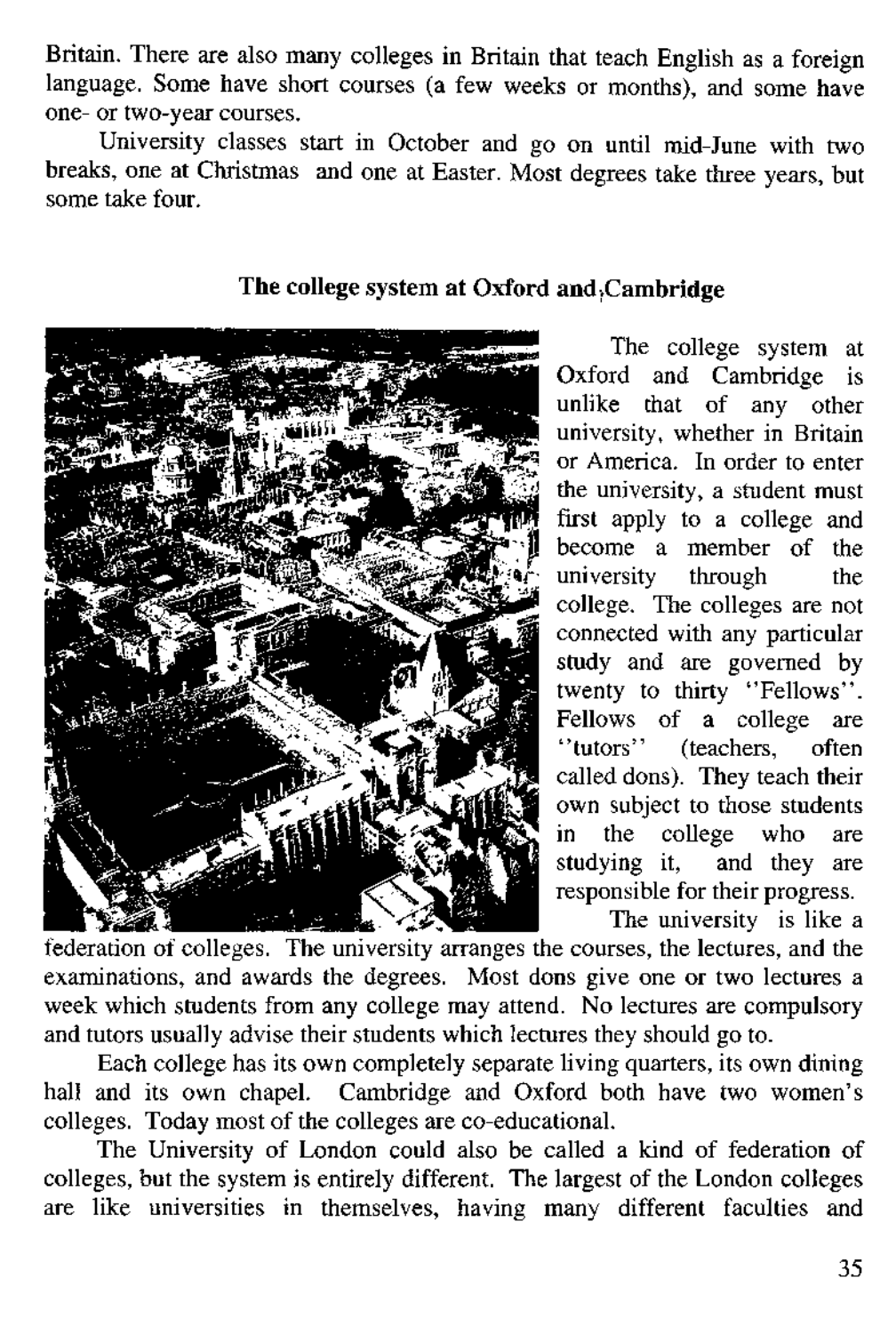departments. Others specialize in certain subjects, for example the London School of Economics and Political Science or the Imperial College of Science and Technology. All arrange their own lectures and classes, but the university organizes the exam inations and awards degrees. A t m ost universities an honours degree is taken in one main subject and one subsidiary, or secondary, subject. A general degree is taken in a variety of subjects, but carries less weight then an honours degree. If students pass their final exam, they get a degree marked first, second or third class. Some universities divide their second class into  $2(1)$  or 2(2). Oxford offers a fourth class. Few students get first class degrees, so these are a valuable qualification for a job. Students with any class of degree become Bachelors of Arts or Science, and can put B.A. or B.Sc. after their name. If they want to go a step further and become Master of Arts or Science, they have to write an original paper, or thesis subject. Oxford and Cambridge graduates have a rather unfair privilege. They can *buy their* M.A.S and M .Sc.s for a small sum of money. All they have to do is wait for a few years before applying! If students wish to become academics and perhaps teach in a university, then they will work for a higher degree, a Doctor of Philosophy a Ph.D. For this they will have to carry out some important research work.

University terms are: October - December; January - March; April - June. Total: thirty weeks.

*V ocabulary:*

| cooperation                                   | - сотрудничество                                                                                                 |
|-----------------------------------------------|------------------------------------------------------------------------------------------------------------------|
| competition                                   | - соревнование                                                                                                   |
| may seem curious                              | - может показаться странным                                                                                      |
| to be highly competitive                      | - весьма соревновательно                                                                                         |
| elementary school<br>secondary or high school | - начальная школа (США)<br>- средняя школа                                                                       |
| primary school                                | общая начальная школа (5-11 лет в<br>Англии), включает infants school (для<br>малышей) iunior school (вачальная) |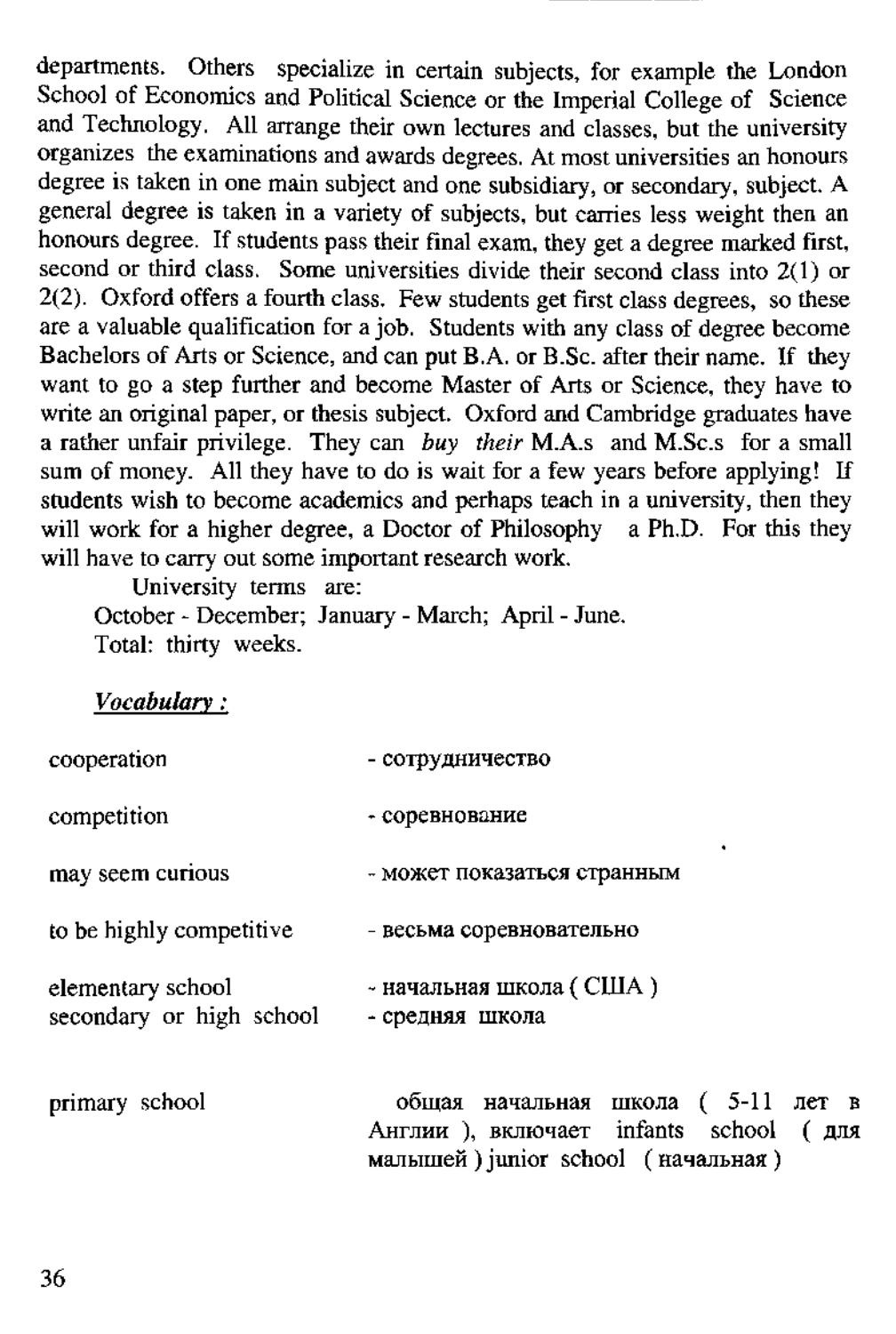| free                  | - бесплатный                                                                                                                                                            |
|-----------------------|-------------------------------------------------------------------------------------------------------------------------------------------------------------------------|
| to apply to           | - обратиться с просьбой о приеме                                                                                                                                        |
| fellow (tutor or don) | член совета<br>колледжа, руководитель<br>группы студентов, наставник<br>€<br>B<br>Оксфордского<br>колледжах<br>и<br>Кембриджского университетах ), научный<br>сотрудник |
| living quarters       | жилой квартал для<br>студентов<br>И<br>преподавателей                                                                                                                   |
| honours degree        | степень бакалавра (присуждается после<br>выпускных экзаменов<br>слачи<br>по<br>усложненной программе в университете) с<br>отличием                                      |
| general degree        | - степень бакалавра без отличия                                                                                                                                         |
| Bachelor of Arts      | бакалавр искусств (по одной<br>И3<br>гуманитарных или математических наук в<br>университетах)                                                                           |
| Bachelor of Science   | бакалавр наук ( в Оксфордовском<br>университете, эта степень выше степени<br>бакалавра), 1-ая ученая степень                                                            |
| Master of Arts        | - магистр искусств, 2-ая ученая степень                                                                                                                                 |
| Master of Science     | - магистр естественных наук, 2-ая ученая<br>степень                                                                                                                     |
| Doctor of Philosophy  | доктор философии, низшая ученая степень<br>доктора                                                                                                                      |
| Doctor of Science     | - высшая ученая степень доктора                                                                                                                                         |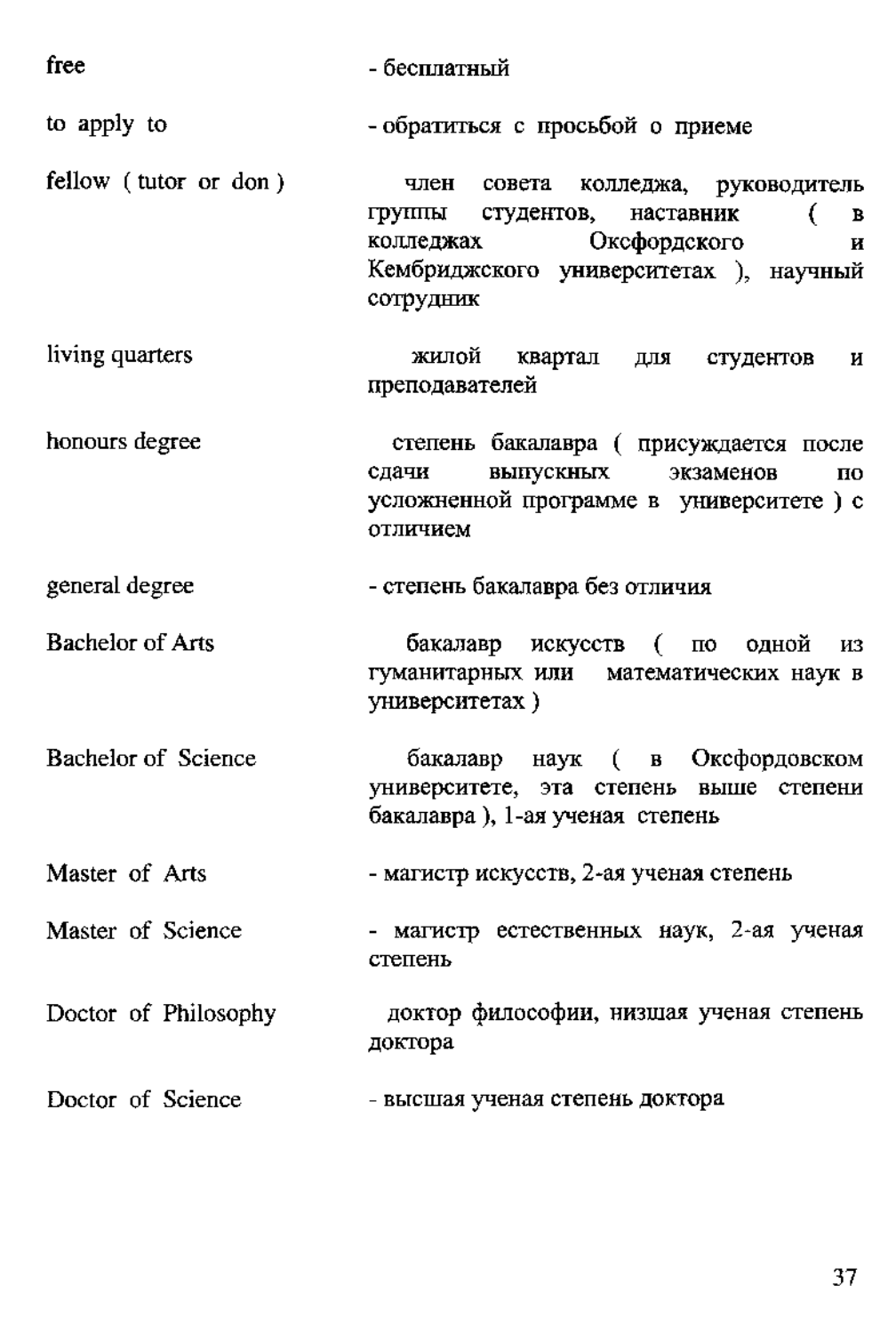- 1. How does the system of education in America work?
- 2. What famous American Universities do you know ?
- 3. What's your opinion of British system of education ?
- 4. How old are Oxford and Cambridge universities ?
- 5. How many universities are there in Britain ?
- 6. Comment on the college system at Oxford and Cambridge.
- 7. Compare British system of taking a degree with ours.
- 8. Would you like to study in the USA or Great Britain ?

#### Chanter 5. THE GOVERNMENTS OF THE U.K. and the U.S.A.

The British method of government has developed very slowly over hundreds of years. This is perhaps why it can be rather difficult to understand. For example, the Queen is the head of state, but she has no real power.

Parliament is the real government of Britain. It has two "Houses", the House of Lords, and the House of Commons. The "Lords' are members of the old aristocracy, bishops, lawyers and retired politicians. They have little power now, but they can suggest new laws and change or delay laws that the House of Commons wants to pass.

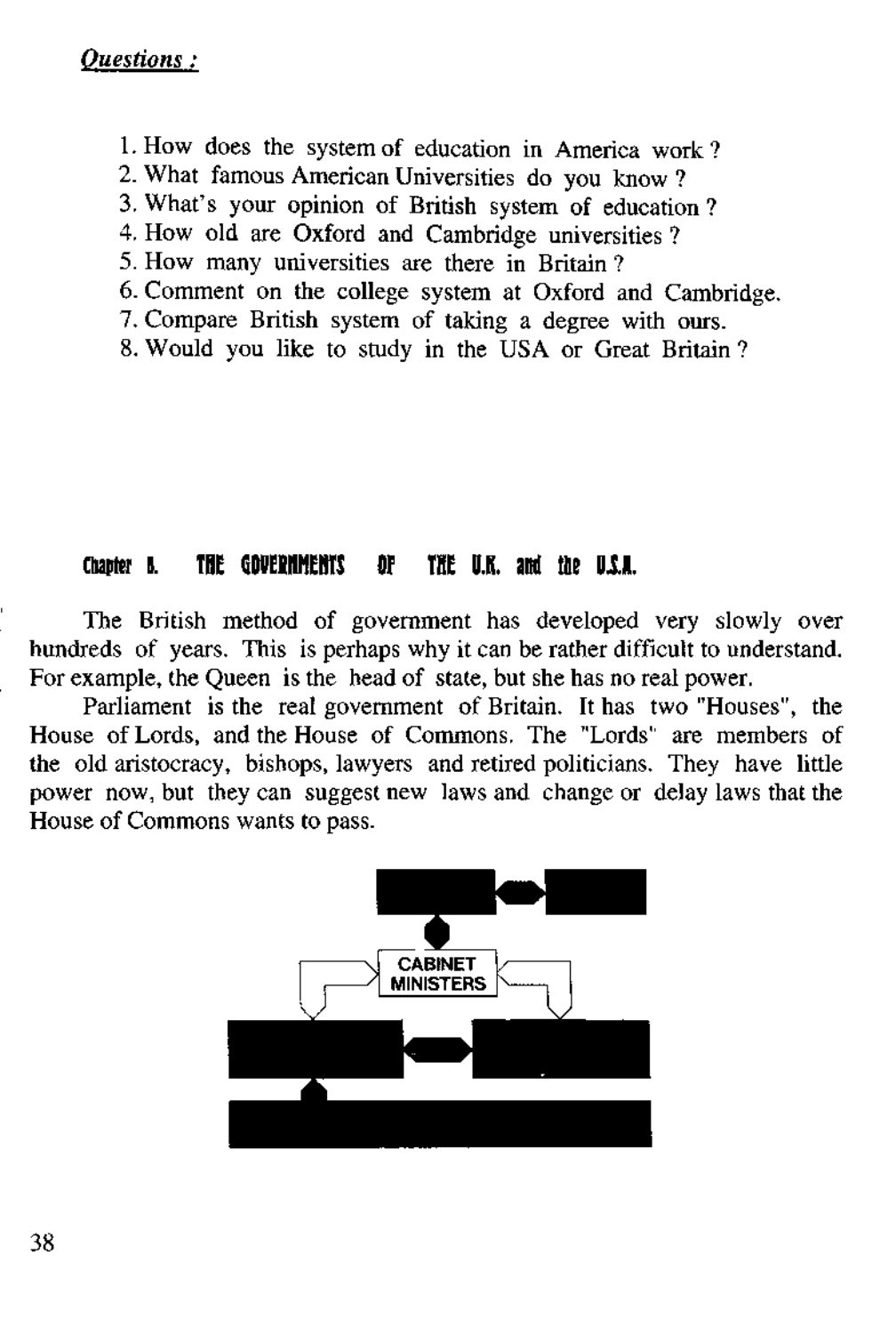The House of Commons makes laws, agrees on policy and decides what taxes the people must pay. The British people choose the 650 members of the House of Commons every five years. In each area there are usually two or three main political "parties" to choose from. The party which gets most members into parliament makes the new government.

The Prime Minister is the leader of the winning party, Only party members (not the whole British people) choose their leader. The Prime Minister chooses the members of the Cabinet, who are called ministers. Each ministers has a special job to do, for example education or health or transport.

Washington, Lincoln, Eisenhower, Kennedy - some of the great names of American history, the names of her Presidents.

These days, the American President is one of the most powerful man in the world. He can make war, or peace. He can touch the lives of millions in many different countries. But the President cannot do just what he wants. The Congress must agree first.

In some ways, the United States is like fifty small countries and not one large one. Every state has its own governor, its own police and its own laws, For example, in some states you can buy an alcoholic drink when you are 18. In others, you must wait until you are 21.

The government, of the whole country (the "federal" government) works from Washington, D.C., the capital city. This is where Congress is based. Congress has two parts: the Senate and the House of Representatives. There are 100 members of the Senate (senators), two from each state. The President cannot act without the Senate's agreement. The House of Representatives has 435 members. Like the senators, they can make new laws.

Americans choose a new President every four years. The election is a great occasion. It is a serious business, of course, but the Americans make sure that it is fun, too. In America, the President is the head of state. He makes the most important decisions and chooses the members of his cabinet who will help him to govern the country.

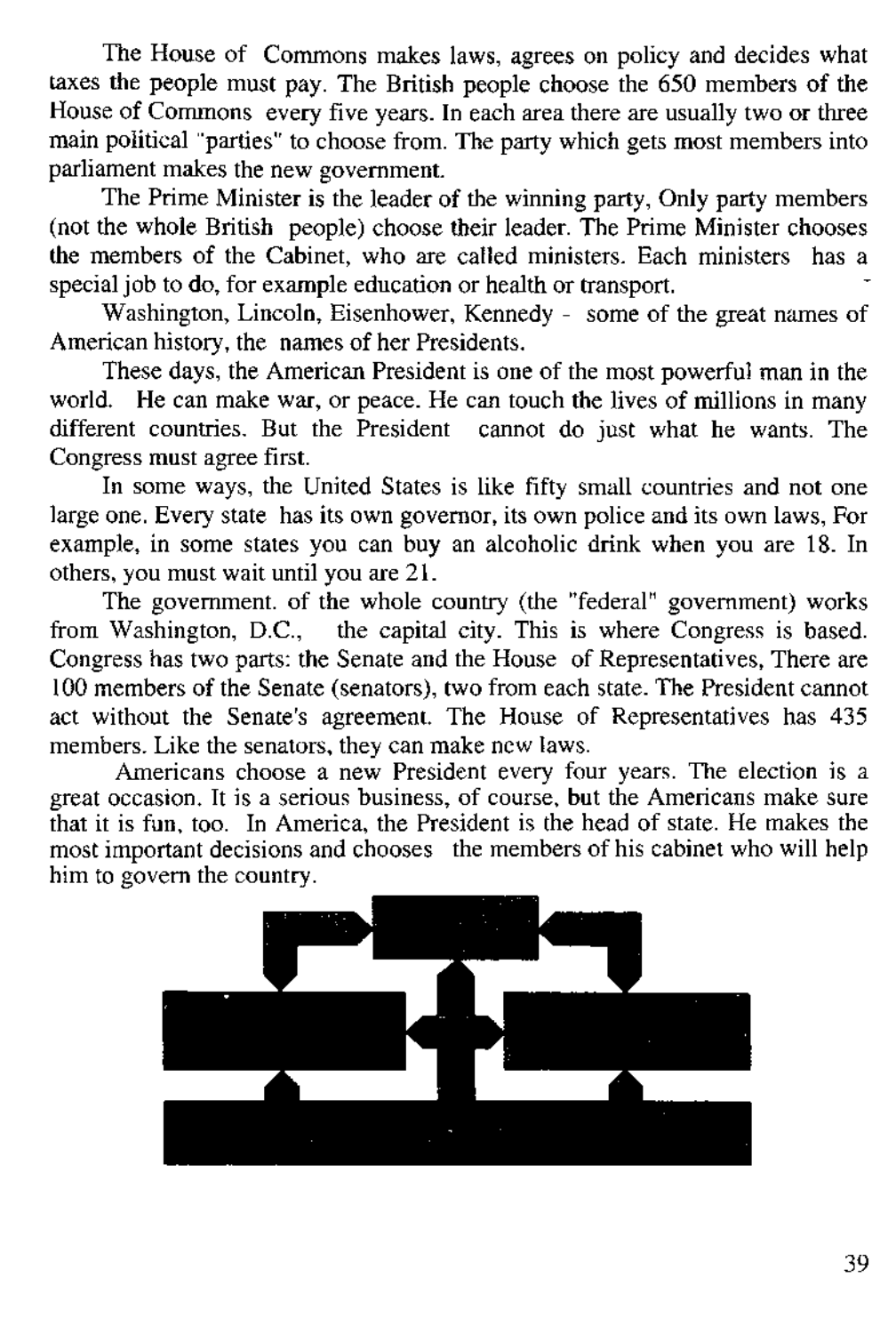The President also represents the United States on official occasions. He receives ambassadors from other countries, gives parties for important visitors from abroad and takes the first place in any national ceremony.

Americans are always interested in the President's wife and children the "first lady" and the "first family". They expect their Presidents to have a good family life and to be an example to the country.

In Britain, the Queen is the head of state. She represents Britain (and the Commonwealth). She travels about the UK, meeting people, visiting schools and hospitals and going to important local events.

British people enjoy their "royals". They like reading about them in newspapers and seeing them on TV. To some they are like filmstars, interesting inst because they are rich and famous. Other people feel that the Queen is a symbol of Britain's long history and national traditions.

*V ocabulary:*

| the House of Lords - палата лордов (верхняя)                                                                                            |                                                                                                |  |
|-----------------------------------------------------------------------------------------------------------------------------------------|------------------------------------------------------------------------------------------------|--|
| the House of Commons - палата общин (нижняя)                                                                                            |                                                                                                |  |
| governor                                                                                                                                | - губернатор (штата)                                                                           |  |
| Representatives                                                                                                                         | the Senate the House of Cenar, Палата представителей (2 палаты<br>Конгресса, верхняя и нижняя) |  |
| ambassador                                                                                                                              | - посол (иностранных государств)                                                               |  |
| British Commonwealth of - Британское содружество Наций<br><b>Nations</b>                                                                |                                                                                                |  |
| Ouestions:                                                                                                                              |                                                                                                |  |
| 1. Which people have the more powerful head of state?<br>2. Which «house» possesses more power:<br>oin the USA?<br>$\bullet$ in the UK? |                                                                                                |  |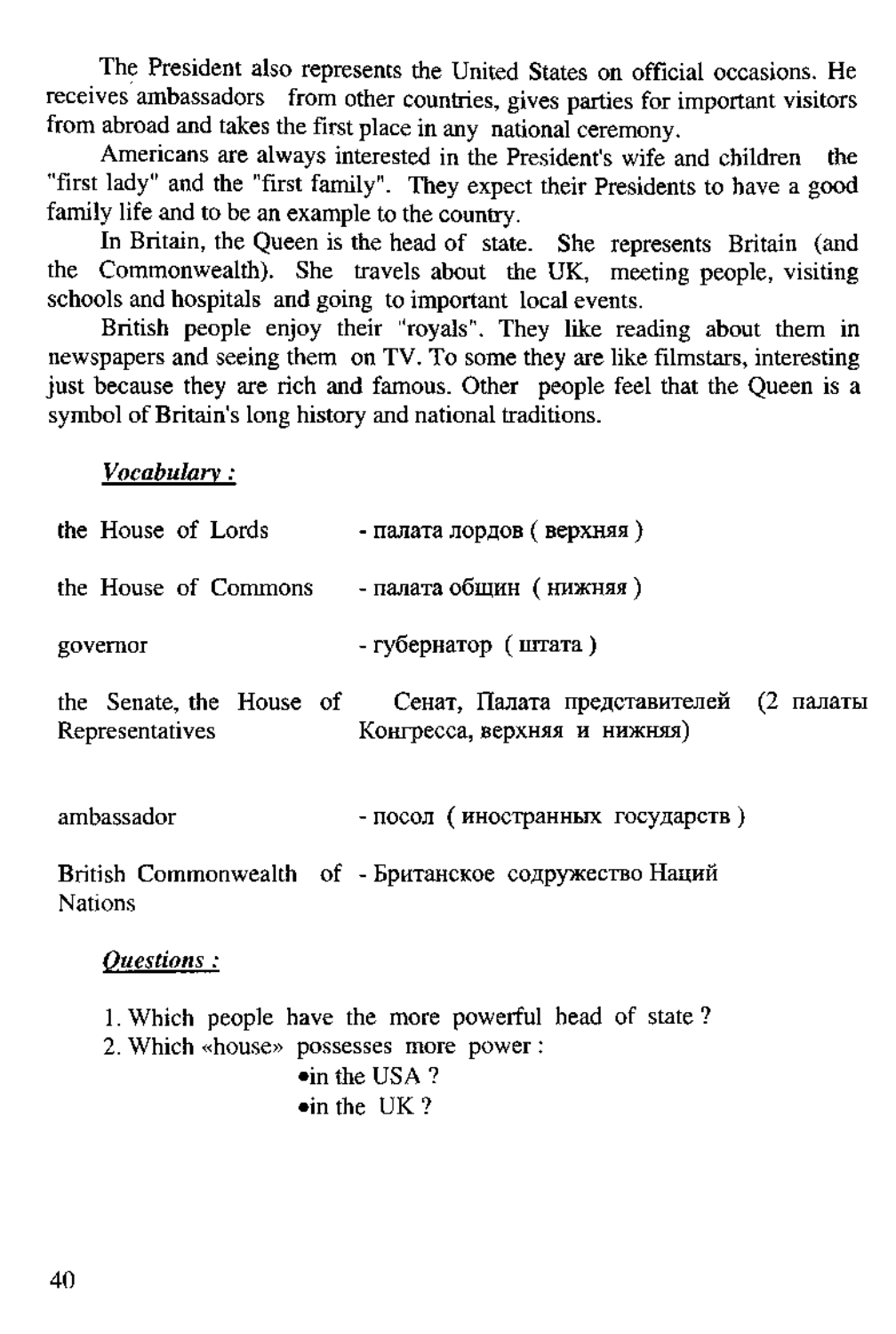#### <span id="page-40-0"></span>Chantor G. THE MILESC SCENE

It was the 1920s in New Orleans, and sad, beautiful music filled the streets and cafes. The singers were black, and most of them were poor. They sang about their lives, their loves and the tough world they lived in. Their music jazz, ragtime and blues ("I've got the blues" means "I'm unhappy") soon travelled to Europe and all over the world.

It was the 1950s in Memphis, Tennessee, and Elvis Presley was the king of rock 'n' roll. The new sound travelled to Britain as well. Teenagers disagreed with their parents, wore their tight blue jeans and danced to their rock 'n' roll records. The days of the pop star and the huge pop concert were here. The fans rushed to hear their favourite music, screamed, fainted and came back for more. Pop music was now the world of young people everywhere, moving fast, always changing.

It was the 1960s in Liverpool, England, and four young men were making a new sound. They called themselves the Beatles, and their music quickly travelled to America and all over the world. For the first time, British pop music was important abroad.

Before The Beatles, British pop music was based on *rock 'n' roll* exported from the USA by singers like Elvis Presley.

Then in the early 1960s the new British sound was heard, very different from anything which had so far come from the American side of the Atlantic. This was the Liverpool, or Merseyside, "beat". Situated on the River Mersey in the northwestern corner of the industrial Black Country, Liverpool was not a place which anyone visited for fun. Until the 1960s it was known only as one of Britain's largest ports. Then, almost overnight, it become world famous as the birthplace of the new pop culture.

In 1970 - 71 the partnership of The Beatles broke up, but their influence continued, both in Britain and the USA. W hen John Lennon was murdered in New York, in December 1980, he was mourned by millions of people all over the world, not only because of his fame as a Beatle, but because he had dedicated this fame to the cause of peace.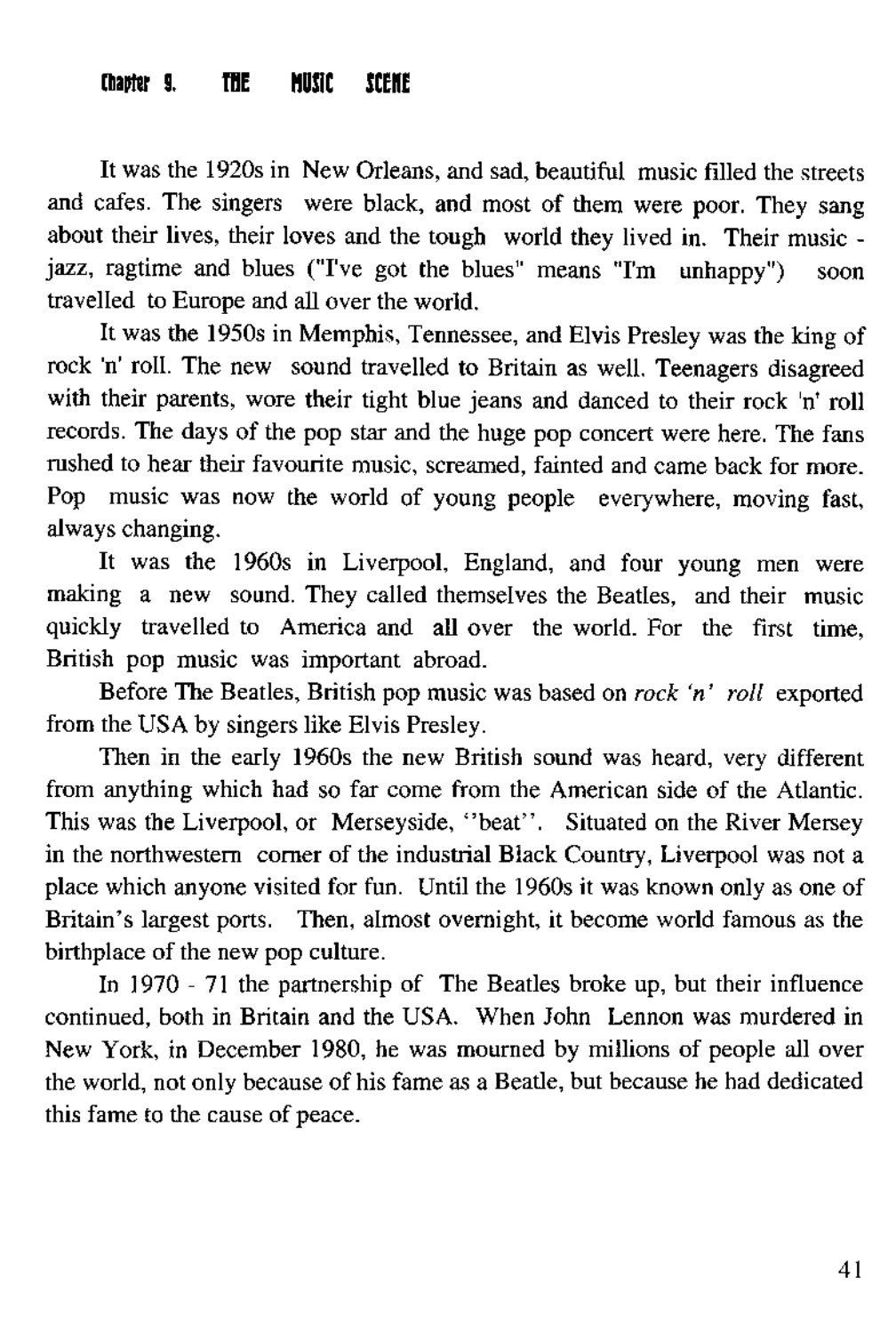

Many British singers and musicians have been popular not just for the music and the words o f their songs but also because of the ideas and attitudes behind them. Singers like Mick Jagger o f the Rolling Stones, Rod Stewart, David Bowie, Elton John and Boy George have challenged  $\frac{1}{2}$  previous standards of "good" and "normal" behaviour.

It was 1969 in W oodstock, near New York. A great pop

festival attracted nearly half a million young music fans. Most of them were hippies, who shocked the world with their beads. Jong hair, old jeans and their calls for peace and love. Rock music was loud and fast, but there was a gentler sound, too. The great folk singers, like Joan Baez and Bob Dylan, touched millions of people with their protest songs. They sang about the war in Vietnam and about violence in the world.

It was the mid 1970s. Things change fast in pop music. Elvis was dead. The Beatles were no longer together. The gentle mood of the '60s was gone, and in Britain punk music was in fashion. The punks wore green and pink hair, leather clothes, and tried to shock people with their violence. In the I 980s a new star was rising. An older American tradition, country and western music, was becoming internationally known. This simpler music was more old-fashioned, bringing back memories of a farming life away from the big cities. One of country and western's hig stars was Dolly Parton. With her blonde hair (a wig, actually), her glamorous clothes, but at the same time her strong ideas about family life and morality, Dolly Parton was "as American as apple pie".

Now in the 1990s the big stars are bigger than ever. Madonna and Bruce Springsteen from the USA, Sting and George Michael from Britain - they all have huge numbers of fans.

At the same time the music scene is changing, Young people all like different kinds of music, and they're not afraid to say it. Some like disco music they can dance to. Some like loud, heavy rock music. Some like the popular black reggae sound. Some like South American rhythm. Many are going back to the good old days of jazz. Fashions in music come and go, and the fashion now is to follow any fashion you like.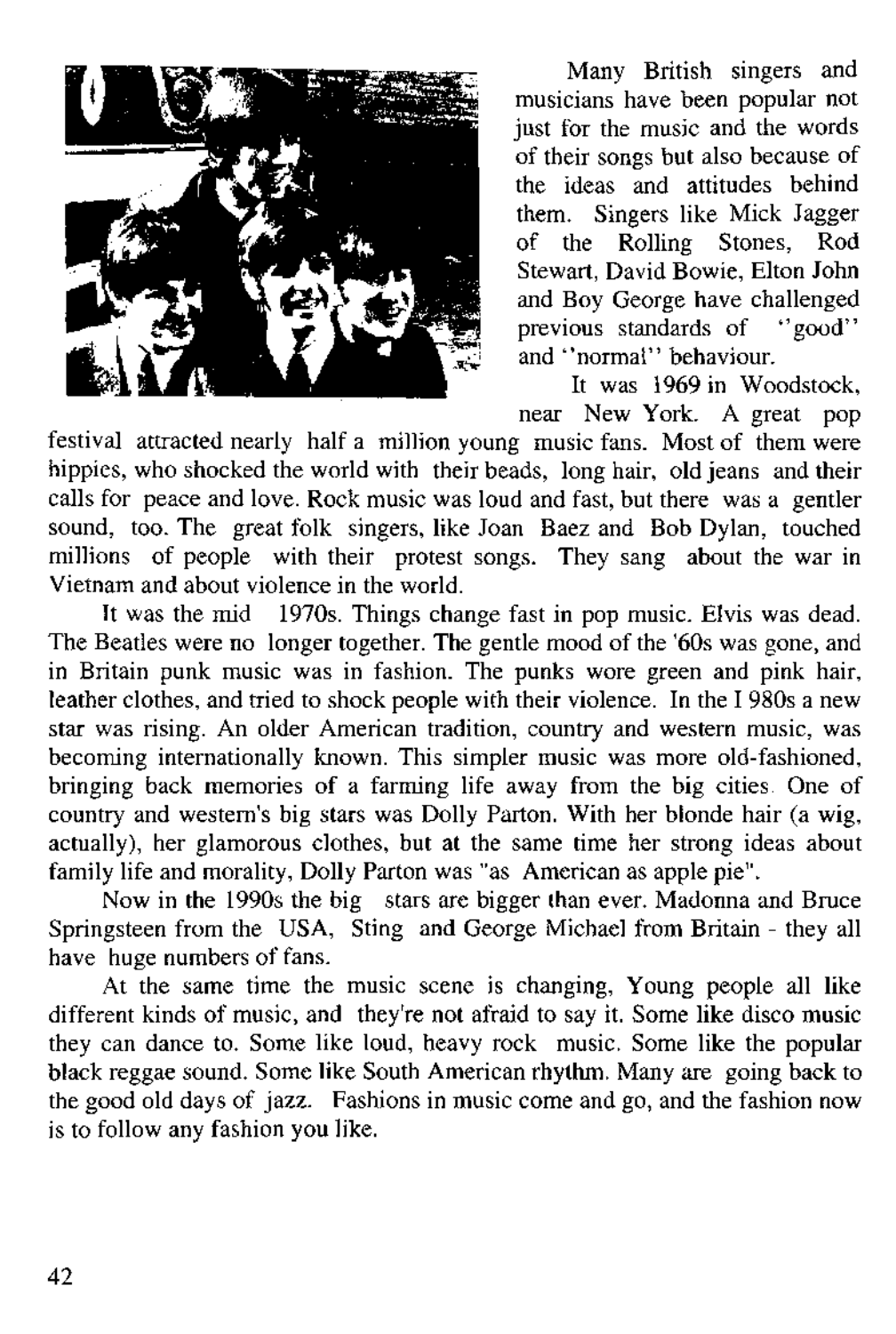#### *V o ca b u la ry:*

beads - бусы

he was mourned by - его оплакивали

#### *Q u estio n s:*

1. What kind of music appeared in the 1920s in New Orleans ?

- 2. When did rock 'n' roll annear ?
- 3. Who put Britain at the front of the pop revolution of the 1960s  $?$
- 4. Which great pop-music stars do you know ?
- 5. Who is your favorite?

## Chanter 10. " HORRIES" AND RECREATION

"Hobbies" are a great British and American tradition. A "hobby" is a special interest or activity that you do in your time off.

Some people have animals as hobbies. They keep rabbits, or go fishing, They train dogs to do tricks, or keep pigeons to race and carry messages. Some are crazy about plants. They try to grow cacti or rare tropical flowers in their kitchens and sitting rooms.

Others are mad about their car or their motorbike. They spend their Saturdays and Sundays washing them, painting them or buying new bits and pieces to make them go even faster.

Children and teenagers are great collectors. They collect stamps or postcards or matchboxes or pictures of a favourite footballer or pop star.

Many people make things as a hobby. Some teach themselves at home, but a lot of people go to evening classes at their local college. A "hobby" is usually something that a person does alone. But American (and British) families sometimes like to do things together, too. Some American families have quite a lot of money to spend on their recreation. They can all enjoy their holiday home or their boat somewhere in the country away from home.

Americans love to get out of town into the wild, and many go for holidays or long weekends into the thirty-five fabulous national parks. These magnificent areas of countryside include tropical forests, high mountains, dry deserts, long sandy coasts, grassy prairies and wooded mountains full of wild animals. The idea of these parks, which cover 1% of the whole area of the USA, is to make "a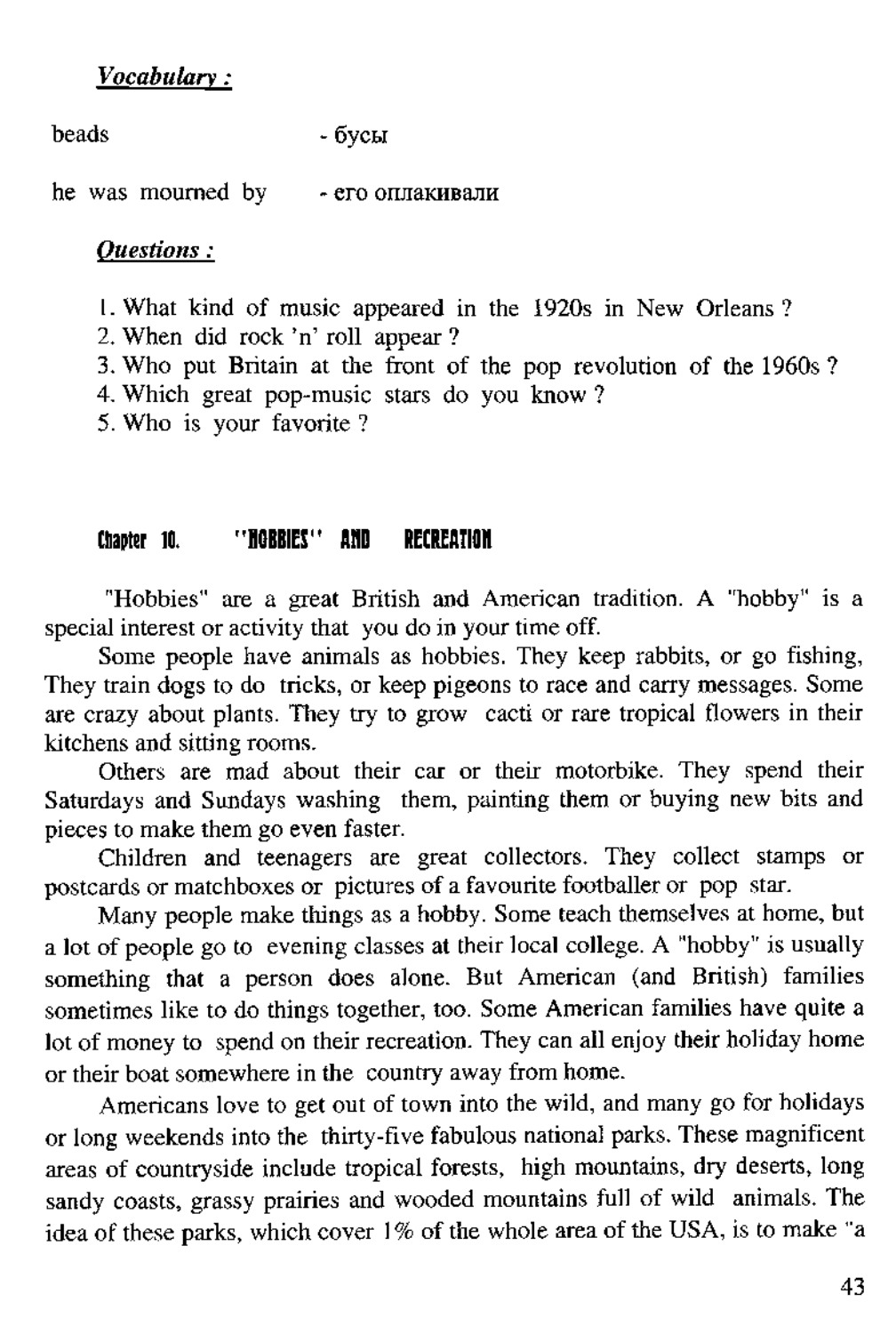great breathing place for the national lungs", and to keep different parts of the land as they were before man arrived. There are camping places in the national parks as well as museums, boat trips and evening campfire meetings.

But Americans do not only spend their free time having fun. They are very interested in culture, too. Millions take part-time courses in writing, painting and music, and at the weekends the museums, art galleries and concert halls are full.

Most British people take a two-week holiday in July or August, when the schools are closed, but shops, offices and factories do not usually close for the holidays. Some people have a short holiday in the winter or spring as well. If they can afford it, they go abroad, to sunny Italy, Spain or Greece.

In the States, the school summer holidays are longer than in Britain (nearly three months in the States, six or seven weeks in Britain). Richer American families often go out of town to the country for the hot summer months. Many fathers stay at work in the cities and visit their families at weekends.

When some people are on holiday, they like just sitting in the sun, but others want a bit more. "Special interest" holidays are very popular, and you can find a hundred interesting things to do in Britain and the USA for a week or two.

Do you like riding ? Why not see the Grand Canyon in Arizona, USA, on horseback ? What about a winter holiday ? There are hundreds of ski resorts in the mountains of the USA: the Rockies, the Sierra Nevada and the Appalachians. You can ski in Britain, too.

Perhaps you prefer to be less energetic ? Try a painting holiday or a musical holiday or even a computer holiday. You get some hours of teaching every day, meet other people who share your special interest and have time to relax as well in a pleasant country hotel or college campus.

*V ocabulary:*

| recreation              | - зд. отдых и развлечения             |
|-------------------------|---------------------------------------|
| time off                | - свободное время                     |
| to be crazy (mad) about | - быть помешанным на                  |
| cacti                   | - MHOW. OT CACLUS - KAKTVCLI          |
| to have fun             | - веселиться, приятно проводить время |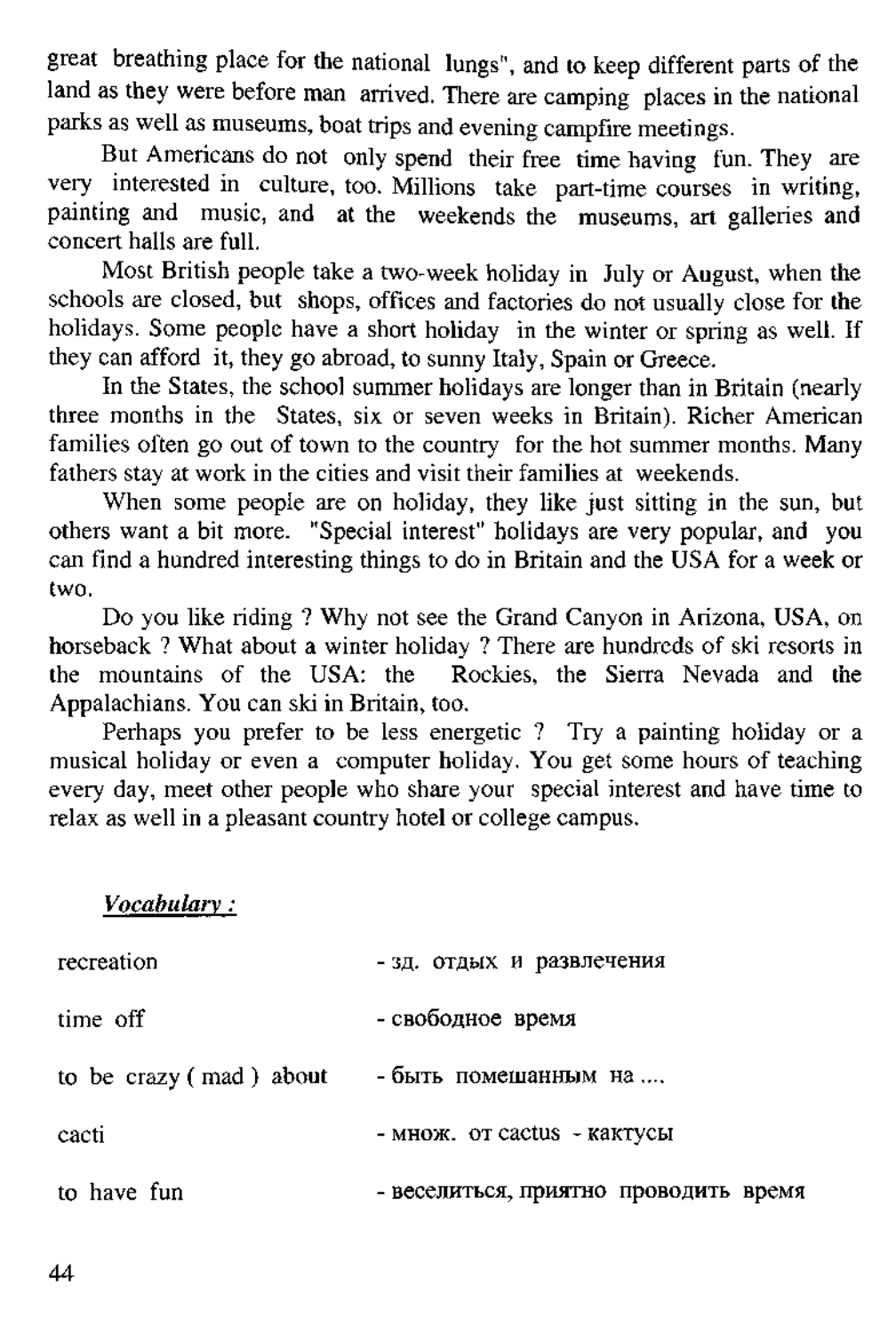## *Q uestions*

```
1. Can you give a definition of a «hobby»?
```
2. What variety of «hobbies» do American and British people have ?<br>3. What kind of recreation do American people prefer ?

4. Where do the British usually go for their holidays ?

## Chapter 11. (OBVS AND HARITS

If you can speak English, you know a lot of English words. You can read, speak and understand. But there is another kind of language you need to know the language of the body.

All over the world, people "talk" with their hands, with their heads and with their eyes.

Americans are more informal than the British. They like to be friendly. They use first names, they ask questions and they talk easily about themselves. When they sit down, they like to relax in their chairs and make themselves comfortable.

British people are more reserved. They take more time to make friends. They like to know you before they ask you home.

When British and American people meet someone for the first time, they shake hands. They do not usually shake hands with people they know well. Women sometimes kiss their women friends, and men kiss women friends ( on one cheek only ). W hen a man meets a man friend, he just smiles, and says "Hello". Men do not kiss each other or hold hands. Even fathers and sons do not often kiss each other. These days, most people in Britain and the USA do not wear very formal clothes. But sometimes it is important to wear the right thing.

Many British people don't think about clothes very much. They just like to be comfortable. When they go out to enjoy themselves, they can wear almost anything. At theatres, cinemas and concerts you can put on what you like from elegant suits and dresses to jeans and sweaters. Anything goes, as long as you look clean and tidy.

But in Britain, as well as the USA, men in offices usually wear suits and ties, and women wear dresses or skirts (not trousers). Doctors, lawyers and business people wear quite formal clothes. And in some hotels and restaurants men have to wear ties and women wear smart dresses. Jeans and open shirts are sometimes not allowed.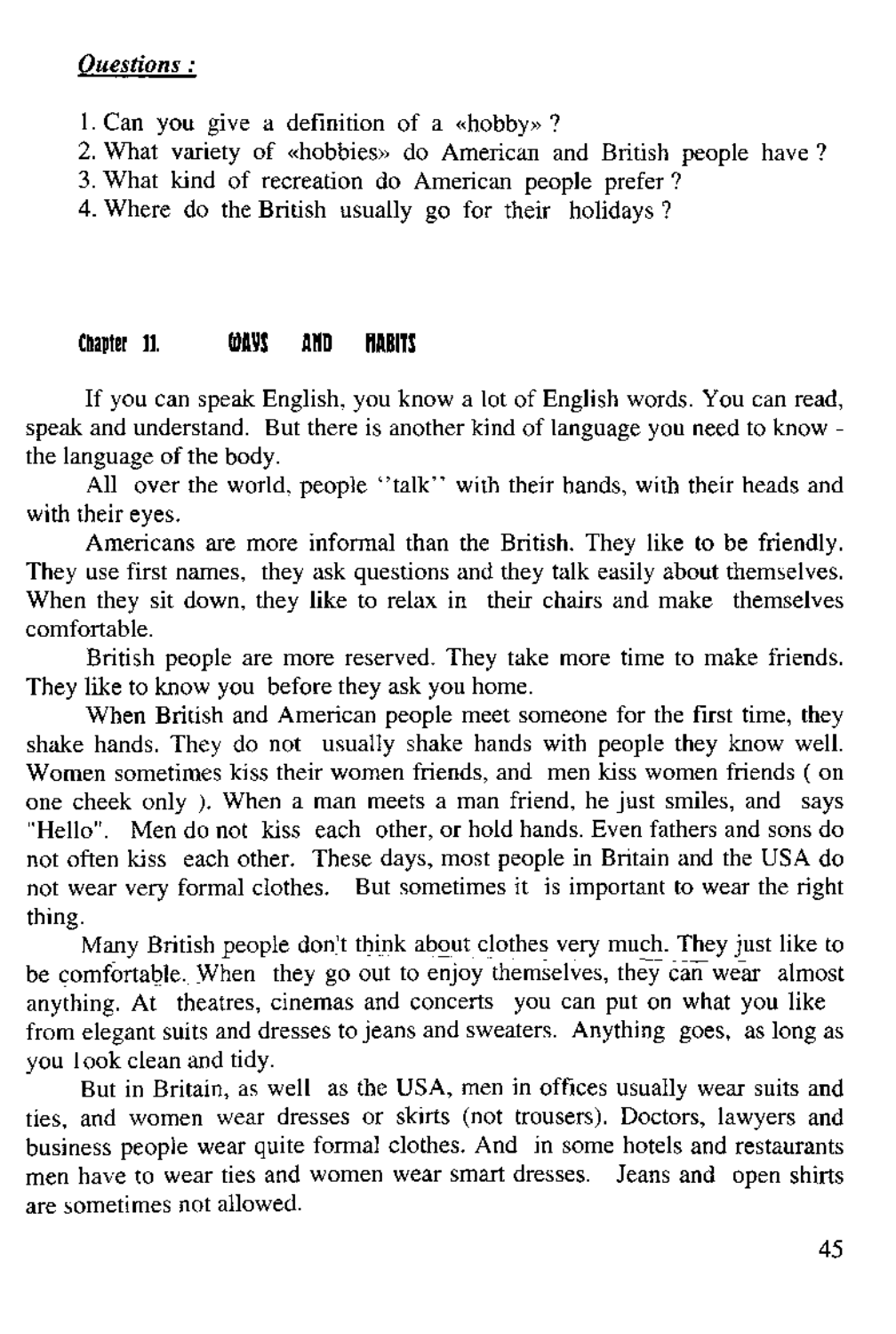In many ways, Americans are more relaxed than British people, but they are more careful with their clothesj A t home, or on holiday, most Americans wear informal or sporty clothes. But when they go out in the evening, they like to look elegant. In good hotels and restaurants, men have to wear jackets and ties, and women wear pretty clothes and smart hairstyles.

It is difficult to say exactly what people wear in Britain and the States, because everyone is different. If you are not sure what to wear. watch what other people do and then do the same. Or ask the advice of a friend or your host. Y ou'll feel more relaxed if you don't look too different from everyone else.

In Britain and the USA most people are careful about time.

If they want to see a friend or meet a business colleague, they telephone first to make an appointment. A lot of people don't like surprises. They want to know when a visitor is going to arrive.

Have you arranged to meet someone at 3 o'clock ? It's polite to arrive a few minutes early. Of course, everyone is late occasionally Cars break down, trains are delayed and meetings go on too long. If you're late, just say sorry, and explain what happened. Sometimes it's impossible to keep an appointment. But if you don't arrive, the other person will be upset. Call them to explain.

Some people usually spend time chatting and drinking tea or coffee before they start a business meeting - but not in Britain or the USA. There, they like to talk about business first and chat later - if there's time.

Office hours in Britain and the USA are from 9 am until 5 pm, but some offices open at 8.30 or 9.30 and do not close until 5.30 or 6. People usually take about one hour for lunch (between 12 and 2). Shops open at 9 or 9.30, and stay open until 5.30 or 6. Most shops are open all day on Saturday, and are closed all day on Sunday.

"Tipping" (giving money to people for small services) is always a difficult business. You don't want to give too much or too little, or tip the wrong person. In Britain and America, people usually tip waiters in restaurants, porters, taxi drivers and hairdressers. They do not tip people in offices, cinemas, garages, or airports. American taxi drivers get a tip of 15% or 20%. Give British taxi drivers 10%. Hairdressers get about \$1 in the States, or 10% in Britain. Give a porter \$1 for each bag in the States, or 50p in Britain.

Waiters always expect a tip. Give 10% of the price of your meal. But if you see "Service Included" on your bill, the tip is part of the bill. Don't give anything more.

Did you invite your friend to the restaurant ? Then you pay the bill. Did your friend invite you? Your friend pays. If there are men and women in the party, the men usually pay.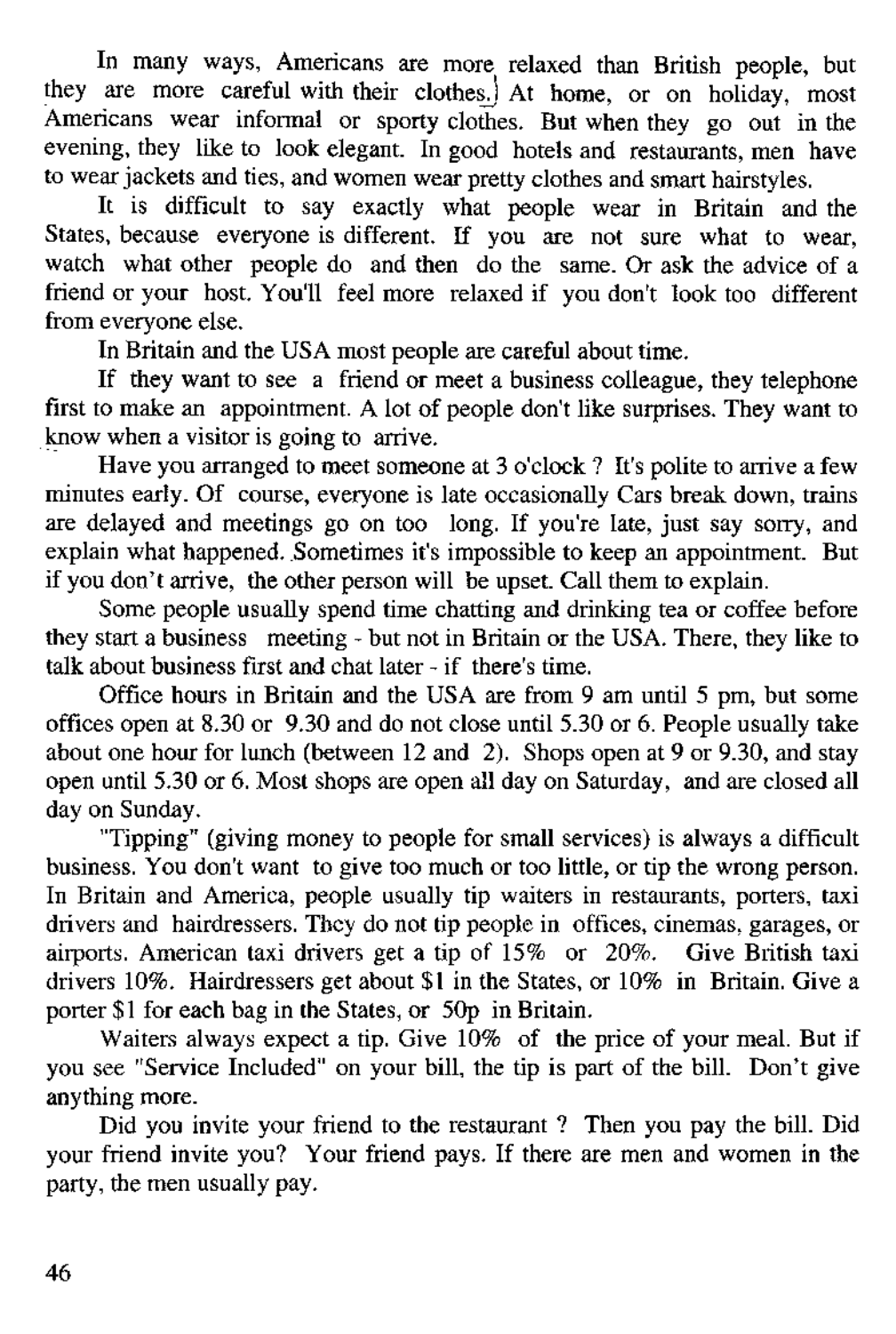These days, men and women are equal in many ways. If you work in Britain or America, your boss could be a man or a woman. There are increasing numbers of women in important positions in politics, law, medicine and in the business world. But it is still polite for a man to open doors for women and to ask them to go first. And it is polite for men to stand up when they are introduced to women. On informal occasions, of course, everyone is more relaxed. American and British people have two names: a "first" name, and a "surname" or "family" name.

| <b>FIRST NAME</b><br>ł | <b>SURNAME</b> |
|------------------------|----------------|
| Marilyn                | Monroe         |
| George                 | Michael        |
| Margaret               | Thatcher       |
| Elvis                  | Presly         |

Here are some examples:

Family members and friends always use first names, but Americans are more informal than British people, and they use first names with nearly everybody. But it's usually a good idea to use surnames until people ask you to use their first names. When people want to be formal, or when they do not know each other very well, they use surnames with "Mr" (pronounced "mister"), "Mrs" (pronounced "missis") for married women and "Miss" for unmarried women. Some women don't like to say if they are married or not. When they<br>write their name, they use "Ms", not "Mrs" or "Miss". Miss Monroe, Mr Michael, Mrs. Thatcher, Ms Warwick. People never use "Mr", "Mrs", "Miss" or "Ms" with first names alone.

Som e people have middle names:

Jacqueline Lee Onassis, W inston Spencer Churchill

British people do not use their middle names, but Americans often give the initial:

John F. Kennedy, Richard M. Nixon.

When a woman marries, she usually docs not use her old surname any more, but takes her husband's surname. The children have their father's surname, too. So, John Smith marries Susan Brown. She becomes Susan Smith and their children are Elizabeth Smith and Tom Smith.

Some American men have the same first name as their father. The son puts Jr. (Junior) after his name, and the father puts Sr (Senior) after his name: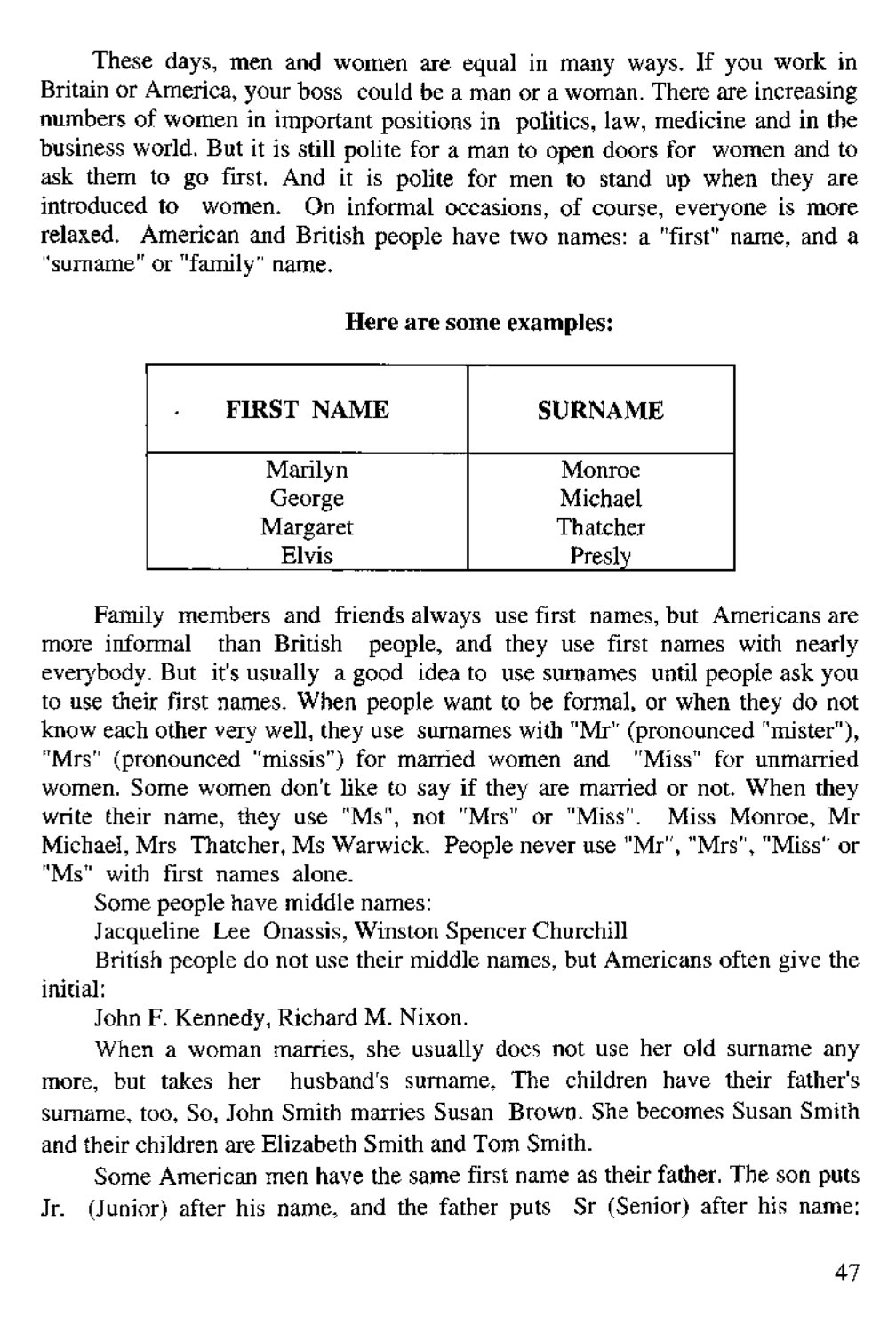Sammy Davis Jr, Martin Luther King Sr. "Sir" is a British title for men who have done a lot for their country. "Sir" is used with the first name, not with the surname alone: Sir Winston, or Sir, Winston, Churchill ( not Sir Churchill ).

Many English names have short forms. They sound more friendly and informal than the whole name. But some people don't like the short form of their name. Listen to what other friends say before you use a short form.

Most parties are quite relaxed these days, especially young people's parties. You don't have to wear an expensive dress or a black tie when you want to have a good time. In fact, you can usually wear what you like - anything from jeans to suits and dresses. B ritish and A merican people are often very informal.

People will expect an answer even to an informal invitation. Just call to say if you can or cannot come.

Some people of course (especially older ones) still enjoy formal parties and you must write a letter or telephone to say if you can or cannot come. People often send out invitations weeks before a party. It's polite to answer as soon as possible.

What do you do if someone asks you to "tea"? Or to "drinks"?

For some British people, "tea" means a cup of tea and a biscuit at 4.30 or 5 pm. For others, "tea" means a meal at  $6.30$  or  $7$  pm.

"Formal dress" usually means a suit and tie for men and a smart dress for women. "Black tie" means that the men wear dinner jackets and the women wear evening dresses. "Black tie" is only for very special occasions.

Some British and American people like to invite friends and colleagues for a meal at home. But don't be upset if your English friends don't invite you home. It doesn't mean they don't like you!

Dinner parties usually start between 7 and 8 pm and end at about 11. Ask your hosts what time you should arrive. It's polite to bring flowers, chocolates or  $a$  bottle of wine as a gift.

Usually the evening starts with drinks and snacks, (Ask for a soft drink if you don't like alcohol. ) Do you want to be extra polite? Say how much you like the room, or the pictures on the wall. But remember - it's not polite to ask how much things cost.

Dinner will usually start at about 8 or 9 o'clock. In many families, the husband sits at one end of the table and the wife sits at the other end. They eat with their guests.

You'll probably start the meal with soup, or something small as a "starter", then you'll have meat or fish with vegetables, and then a dessert (som etim es called a "sweet" or a "pudding"), followed by coffee. It's polite to finish everything on your plate and to take more if you want it. Some people eat bread with their meal, but not everyone does.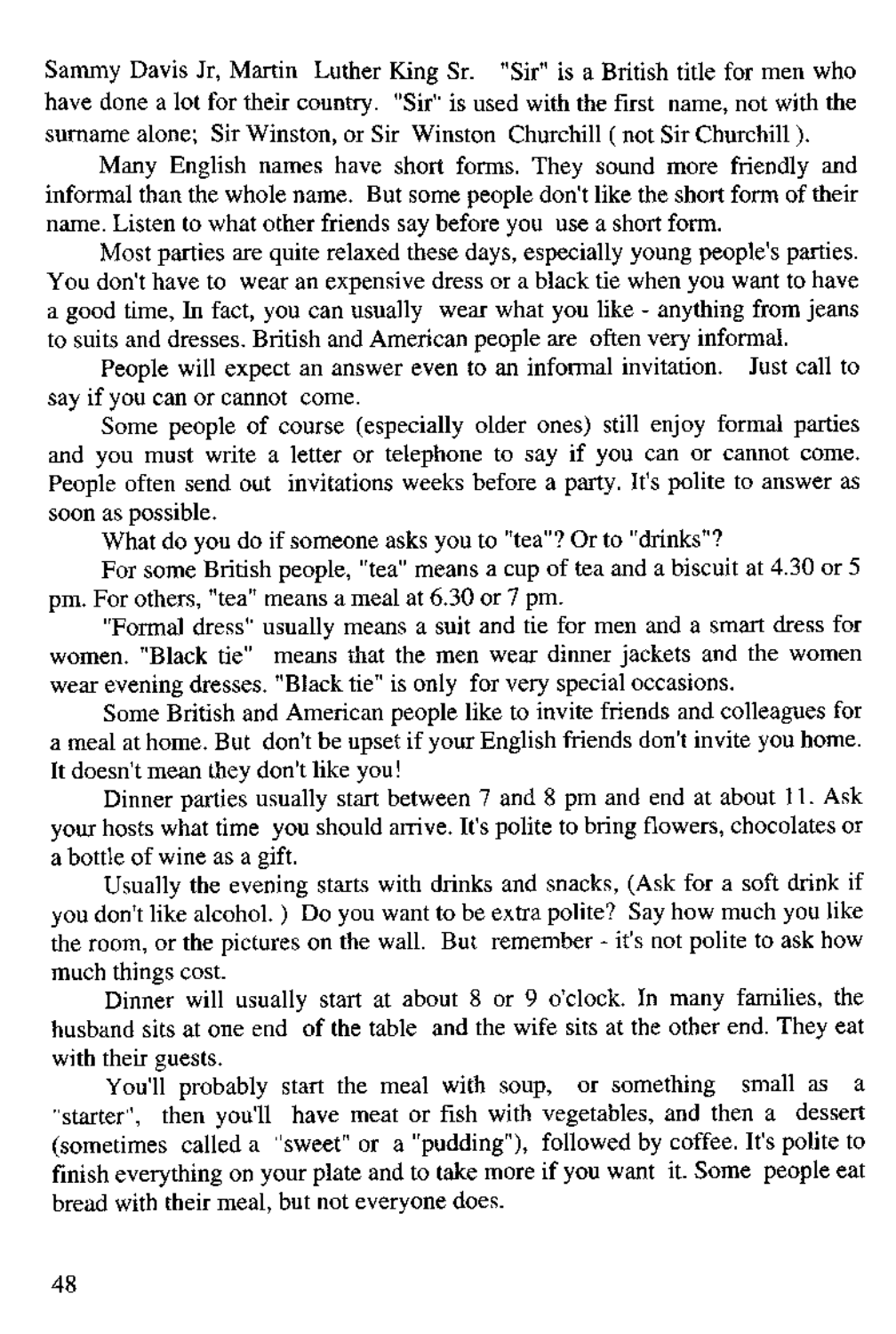Most people ask "Do you mind if I smoke?" before they take out their ciparettes after the meal.

Did you enjoy the evening? Call your hosts the next day, or write them a short "thank you" letter. Perhaps it seems funny to you, but British and American people say "thank you, thank you, thank you' all the time !



## Vocabulary:

| informal               | - зд. непринужденный, раскованный           |
|------------------------|---------------------------------------------|
| reserved               | - сдержанный, замкнутый                     |
| they take more time    | - у них уходит больше времени               |
| to ask somebody home   | - приглашать кого-либо домой                |
| formal clothes         | - строгая одежда                            |
| to make an appointment | - условиться о встрече, записаться на прием |
| to be delayed          | - задерживаться                             |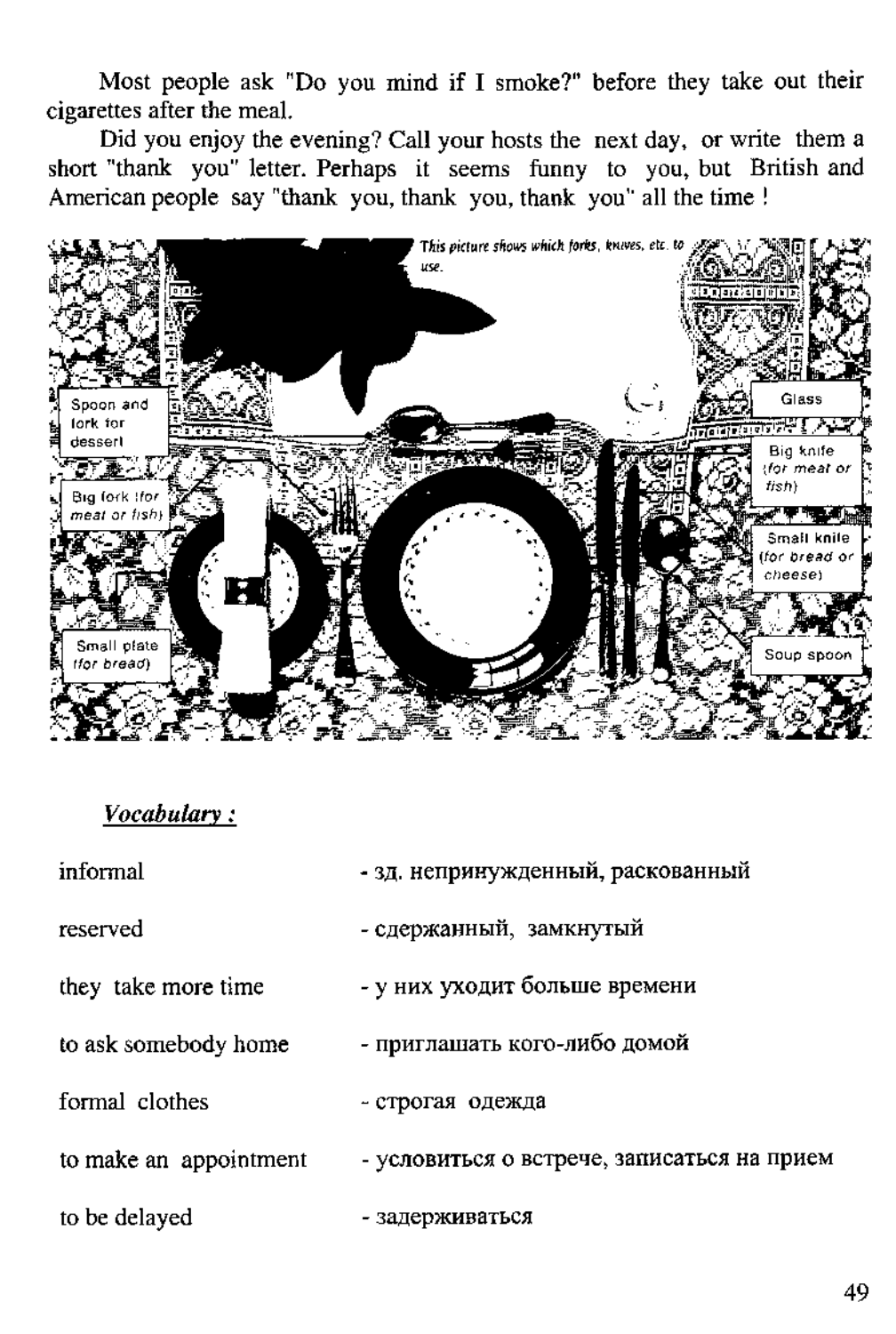| «upping»  | - давать «чаевые»                              |
|-----------|------------------------------------------------|
| relaxed   | - нестрогий, гибкий ( о дисциплине, правилах ) |
| «starter» | - закуска                                      |
|           | - зд. любое сладкое блюдо (фруктовый пирог,    |
| «pudding» | крем. желе и т.п.)                             |

*Questions:*

1. Compare Americans and British people in communication.

2. What kind of clothes do most people in Britain and the USA like for everyday wear?

3. What do they usually wear in offices?

4. What is worn in fashionable hotels and restaurants?

5. How should you make appointments and arrangements in Britain and the USA ?

6. What do you know of usual office hours and shops being open in both countries ?

7. What should you know of «tipping» in both countries ?

8. Comment on women and men relations in public.

9. Which names do they use in formal and informal situations?

10. What way are people invited to informal and formal parties?

11. What should you know of behaving at parties ?

12. What way are you to thank for an enjoyable evening ?